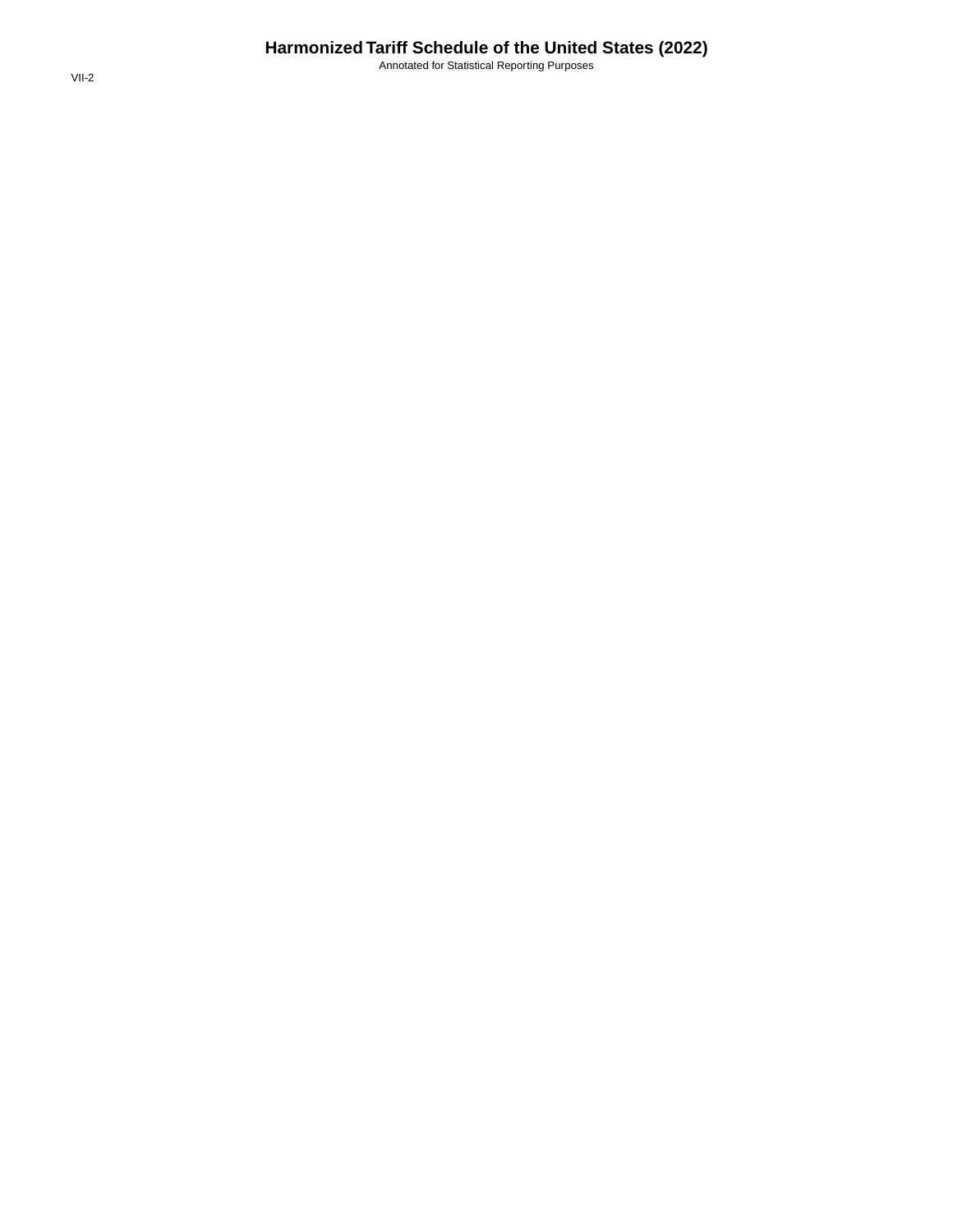#### CHAPTER 39

#### PLASTICS AND ARTICLES THEREOF

#### **Notes**

VII 39-1

1. Throughout the tariff schedule the expression "plastics" means those materials of headings 3901 to 3914 which are or have been capable, either at the moment of polymerization or at some subsequent stage, of being formed under external influence (usually heat and pressure, if necessary with a solvent or plasticizer) by molding, casting, extruding, rolling or other process into shapes which are retained on the removal of the external influence.

Throughout the tariff schedule, any reference to "plastics" also includes vulcanized fiber. The expression, however, does not apply to materials regarded as textile materials of section XI.

- 2. This chapter does not cover:
	- (a) Lubricating preparations of 2710 or 3403;
	- (b) Waxes of heading 2712 or 3404;
	- (c) Separate chemically defined organic compounds (chapter 29);
	- (d) Heparin or its salts (heading 3001);
	- (e) Solutions (other than collodions) consisting of any of the products specified in headings 3901 to 3913 in volatile organic solvents when the weight of the solvent exceeds 50 percent of the weight of the solution (heading 3208); stamping foils of heading 3212;
	- (f) Organic surface-active agents or preparations of heading 3402;
	- (g) Run gums or ester gums (heading 3806);
	- (h) Prepared additives for mineral oils (including gasoline) or for other liquids used for the same purposes as mineral oil (heading 3811);
	- (ij) Prepared hydraulic fluids based on polyglycols, silicones or other polymers of Chapter 39 (heading 3819);
	- (k) Diagnostic or laboratory reagents on a backing of plastics (heading 3822);
	- (l) Synthetic rubber, as defined for the purposes of chapter 40, or articles thereof;
	- (m) Saddlery or harness (heading 4201) or trunks, suitcases, handbags or other containers of heading 4202;
	- (n) Plaits, wickerwork or other articles of chapter 46;
	- (o) Wall coverings of heading 4814;
	- (p) Goods of section XI (textiles and textile articles);
	- (q) Articles of section XII (for example, footwear, headgear, umbrellas, sun umbrellas, walking-sticks, whips, riding-crops or parts thereof);
	- (r) Imitation jewelry of heading 7117;
	- (s) Articles of section XVI (machines and mechanical or electrical appliances);
	- (t) Parts of aircraft or vehicles of section XVII;
	- (u) Articles of chapter 90 (for example, optical elements, spectacle frames, drawing instruments);
	- (v) Articles of chapter 91 (for example, clock or watch cases);
	- (w) Articles of chapter 92 (for example, musical instruments or parts thereof);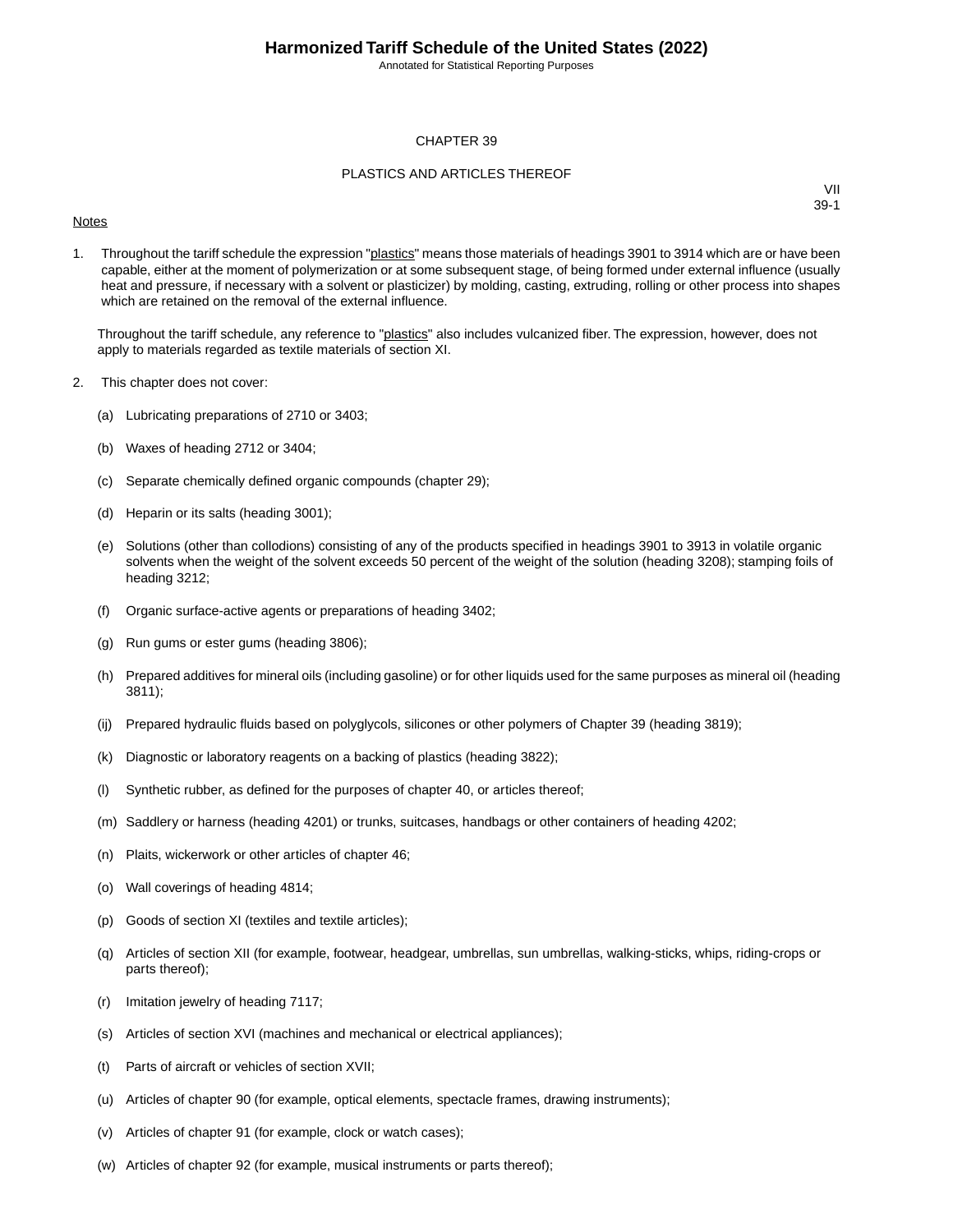Annotated for Statistical Reporting Purposes

Notes (con.) VII 39-2

- (x) Articles of chapter 94 (for example, furniture, luminaires and lighting fittings, illuminated signs, prefabricated buildings);
- (y) Articles of chapter 95 (for example, toys, games, sports equipment); or
- (z) Articles of chapter 96 (for example, brushes, buttons, slide fasteners, combs, mouthpieces or stems for smoking pipes, cigarette holders or the like, parts of vacuum flasks or the like, pens, mechanical pencils, and monopods, bipods, tripods and similar articles).
- 3. Headings 3901 to 3911 apply only to goods of a kind produced by chemical synthesis, falling in the following categories:
	- (a) Liquid synthetic polyolefins of which less than 60 percent by volume distills at 300°C, after conversion to 1,013 millibars when a reduced-pressure distillation method is used (headings 3901 and 3902);
	- (b) Resins, not highly polymerized, of the coumarone-indene type (heading 3911);
	- (c) Other synthetic polymers with an average of at least five monomer units;
	- (d) Silicones (heading 3910);
	- (e) Resols (heading 3909) and other prepolymers.
- 4. The expression "copolymers" covers all polymers in which no single monomer contributes 95 percent or more by weight to the total polymer content.

For the purposes of this chapter, except where the context otherwise requires, copolymers (including co-polycondensates, co-polyaddition products, block copolymers and graft copolymers) and polymer blends are to be classified in the heading covering polymers of that comonomer unit which predominates by weight over every other single comonomer unit. For the purposes of this note, constituent comonomer units of polymers falling in the same heading shall be taken together.

If no single comonomer predominates, copolymers or polymer blends, as the case may be, are to be classified in the heading which occurs last in numerical order among those which equally merit consideration.

- 5. Chemically modified polymers, that is, those in which only appendages to the main polymer chain have been changed by chemical reaction, are to be classified in the heading appropriate to the unmodified polymer. This provision does not apply to graft copolymers.
- 6. In headings 3901 to 3914, the expression "primary forms" applies only to the following forms:
	- (a) Liquids and pastes, including dispersions (emulsions and suspensions) and solutions;
	- (b) Blocks of irregular shape, lumps, powders (including molding powders), granules, flakes and similar bulk forms.
- 7. Heading 3915 does not apply to waste, parings and scrap of a single thermoplastic material, transformed into primary forms (headings 3901 to 3914).
- 8. For the purposes of heading 3917, the expression "tubes, pipes and hoses" means hollow products, whether semimanufactures or finished products, of a kind generally used for conveying, conducting or distributing gases or liquids (for example, ribbed garden hose, perforated tubes). This expression also includes sausage casings and other lay-flat tubing. However, except for the last mentioned, those having an internal cross section other than round, oval, rectangular (in which the length does not exceed 1.5 times the width) or in the shape of a regular polygon are not to be regarded as tubes, pipes and hoses, but as profile shapes.
- 9. For the purposes of heading 3918, the expression "wall or ceiling coverings of plastics" applies to products in rolls, of a width not less than 45 cm, suitable for wall or ceiling decoration, consisting of plastics fixed permanently on a backing of any material other than paper, the layer of plastics (on the face side) being grained, embossed, colored, design-printed or otherwise decorated.
- 10. In headings 3920 and 3921, the expression "plates, sheets, film, foil and strip" applies only to plates, sheets, film, foil and strip (other than those of chapter 54) and to blocks of regular geometric shape, whether or not printed or otherwise surface-worked, uncut or cut into rectangles (including squares) but not further worked (even if when so cut they become articles ready for use).
- 11. Heading 3925 applies only to the following articles, not being products covered by any of the earlier headings of subchapter II:
	- (a) Reservoirs, tanks (including septic tanks), vats and similar containers, of a capacity exceeding 300 liters;
	- (b) Structural elements used, for example, in floors, walls or partitions, ceilings or roofs;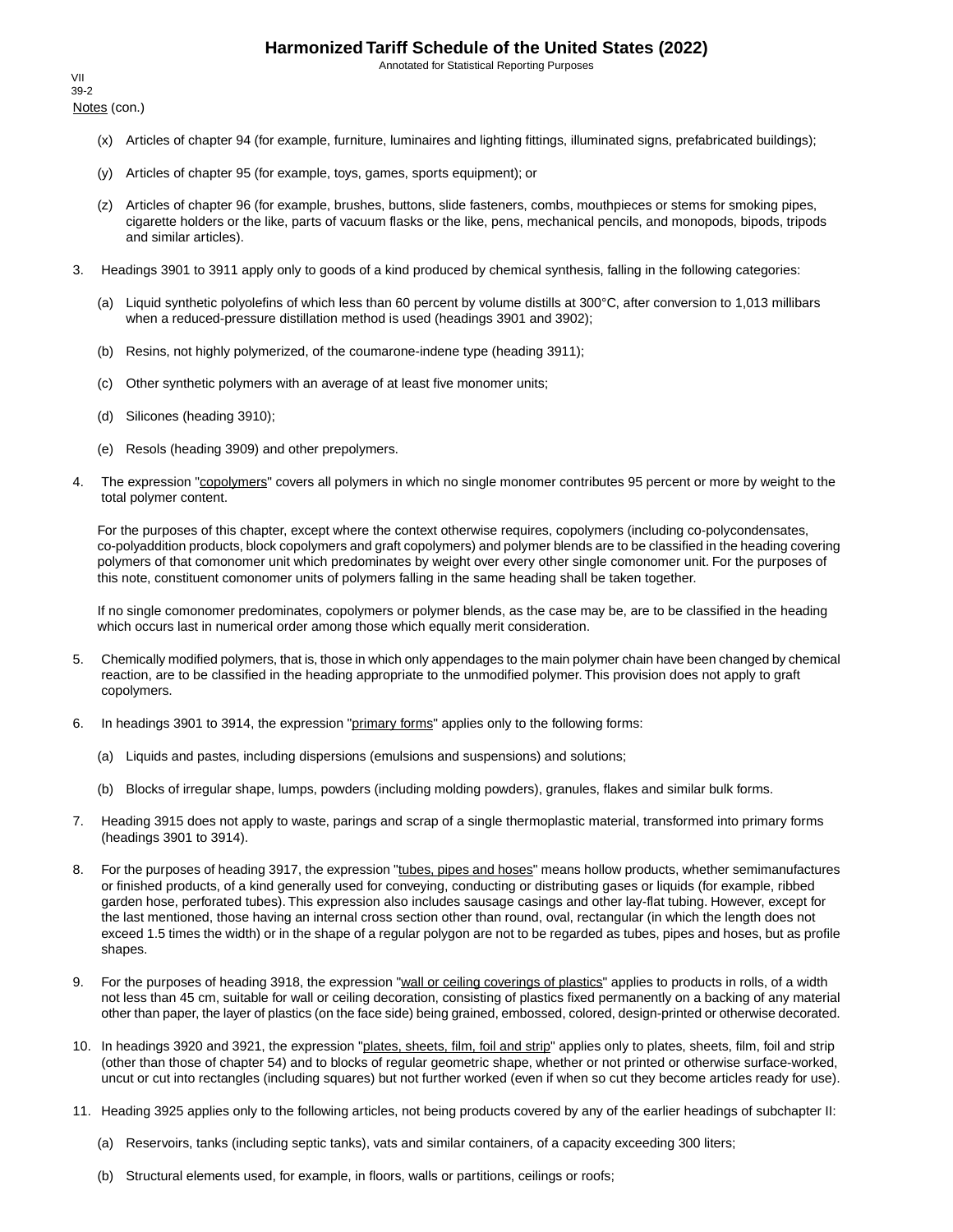#### Notes (con.)

- (c) Gutters and fittings therefor;
- (d) Doors, windows and their frames and thresholds for doors;
- (e) Balconies, balustrades, fencing, gates and similar barriers;
- (f) Shutters, blinds (including venetian blinds) and similar articles and parts and fittings thereof;
- (g) Large-scale shelving for assembly and permanent installation, for example, in shops, workshops, warehouses;
- (h) Ornamental architectural features, for example, flutings, cupolas, dovecotes; and
- (ij) Fittings and mountings intended for permanent installation in or on doors, windows, staircases, walls or other parts of buildings, for example, knobs, handles, hooks, brackets, towel rails, switch plates and other protective plates.

#### Subheading Notes

- 1. Within any one heading of this chapter, polymers (including copolymers) are to be classified according to the following provisions:
	- (a) Where there is a subheading named "Other" in the same series:
		- (1) The designation in a subheading of a polymer by the prefix "poly" (for example, polyethylene and polyamide-6,6) means that the constituent monomer unit or monomer units of the named polymer taken together must contribute 95 percent or more by weight of the total polymer content.
		- (2) The copolymers named in subheadings 3901.30, 3901.40, 3903.20, 3903.30 and 3904.30 are to be classified in those subheadings, provided that the comonomer units of the named copolymers contribute 95 percent or more by weight of the total polymer content.
		- (3) Chemically modified polymers are to be classified in the subheading named "Other", provided that the chemically modified polymers are not more specifically covered by another subheading.
		- (4) Polymers not meeting (1), (2), or (3), above, are to be classified in the subheading, among the remaining subheadings in the series, covering polymers of that monomer unit which predominates by weight over every other single comonomer unit. For this purpose, constituent monomer units of polymers falling in the same subheading shall be taken together. Only the constituent comonomer units of the polymers in the series of subheadings under consideration are to be compared.
	- (b) Where there is no subheading named "Other" in the same series:
		- (1) Polymers are to be classified in the subheading covering polymers of that monomer unit which predominates by weight over every other single comonomer unit. For this purpose, constituent monomer units of polymers falling in the same subheading shall be taken together. Only the constituent comonomer units of the polymers in the series under consideration are to be compared.
		- (2) Chemically modified polymers are to be classified in the subheading appropriate to the unmodified polymer.

Polymer blends are to be classified in the same subheading as polymers of the same monomer units in the same proportions.

2. For the purposes of subheading 3920.43, the term "plasticizers" includes secondary plasticizers.

#### Additional U.S. Notes

- 1. For the purposes of this chapter, the term "elastomeric" means a plastics material which after cross-linking can be stretched at 20°C to at least three times its original length and that, after having been stretched to twice its original length and the stress removed, returns within five minutes to less than 150 percent of its original length. Elastomeric plastics may also contain fillers, extenders, pigments or rubber-processing chemicals, whether or not such plastics material, after the addition of such fillers, extenders, pigments or chemicals, can meet the tests specified in the first part of this note.
- 2. For the purposes of heading 3916, the rate of duty "Free (B)" appearing in the "Special" subcolumn applies only to articles measuring not more than 38.1 cm in length.
- 3. For the purposes of heading 3917, with respect to tubes, pipes and hoses, the rate of duty "Free (C)" appearing in the "Special" subcolumn applies only to tubes, pipes and hoses having attached fittings.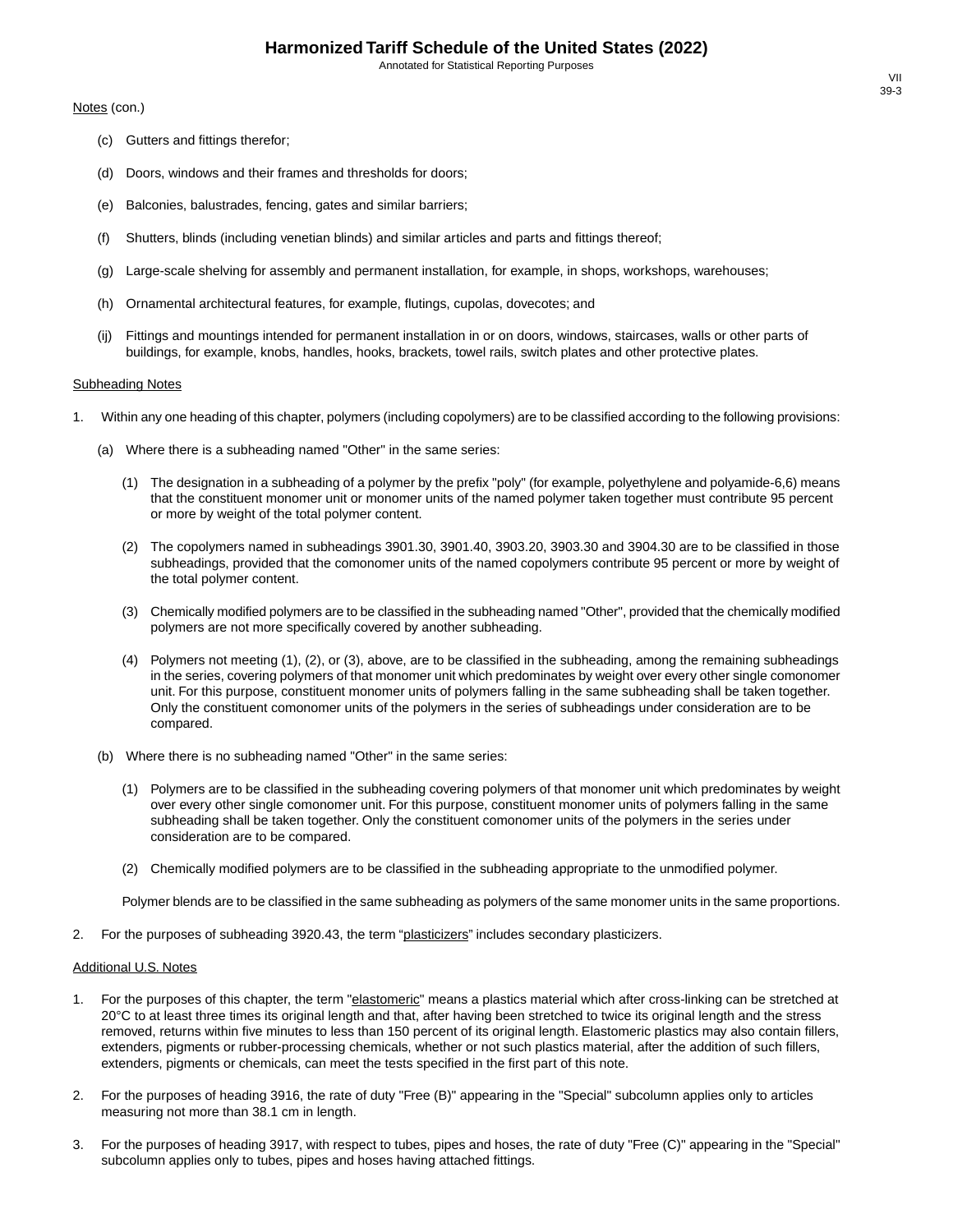Annotated for Statistical Reporting Purposes

Subheading Notes (con.) VII 39-4

- 4. For the purposes of heading 3921, the rate of duty "Free (B)" appearing in the "Special" subcolumn applies only to articles measuring not more than 38.1 cm in width and not more than 45.7 cm in length.
- 5. For the purposes of heading 3924, the expression "household articles" does not include photo albums (see subheading 3926.90.48).

#### **Statistical Note**

- 1. For the purposes of statistical reporting number 3904.61.0010, the term "granular" refers to polytetrafluoroethylene (PTFE) resins and raw polymer produced by suspension polymerization as determined by ASTM D 4894-98a or PTFE compounds produced therefrom as determined by ASTM D 4745, or micropowders from such resins or raw polymer as determined by ASTM D 5675 (Group 1, Class 1,4,6).
- 2. For the purposes of statistical reporting number 3918.10.1030, an expanded polymer core is a core that includes foaming agents.

#### Compiler's Note

The provisions of subchapter II of chapter 99 (Miscellaneous Tariff Bills or MTBs), the provisions of the Generalized System of Preferences (GSP) found in General Note 4 and most product exclusions from the additional tariffs on products of China in subchapter III of chapter 99 expired on December 31, 2020. However, no endnotes or footnotes relating to these provisions have been deleted as of the issue date of this edition.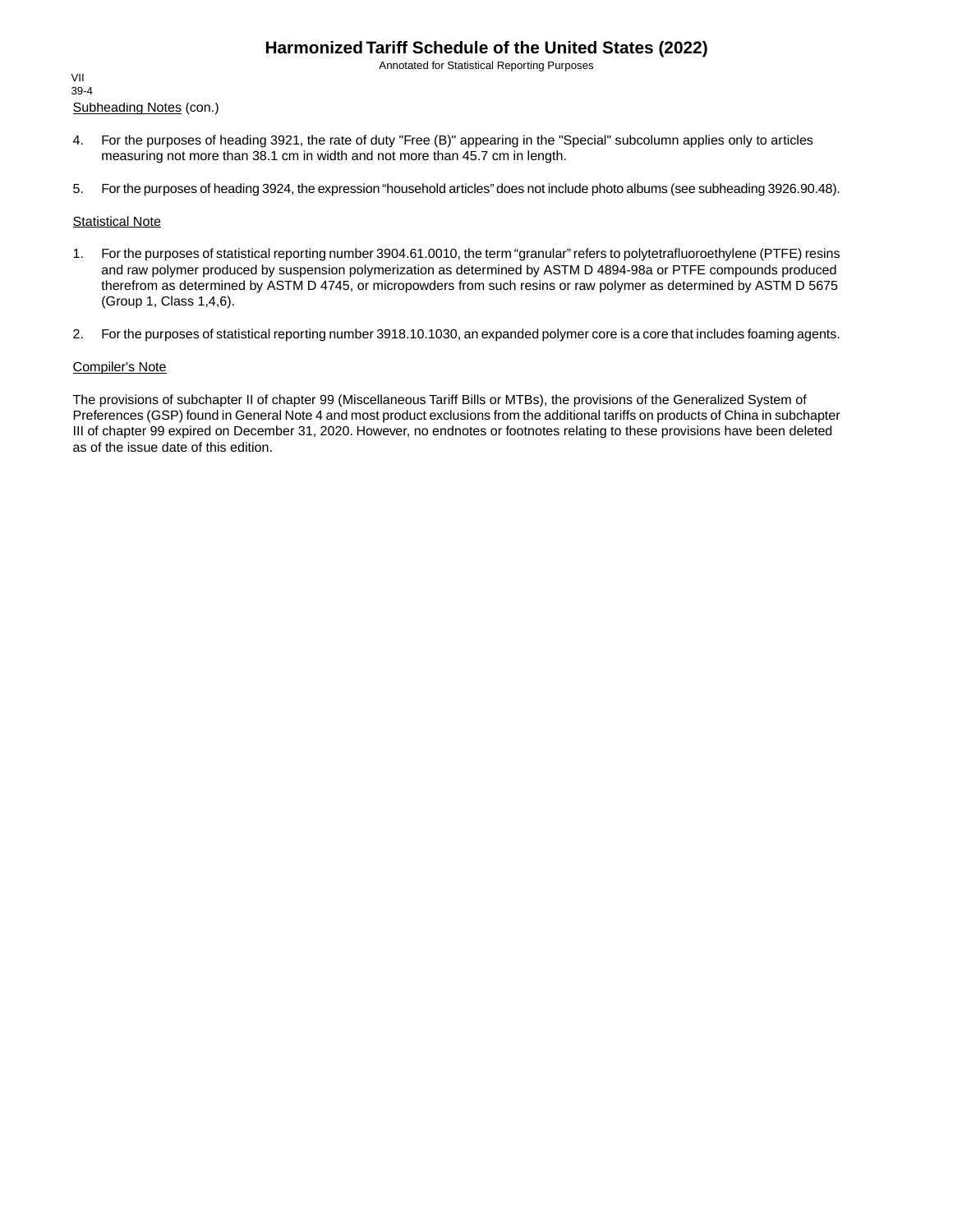Annotated for Statistical Reporting Purposes

| Heading/                         | Stat.       |                                                                                                                                                                                                      | Unit                  |         | Rates of Duty                                                                        |                        |
|----------------------------------|-------------|------------------------------------------------------------------------------------------------------------------------------------------------------------------------------------------------------|-----------------------|---------|--------------------------------------------------------------------------------------|------------------------|
| Subheading                       | Suf-<br>fix | <b>Article Description</b>                                                                                                                                                                           | οf<br>Quantity        | General | 1<br>Special                                                                         | 2                      |
|                                  |             | <b>I. PRIMARY FORMS</b>                                                                                                                                                                              |                       |         |                                                                                      |                        |
| 3901<br>3901.10<br>3901.10.10 00 |             | Polymers of ethylene, in primary forms:<br>Polyethylene having a specific gravity of less than 0.94:                                                                                                 |                       |         | Free (AU, BH, CL,<br>CO, E, IL, JO, KR,<br>MA, OM, P, PA,<br>PE, S, SG)              | 43%                    |
| 3901.10.50                       |             |                                                                                                                                                                                                      |                       |         | Free (A, AU, BH, CL, 43%<br>CO, D, E, IL, JO,<br>KR, MA, OM, P,<br>PA, PE, S, SG)    |                        |
|                                  | 10          |                                                                                                                                                                                                      |                       |         |                                                                                      |                        |
|                                  | 20          | Low density polyethylene, except linear low density                                                                                                                                                  |                       |         |                                                                                      |                        |
|                                  | 30          |                                                                                                                                                                                                      |                       |         |                                                                                      |                        |
| 3901.20                          |             | Polyethylene having a specific gravity of 0.94 or more:                                                                                                                                              |                       |         |                                                                                      |                        |
| 3901.20.10 00                    |             |                                                                                                                                                                                                      |                       |         | Free (AU, BH, CL,<br>CO, E, IL, JO, KR,<br>MA, OM, P, PA,<br>PE, S, SG)              | 43%                    |
| 3901.20.50 00                    |             |                                                                                                                                                                                                      |                       |         | Free (A, AU, BH, CL, 43%<br>CO, D, E, IL, JO,<br>KR, MA, OM, P,<br>PA, PE, S, SG)    |                        |
| 3901.30<br>3901.30.20 00         |             | Ethylene-vinyl acetate copolymers:<br>Vinyl acetate-vinyl chloride-ethylene terpolymers,<br>containing by weight less than 50 percent derivatives<br>of vinyl acetate, except those polymerized from |                       |         |                                                                                      |                        |
|                                  |             |                                                                                                                                                                                                      |                       |         |                                                                                      | 43.5%                  |
| 3901.30.60 00<br>3901.40.00 00   |             | Ethylene-alpha-olefin copolymers, having a specific gravity                                                                                                                                          |                       |         | Free (A, AU, BH, CL, 43.5%<br>CO, D, E, IL, JO,<br>KR, MA, OM, P,<br>PA, PE, S, SG)  |                        |
|                                  |             |                                                                                                                                                                                                      | kg 6.5% <sup>2/</sup> |         | Free (AU, BH, CL,<br>CO, D, E, IL, JO,<br>KR, MA, OM, P,<br>PA, PE, S, SG)           | 43%                    |
| 3901.90                          |             | Other:                                                                                                                                                                                               |                       |         |                                                                                      |                        |
| 3901.90.10 00                    |             | Other:                                                                                                                                                                                               |                       |         |                                                                                      | 20%                    |
| 3901.90.55 01                    |             |                                                                                                                                                                                                      |                       |         | Free (A, AU, BH, CL, 43%<br>CO, D, E, IL, JO,<br>KR, MA, OM, P,<br>PA, PE, S, SG)    |                        |
| 3901.90.90 00                    |             |                                                                                                                                                                                                      |                       |         | Free (A*, AU, BH,<br>CL, CO, D, E, IL,<br>JO, K, KR, MA,<br>OM, P, PA, PE, S,<br>SG) | $2.2$ ¢/kg<br>$+33.5%$ |
|                                  |             |                                                                                                                                                                                                      |                       |         |                                                                                      |                        |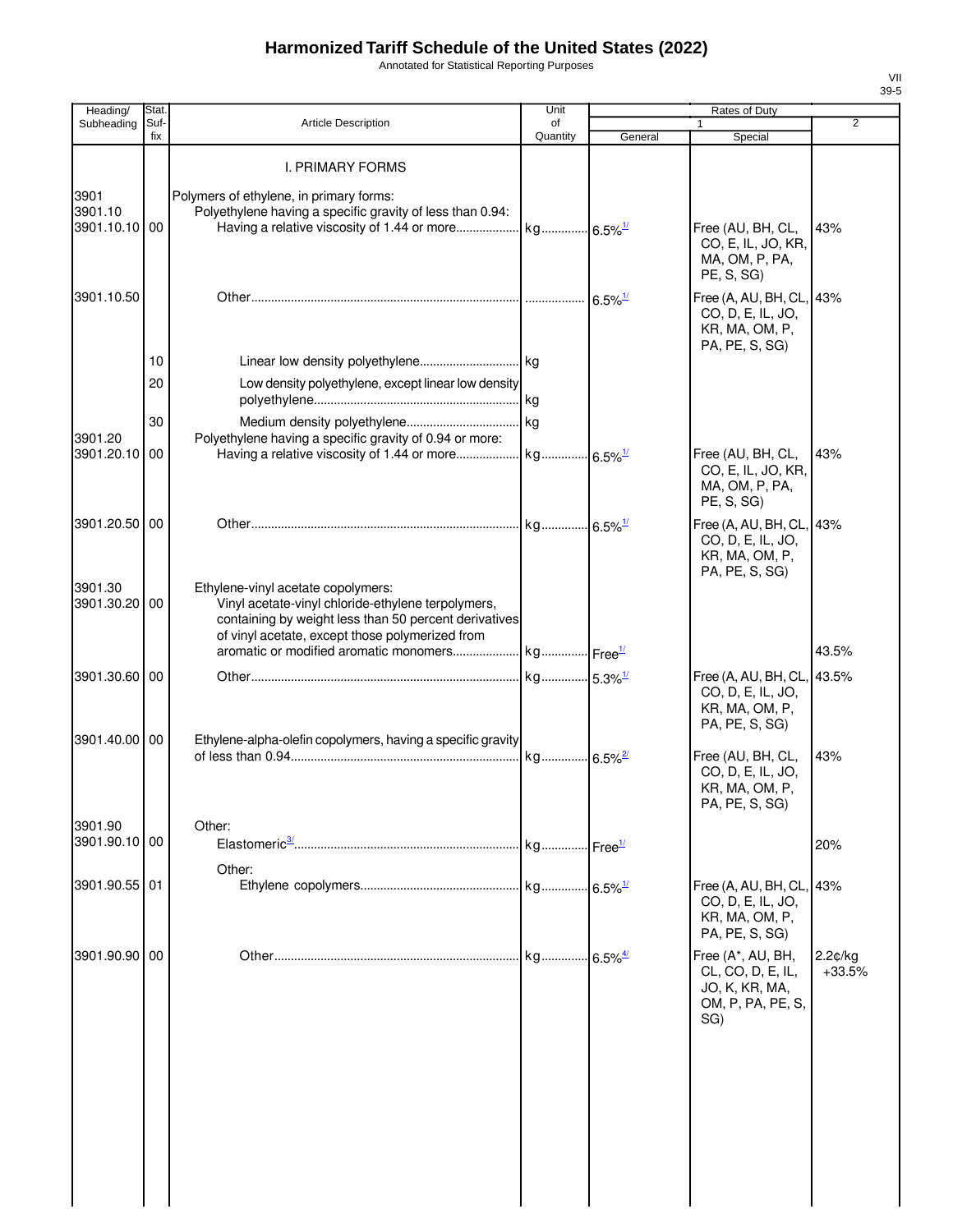Annotated for Statistical Reporting Purposes

| Heading/                 | Stat.       |                                                              | Unit           | Rates of Duty         |                                                                                          |                               |
|--------------------------|-------------|--------------------------------------------------------------|----------------|-----------------------|------------------------------------------------------------------------------------------|-------------------------------|
| Subheading               | Suf-<br>fix | <b>Article Description</b>                                   | of<br>Quantity | General               | $\mathbf{1}$<br>Special                                                                  | $\overline{2}$                |
| 3902<br>3902.10.00 00    |             | Polymers of propylene or of other olefins, in primary forms: |                |                       | Free (A*, AU, BH,<br>CL, CO, D, E, IL,<br>JO, KR, MA, OM,<br>P, PA, PE, S, SG)           | 33.5%                         |
| 3902.20<br>3902.20.10 00 |             | Polyisobutylene:                                             |                |                       |                                                                                          | 20%                           |
| 3902.20.50 00            |             |                                                              |                |                       | Free (A*, AU, BH,<br>CL, CO, D, E, IL,<br>JO, KR, MA, OM,<br>P, PA, PE, S, SG)           | $2.2¢/kg +$<br>33.5%          |
| 3902.30.00 00            |             |                                                              |                |                       | Free (A, AU, BH, CL,<br>CO, D, E, IL, JO,<br>KR, MA, OM, P,<br>PA, PE, S, SG)            | $2.2¢/kg +$<br>33.5%          |
| 3902.90.00               |             |                                                              |                | $6.5\%$ <sup>8/</sup> | Free (A*, AU, BH,<br>CL, CO, D, E, IL,<br>JO, K, KR, MA,<br>OM, P, PA, PE, S,<br>SG)     | $2.2¢/kg +$<br>33.5%          |
|                          | 10          |                                                              |                |                       |                                                                                          |                               |
|                          | 50          |                                                              |                |                       |                                                                                          |                               |
| 3903                     |             | Polymers of styrene, in primary forms:<br>Polystyrene:       |                |                       |                                                                                          |                               |
| 3903.11.00 00            |             |                                                              |                |                       | Free (A, AU, BH, CL, 15.4¢/kg +<br>CO, D, E, IL, JO,<br>KR, MA, OM, P,<br>PA, PE, S, SG) | 46%                           |
| 3903.19.00 00            |             |                                                              |                |                       | Free (A, AU, BH, CL,<br>CO, D, E, IL, JO,<br>KR, MA, OM, P,<br>PA, PE, S, SG)            | $15.4 \text{C/kg} +$<br>46%   |
| 3903.20.00 00            |             |                                                              |                |                       | Free (A, AU, BH, CL,<br>CO, D, E, IL, JO,<br>KR, MA, OM, P,<br>PA, PE, S, SG)            | $15.4 \text{c/kg} +$<br>45.5% |
| 3903.30.00 00            |             |                                                              |                |                       | Free (A, AU, BH, CL, 15.4¢/kg +<br>D, E, IL, J, JO, KR,<br>MA, OM, P, PE, S.<br>SG)      | 47%                           |
| 3903.90<br>3903.90.10 00 |             | Other:<br>Methyl methacrylate-butadiene-styrene (MBS)        |                |                       |                                                                                          |                               |
|                          |             |                                                              |                |                       | Free (A, AU, BH, CL,<br>CO, D, E, IL, JO,<br>KR, MA, OM, P,<br>PA, PE, S, SG)            | $15.4 \text{c/kg} +$<br>67.5% |
| 3903.90.50 00            |             |                                                              |                |                       | Free (A*, AU, BH,<br>CL, CO, D, E, IL,<br>JO, KR, MA, OM,<br>P, PA, PE, S, SG)           | $15.4 \text{c/kg} +$<br>46%   |
|                          |             |                                                              |                |                       |                                                                                          |                               |
|                          |             |                                                              |                |                       |                                                                                          |                               |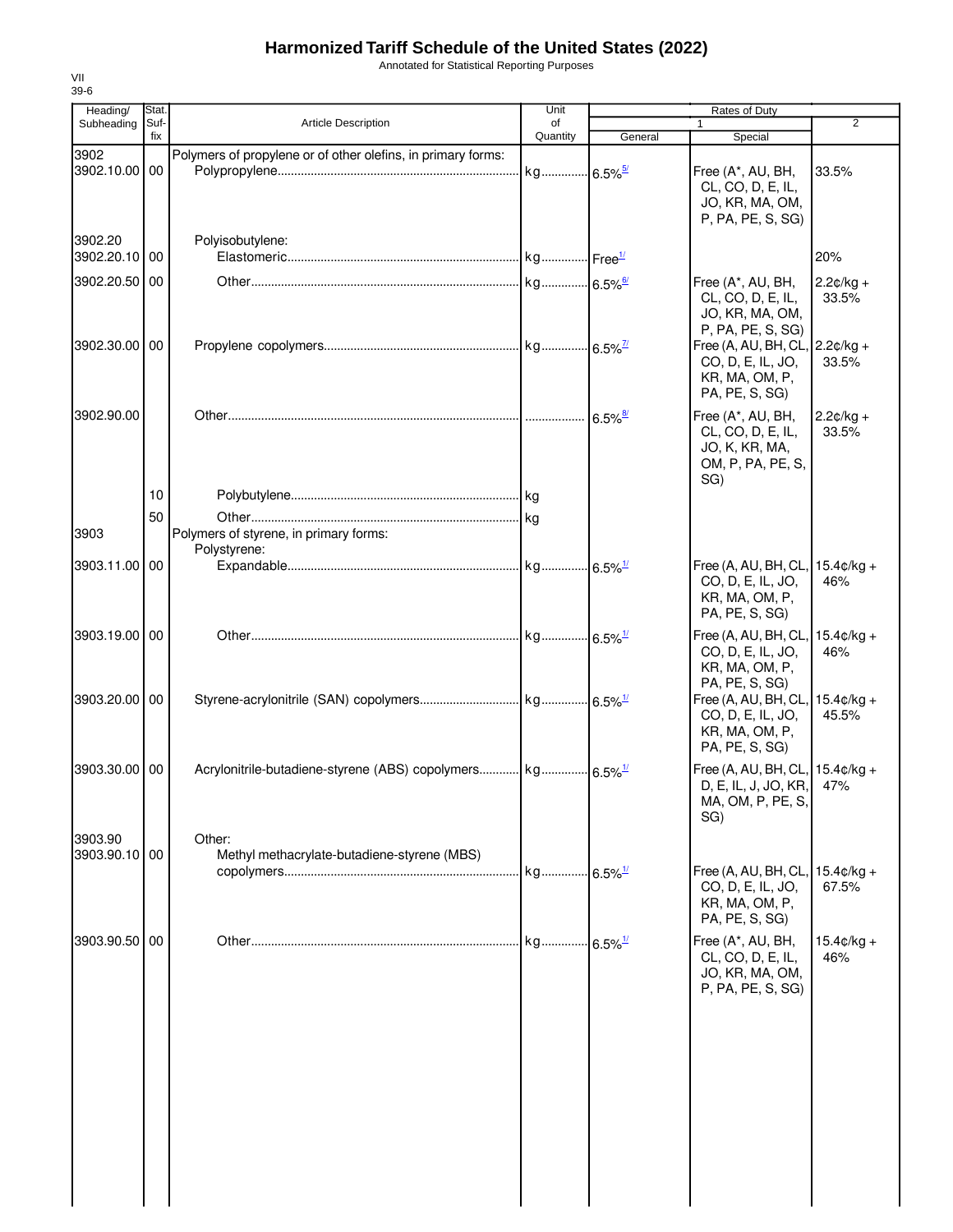Annotated for Statistical Reporting Purposes

| Heading/              | Stat.       |                                                                                                                                                                                                            | Unit                   |         | Rates of Duty                                                                                                          |                      |
|-----------------------|-------------|------------------------------------------------------------------------------------------------------------------------------------------------------------------------------------------------------------|------------------------|---------|------------------------------------------------------------------------------------------------------------------------|----------------------|
| Subheading            | Suf-<br>fix | <b>Article Description</b>                                                                                                                                                                                 | of<br>Quantity         | General | $\mathbf{1}$<br>Special                                                                                                | $\overline{2}$       |
| 3904<br>3904.10.00 00 |             | Polymers of vinyl chloride or of other halogenated olefins, in<br>primary forms:<br>Poly(vinyl chloride), not mixed with any other                                                                         |                        |         |                                                                                                                        |                      |
|                       |             |                                                                                                                                                                                                            |                        |         | Free (A, AU, BH, CL, 43.5%<br>CO, D, E, IL, JO,<br>KR, MA, OM, P,<br>PA, PE, S, SG)                                    |                      |
| 3904.21.00 00         |             | Other poly(vinyl chloride):                                                                                                                                                                                |                        |         | Free (A, AU, BH, CL, 43.5%<br>CO, D, E, IL, JO,<br>KR, MA, OM, P,<br>PA, PE, S, SG)                                    |                      |
| 3904.22.00 00         |             |                                                                                                                                                                                                            |                        |         | Free (A, AU, BH, CL, 43.5%<br>CO, D, E, IL, JO,<br>KR, MA, OM, P,<br>PA, PE, S, SG)                                    |                      |
| 3904.30<br>3904.30.20 | 00          | Vinyl chloride-vinyl acetate copolymers:<br>Vinyl acetate-vinyl chloride-ethylene terpolymers,<br>containing by weight less than 50 percent derivatives<br>of vinyl acetate, except those polymerized from |                        |         |                                                                                                                        | 43.5%                |
|                       |             |                                                                                                                                                                                                            |                        |         |                                                                                                                        |                      |
| 3904.30.60 00         |             |                                                                                                                                                                                                            |                        |         | Free (A, AU, BH, CL, 43.5%<br>CO, D, E, IL, JO,<br>KR, MA, OM, P,<br>PA, PE, S, SG)                                    |                      |
| 3904.40.00 00         |             |                                                                                                                                                                                                            |                        |         | Free (A*, AU, BH,<br>CL, CO, D, E, IL,<br>JO, KR, MA, OM,<br>P, PA, PE, S, SG)                                         | 43.5%                |
| 3904.50.00 00         |             |                                                                                                                                                                                                            |                        |         | Free (A, AU, BH, CL, $\vert$ 2.2 $\mathfrak{c}/\mathsf{kg}$ +<br>CO, D, E, IL, JO,<br>KR, MA, OM, P,<br>PA, PE, S, SG) | 33.5%                |
| 3904.61.00            |             | Fluoropolymers:                                                                                                                                                                                            |                        |         | Free (A, AU, BH, CL, 34.1%<br>CO, D, E, IL, JO, K,<br>KR, MA, OM, P,<br>PA, PE, S, SG)                                 |                      |
|                       | 10          | Granular, whether or not filled or compounded (see                                                                                                                                                         |                        |         |                                                                                                                        |                      |
| 3904.69               | 90          | Other:                                                                                                                                                                                                     |                        |         |                                                                                                                        |                      |
| 3904.69.10            | 00          |                                                                                                                                                                                                            |                        |         |                                                                                                                        | 20%                  |
| 3904.69.50            | 00          |                                                                                                                                                                                                            | kg 6.5% <sup>12/</sup> |         | Free (A, AU, BH, CL,<br>CO, D, E, IL, JO,<br>KR, MA, OM, P,<br>PA, PE, S, SG)                                          | $2.2¢/kg +$<br>33.5% |
|                       |             |                                                                                                                                                                                                            |                        |         |                                                                                                                        |                      |
|                       |             |                                                                                                                                                                                                            |                        |         |                                                                                                                        |                      |
|                       |             |                                                                                                                                                                                                            |                        |         |                                                                                                                        |                      |
|                       |             |                                                                                                                                                                                                            |                        |         |                                                                                                                        |                      |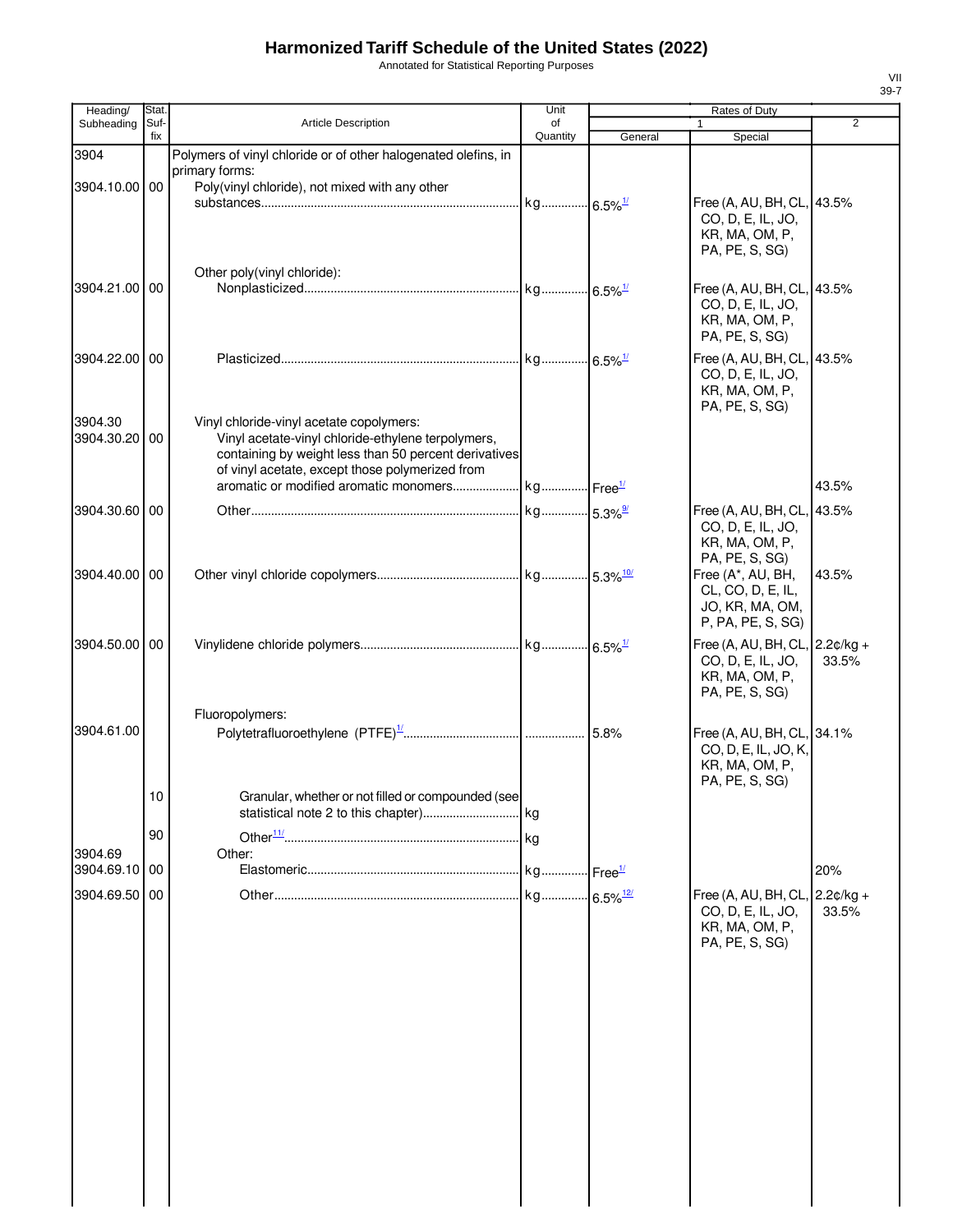Annotated for Statistical Reporting Purposes

| Heading/                 | Stat.            |                                                                                                                 | Unit           |         | Rates of Duty                                                                          |                |
|--------------------------|------------------|-----------------------------------------------------------------------------------------------------------------|----------------|---------|----------------------------------------------------------------------------------------|----------------|
| Subheading               | Suf-<br>fix      | <b>Article Description</b>                                                                                      | of<br>Quantity | General | $\mathbf{1}$<br>Special                                                                | $\overline{2}$ |
| 3904 (con.)              |                  | Polymers of vinyl chloride or of other halogenated olefins, in<br>primary forms: (con.)                         |                |         |                                                                                        |                |
| 3904.90<br>3904.90.10 00 |                  | Other:                                                                                                          |                |         |                                                                                        | 20%            |
| 3904.90.50 00            |                  |                                                                                                                 |                |         | Free (A, AU, BH, CL, 2.2¢/kg +                                                         |                |
| 3905                     |                  | Polymers of vinyl acetate or of other vinyl esters, in primary<br>forms; other vinyl polymers in primary forms: |                |         | CO, D, E, IL, JO,<br>KR, MA, OM, P,<br>PA, PE, S, SG)                                  | 33.5%          |
|                          |                  | Poly(vinyl acetate):                                                                                            |                |         |                                                                                        |                |
| 3905.12.00 00            |                  |                                                                                                                 |                |         | Free (A, AU, BH, CL, 37.5%<br>CO, D, E, IL, JO,<br>KR, MA, OM, P,<br>PA, PE, S, SG)    |                |
| 3905.19.00 00            |                  |                                                                                                                 |                |         | Free (A, AU, BH, CL, 37.5%                                                             |                |
|                          |                  | Vinyl acetate copolymers:                                                                                       |                |         | CO, D, E, IL, JO,<br>KR, MA, OM, P,<br>PA, PE, S, SG)                                  |                |
| 3905.21.00 00            |                  |                                                                                                                 |                |         | Free (A, AU, BH, CL, 37.5%                                                             |                |
|                          |                  |                                                                                                                 |                |         | CO, D, E, IL, JO,<br>KR, MA, OM, P,<br>PA, PE, S, SG)                                  |                |
| 3905.29.00 00            |                  |                                                                                                                 |                |         | Free (A, AU, BH, CL, 37.5%                                                             |                |
| 3905.30.00 00            |                  | Poly(vinyl alcohol), whether or not containing unhydrolyzed                                                     |                |         | CO, D, E, IL, JO,<br>KR, MA, OM, P,<br>PA, PE, S, SG)                                  |                |
|                          |                  |                                                                                                                 |                |         | Free (A, AU, BH, CL, 37.5%                                                             |                |
|                          |                  |                                                                                                                 |                |         | CO, D, E, IL, JO,<br>KR, MA, OM, P,<br>PA, PE, S, SG)                                  |                |
| 3905.91                  |                  | Other:<br>Copolymers:                                                                                           |                |         |                                                                                        |                |
| 3905.91.10               | $\overline{100}$ | Containing by weight 50 percent or more of                                                                      |                |         |                                                                                        |                |
|                          |                  |                                                                                                                 |                |         | Free (A, AU, BH, CL, 37.5%<br>CO, D, E, IL, JO, K,<br>KR, MA, OM, P,<br>PA, PE, S, SG) |                |
| 3905.91.50 00            |                  |                                                                                                                 |                |         | Free (A, AU, BH, CL, 43.5%                                                             |                |
| 3905.99                  |                  | Other:                                                                                                          |                |         | CO, D, E, IL, JO, K,<br>KR, MA, OM, P,<br>PA, PE, S, SG)                               |                |
| 3905.99.30 00            |                  | Polyvinyl carbazole (including adjuvants) kg Free <sup>2/</sup>                                                 |                |         |                                                                                        | 43.5%          |
| 3905.99.80 00            |                  |                                                                                                                 |                |         | Free (A, AU, BH, CL, 43.5%                                                             |                |
|                          |                  |                                                                                                                 |                |         | CO, D, E, IL, JO, K,<br>KR, MA, OM, P,<br>PA, PE, S, SG)                               |                |
|                          |                  |                                                                                                                 |                |         |                                                                                        |                |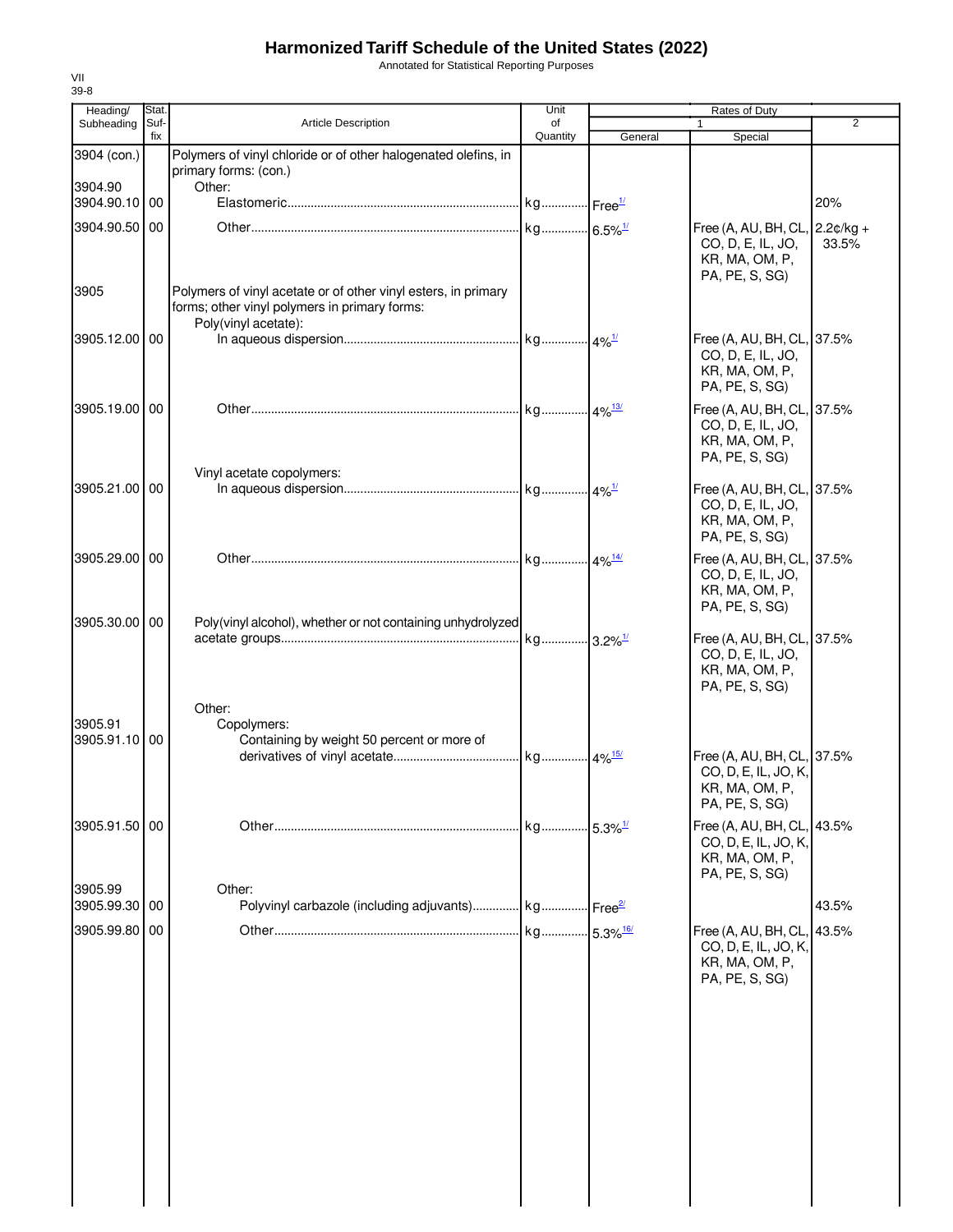Annotated for Statistical Reporting Purposes

| Heading/                 | Stat.       |                                                                                                                                                                  | Unit           |                        | Rates of Duty                                                                                |                             |
|--------------------------|-------------|------------------------------------------------------------------------------------------------------------------------------------------------------------------|----------------|------------------------|----------------------------------------------------------------------------------------------|-----------------------------|
| Subheading               | Suf-<br>fix | <b>Article Description</b>                                                                                                                                       | of<br>Quantity | General                | 1<br>Special                                                                                 | $\overline{2}$              |
| 3906<br>3906.10.00 00    |             | Acrylic polymers in primary forms:                                                                                                                               |                |                        | Free (A*, AU, BH,<br>CL, CO, D, E, IL,<br>JO, KR, MA, OM,<br>P, PA, PE, S, SG)               | 37%                         |
| 3906.90<br>3906.90.10 00 |             | Other:<br>Other:                                                                                                                                                 |                |                        |                                                                                              | 20%                         |
| 3906.90.20 00            |             |                                                                                                                                                                  |                |                        | Free (A, AU, BH, CL, 37%<br>CO, D, E, IL, JO,<br>KR, MA, OM, P,<br>PA, PE, S, SG)            |                             |
| 3906.90.50 00            |             |                                                                                                                                                                  |                |                        | Free (A*, AU, BH,<br>CL, CO, D, E, IL,<br>JO, K, KR, MA,<br>OM, P, PA, PE, S,<br>SG)         | 25%                         |
| 3907                     |             | Polyacetals, other polyethers and epoxide resins, in primary<br>forms; polycarbonates, alkyd resins, polyallyl esters and other<br>polyesters, in primary forms: |                |                        |                                                                                              |                             |
| 3907.10.00 00            |             |                                                                                                                                                                  |                |                        | Free (A, AU, BH, CL, $2.2¢/kg +$<br>CO, D, E, IL, JO, K,<br>KR, MA, OM, P,<br>PA, PE, S, SG) | 33.5%                       |
| 3907.21.00 00            |             | Other polyethers:                                                                                                                                                |                |                        | Free (A, AU, BH, CL, 2.2¢/kg +<br>CO, D, E, IL, JO, K,<br>KR, MA, OM, P,<br>PA, PE, S, SG)   | 33.5%                       |
| 3907.29.00 00            |             |                                                                                                                                                                  |                |                        | Free (A, AU, BH, CL, $2.2¢/kg +$<br>CO, D, E, IL, JO, K,<br>KR, MA, OM, P,<br>PA, PE, S, SG) | 33.5%                       |
| 3907.30.00 00            |             |                                                                                                                                                                  |                |                        | Free (A*, AU, BH,<br>CL, CO, D, E, IL,<br>JO, K, KR, MA,<br>OM, P, PA, PE, S,<br>SG)         | $15.4 \text{C/kg} +$<br>47% |
| 3907.40.00 00            |             |                                                                                                                                                                  |                |                        | Free (A, AU, BH, CL, 15.4¢/kg +<br>CO, D, E, IL, JO,<br>KR, MA, OM, P,<br>PA, PE, S, SG)     | 45%                         |
| 3907.50.00 00            |             |                                                                                                                                                                  |                | $-6.5\%$ <sup>1/</sup> | Free (A, AU, BH, CL,<br>CO, D, E, IL, JO,<br>KR, MA, OM, P,<br>PA, PE, S, SG)                | $15.4¢/kg +$<br>45%         |
|                          |             |                                                                                                                                                                  |                |                        |                                                                                              |                             |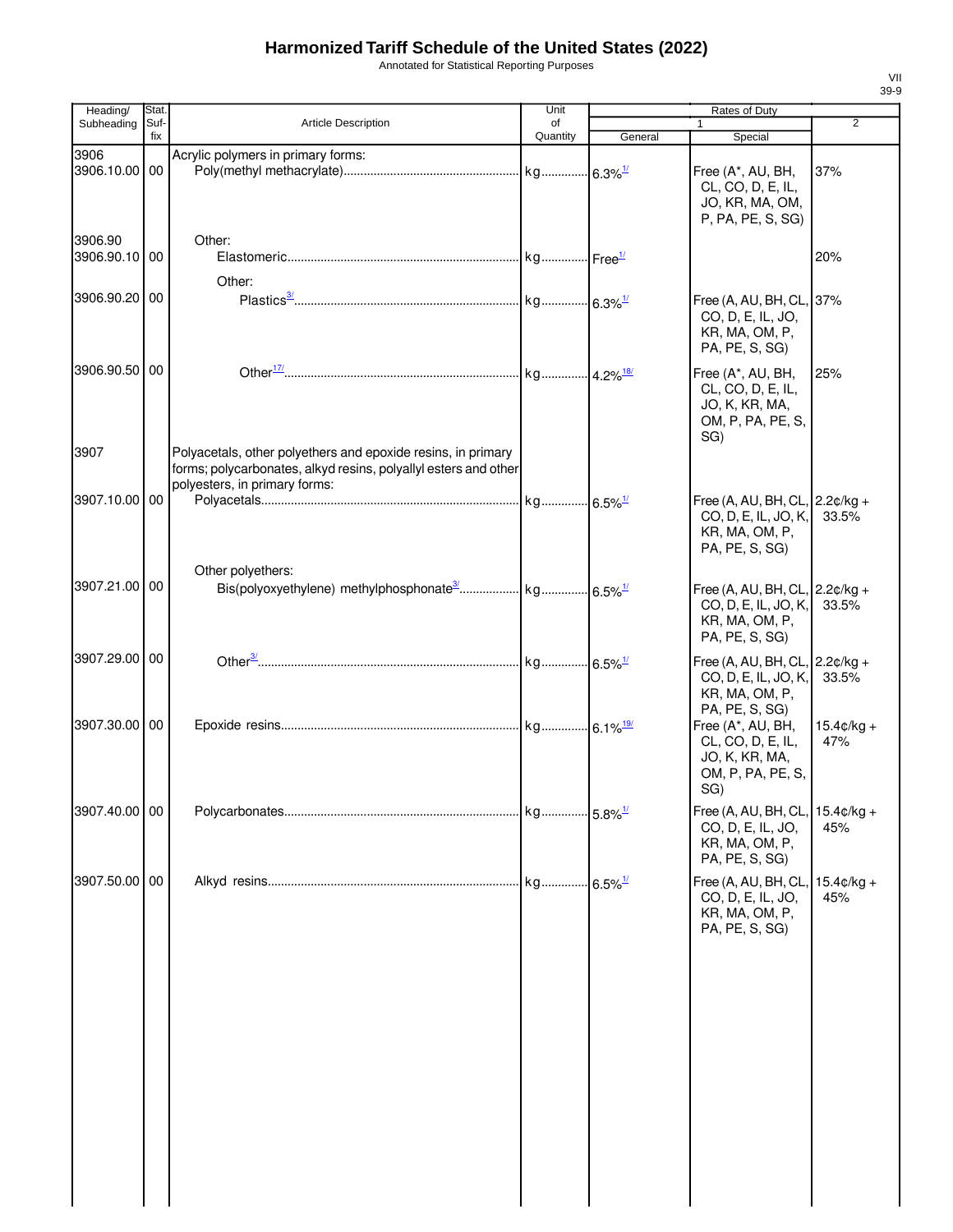Annotated for Statistical Reporting Purposes

| Heading/                  | Stat.       |                                                                                                                                                                                                          | Unit           |                        | Rates of Duty                                                                                   |                             |
|---------------------------|-------------|----------------------------------------------------------------------------------------------------------------------------------------------------------------------------------------------------------|----------------|------------------------|-------------------------------------------------------------------------------------------------|-----------------------------|
| Subheading                | Suf-<br>fix | <b>Article Description</b>                                                                                                                                                                               | of<br>Quantity | General                | $\mathbf{1}$<br>Special                                                                         | $\overline{2}$              |
| 3907 (con.)<br>3907.61.00 |             | Polyacetals, other polyethers and epoxide resins, in primary<br>forms; polycarbonates, alkyd resins, polyallyl esters and other<br>polyesters, in primary forms: (con.)<br>Poly(ethylene terephthalate): |                |                        | Free (A*, AU, BH,                                                                               | $15.4 \text{c/kg} +$        |
|                           |             |                                                                                                                                                                                                          |                |                        | CL, CO, D, E, IL,<br>JO, K, KR, MA,<br>OM, P, PA, PE, S,<br>SG)                                 | 45%                         |
|                           | 10<br>50    | Having a viscosity number of 78 ml/g or more                                                                                                                                                             |                |                        |                                                                                                 |                             |
| 3907.69.00                |             |                                                                                                                                                                                                          |                |                        | Free (A*, AU, BH,<br>CL, CO, D, E, IL,<br>JO, K, KR, MA,<br>OM, P, PA, PE, S,<br>SG)            | $15.4 \text{c/kg} +$<br>45% |
|                           | 10          | Having a viscosity number of 70 ml/g or more                                                                                                                                                             |                |                        |                                                                                                 |                             |
| 3907.70.00                | 50<br>00    |                                                                                                                                                                                                          |                |                        | Free (A*, AU, BH,<br>CL, CO, D, E, IL,<br>JO, K, KR, MA,<br>OM, P, PA, PE, S,<br>SG)            | $15.4 \text{c/kg} +$<br>45% |
| 3907.91                   |             | Other polyesters:<br>Unsaturated:                                                                                                                                                                        |                |                        |                                                                                                 |                             |
| 3907.91.20 00             |             | Allyl resins:                                                                                                                                                                                            |                |                        |                                                                                                 | $15.4¢/kg +$<br>45%         |
| 3907.91.40 00             |             |                                                                                                                                                                                                          |                |                        | Free (A, AU, BH, CL,<br>CO, D, E, IL, JO,<br>KR, MA, OM, P,                                     | $15.4 \text{c/kg} +$<br>45% |
| 3907.91.50 00             |             |                                                                                                                                                                                                          |                |                        | PA, PE, S, SG)<br>Free (A, AU, BH, CL,<br>CO, D, E, IL, JO,<br>KR, MA, OM, P,<br>PA, PE, S, SG) | $15.4$ ¢/kg +<br>45%        |
| 3907.99<br>3907.99.20 00  |             | Other:<br>Thermoplastic liquid crystal aromatic polyester                                                                                                                                                |                |                        |                                                                                                 | $15.4$ ¢/kg +<br>45%        |
| 3907.99.50                |             |                                                                                                                                                                                                          |                | $6.5\%$ <sup>21/</sup> | Free (A*, AU, BH,<br>CL, CO, E, IL, JO,<br>K, KR, MA, OM, P,                                    | $15.4¢/kg +$<br>45%         |
|                           | 10<br>50    |                                                                                                                                                                                                          |                |                        | PA, PE, S, SG)                                                                                  |                             |
|                           |             |                                                                                                                                                                                                          |                |                        |                                                                                                 |                             |
|                           |             |                                                                                                                                                                                                          |                |                        |                                                                                                 |                             |
|                           |             |                                                                                                                                                                                                          |                |                        |                                                                                                 |                             |
|                           |             |                                                                                                                                                                                                          |                |                        |                                                                                                 |                             |
|                           |             |                                                                                                                                                                                                          |                |                        |                                                                                                 |                             |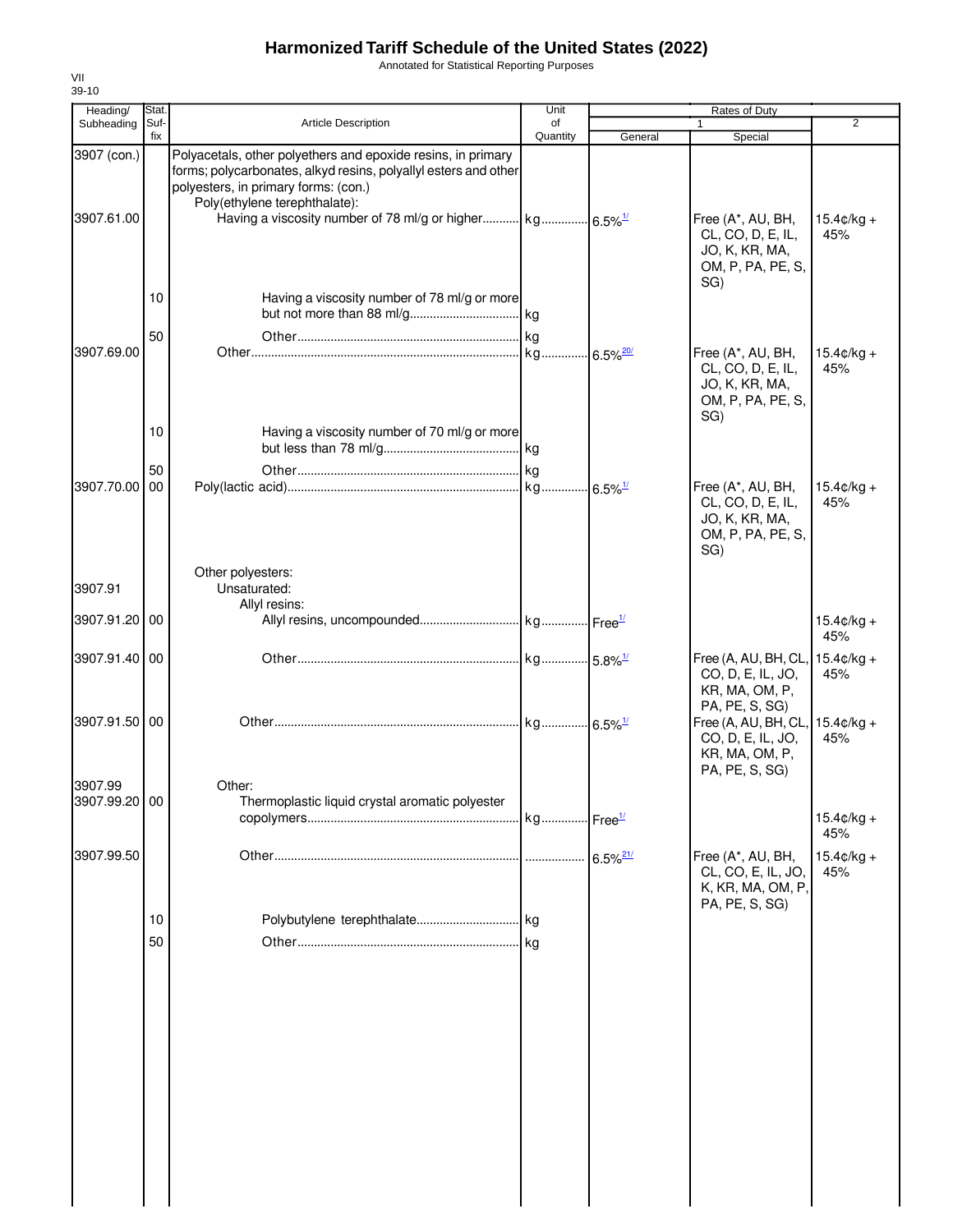Annotated for Statistical Reporting Purposes

| Heading/<br>Subheading   | Stat.<br>Suf- | Article Description                                                   | Unit<br>of |         | Rates of Duty<br>$\mathbf{1}$                                                                 | $\overline{2}$                |
|--------------------------|---------------|-----------------------------------------------------------------------|------------|---------|-----------------------------------------------------------------------------------------------|-------------------------------|
|                          | fix           |                                                                       | Quantity   | General | Special                                                                                       |                               |
| 3908<br>3908.10.00 00    |               | Polyamides in primary forms:                                          |            |         | Free (A, AU, BH, CL,<br>CO, D, E, IL, JO, K,<br>KR, MA, OM, P,<br>PA, PE, S, SG)              | $15.4 \text{C/kg} +$<br>51.5% |
| 3908.90<br>3908.90.20 00 |               | Other:<br>Bis(4-amino-3-methylcyclohexyl)methane-isophthalic          |            |         |                                                                                               | $2.2¢/kg +$<br>33.5%          |
| 3908.90.70 00            |               |                                                                       |            |         | Free (A, AU, BH, CL, 2.2¢/kg +<br>CO, D, E, IL, JO,<br>KR, MA, OM, P,<br>PA, PE, S, SG)       | 33.5%                         |
| 3909                     |               | Amino-resins, phenolic resins and polyurethanes, in primary<br>forms: |            |         |                                                                                               |                               |
| 3909.10.00 00            |               |                                                                       |            |         | Free (A*, AU, BH,<br>CL, CO, D, E, IL,<br>JO, K, KR, MA,<br>OM, P, PA, PE, S,<br>SG)          | 41.5%                         |
| 3909.20.00 00            |               | Other amino-resins:                                                   |            |         | Free (A, AU, BH, CL, 41.5%<br>CO, D, E, IL, JO,<br>KR, MA, OM, P,<br>PA, PE, S, SG)           |                               |
| 3909.31.00 00            |               | Poly(methylene phenyl isocyanate) (crude MDI,                         |            |         | Free (A, AU, BH, CL, 41.5%<br>CO, D, E, IL, JO,<br>KR, MA, OM, P,<br>PA, PE, S, SG)           |                               |
| 3909.39.00 00            |               |                                                                       |            |         | Free (A, AU, BH, CL, 41.5%<br>CO, D, E, IL, JO,<br>KR, MA, OM, P,<br>PA, PE, S, SG)           |                               |
| 3909.40.00 00            |               |                                                                       |            |         | Free (A, AU, BH, CL, $15.4¢/kg +$<br>CO, D, E, IL, JO, K,<br>KR, MA, OM, P,<br>PA, PE, S, SG) | 48%                           |
| 3909.50<br>3909.50.10 00 |               | Polyurethanes:                                                        |            |         |                                                                                               | 20%                           |
| 3909.50.20 00            |               |                                                                       |            |         | Free (A, AU, BH, CL, 20%<br>CO, D, E, IL, JO,<br>KR, MA, OM, P,<br>PA, PE, S, SG)             |                               |
| 3909.50.50 00            |               |                                                                       |            |         | Free (A*, AU, BH,<br>CL, CO, D, E, IL,<br>JO, KR, MA, OM,<br>P, PA, PE, S, SG)                | $15.4$ ¢/kg +<br>51.5%        |
|                          |               |                                                                       |            |         | Free (A*, AU, BH,<br>CL, CO, D, E, IL,<br>JO, K, KR, MA,<br>OM, P, PA, PE, S,<br>SG)          | 25%                           |
|                          |               |                                                                       |            |         |                                                                                               |                               |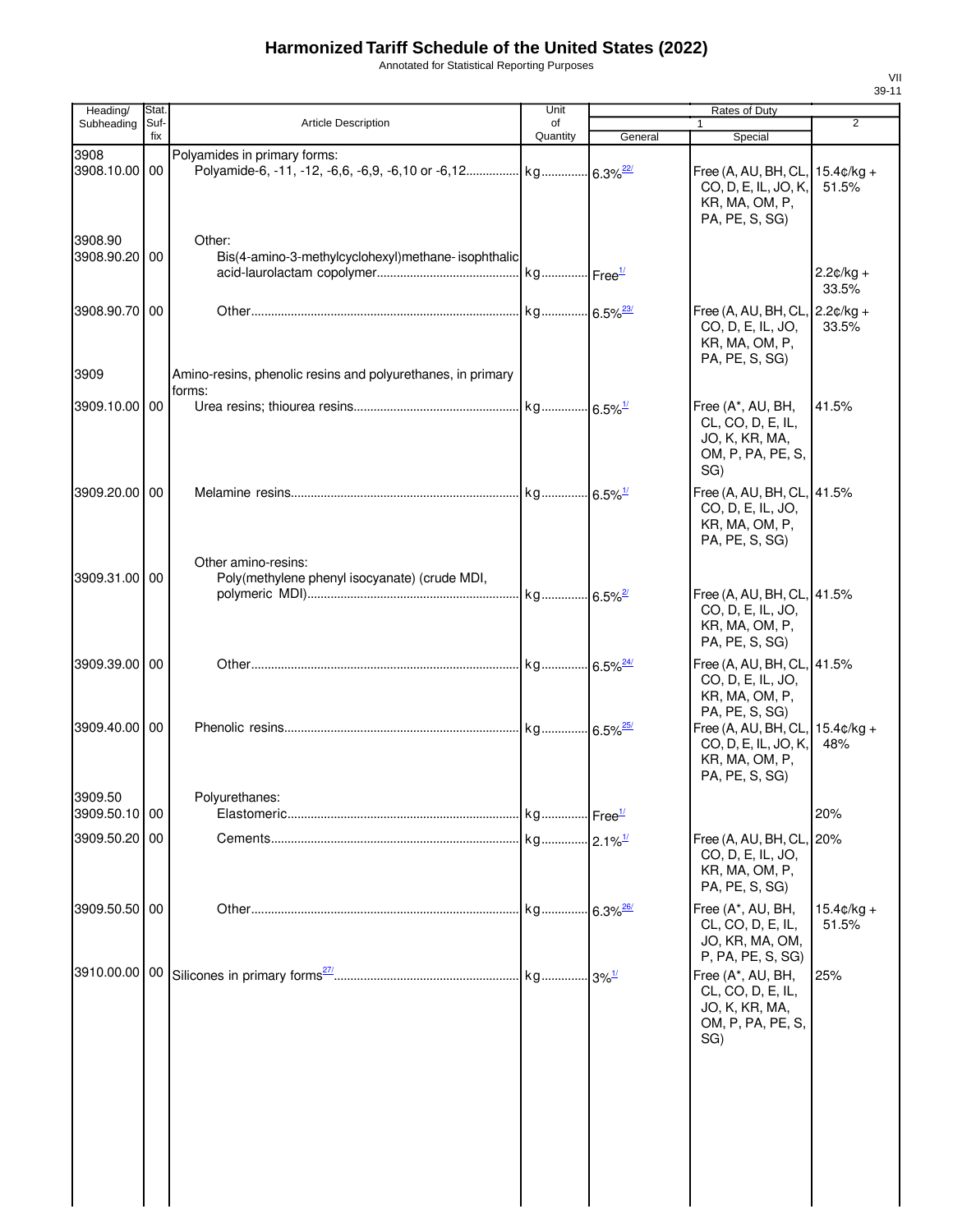Annotated for Statistical Reporting Purposes

| Heading/                 | <b>Stat</b> |                                                                                                                                                                                                                                                                                                                                         | Unit           |                       | Rates of Duty                                                                                                             |                             |
|--------------------------|-------------|-----------------------------------------------------------------------------------------------------------------------------------------------------------------------------------------------------------------------------------------------------------------------------------------------------------------------------------------|----------------|-----------------------|---------------------------------------------------------------------------------------------------------------------------|-----------------------------|
| Subheading               | Suf-<br>fix | <b>Article Description</b>                                                                                                                                                                                                                                                                                                              | of<br>Quantity | General               | Special                                                                                                                   | $\overline{2}$              |
| 3911                     |             | Petroleum resins, coumarone-indene resins, polyterpenes,<br>polysulfides, polysulfones and other products specified in note<br>3 to this chapter, not elsewhere specified or included, in primary<br>forms:                                                                                                                             |                |                       |                                                                                                                           |                             |
| 3911.10.00 00            |             | Petroleum resins, coumarone, indene or coumarone-indene                                                                                                                                                                                                                                                                                 |                |                       | Free (A*, AU, BH,<br>CL, CO, D, E, IL,<br>JO, KR, MA, OM,<br>P, PA, PE, S, SG)                                            | $15.4 \text{c/kg} +$<br>49% |
| 3911.20.00 00            |             |                                                                                                                                                                                                                                                                                                                                         |                |                       | Free (A, AU, BH, CL, $\vert$ 2.2 $\mathfrak{c}/\mathsf{kg}$ +<br>CO, D, E, IL, JO, K,<br>KR, MA, OM, P,<br>PA, PE, S, SG) | 33.5%                       |
| 3911.90<br>3911.90.10 00 |             | Other:<br>Other:<br>Containing monomer units which are aromatic or<br>modified aromatic, or which are obtained, derived                                                                                                                                                                                                                 |                |                       |                                                                                                                           | 20%                         |
| 3911.90.15 00            |             | or manufactured in whole or in part therefrom:<br>Thermoplastic:<br>Poly(nitrilomethanetetraaryInitrilo-<br>$[2,4,6$ -tris- $(1$ -methyethyl $)-1,3$ -<br>phenylene]]-2,6-bis(1-methylethyl)-<br>phenyl]-ω-[[[2,6-bis(1-methylethyl)-<br>phenyl]amino]methylene]amino<br>carbodiimide or<br>2,4-diisocyanate-1,3,5-tris(1-methyl-ethyl) |                |                       |                                                                                                                           |                             |
|                          |             | homopolymer with polyethylene kg Free <sup>1/</sup>                                                                                                                                                                                                                                                                                     |                |                       |                                                                                                                           | $15.4 \text{C/kg} +$<br>49% |
| 3911.90.25 00            |             |                                                                                                                                                                                                                                                                                                                                         |                |                       | Free (A, AU, BH, CL, $15.4¢/kg +$<br>CO, D, E, IL, JO, K,<br>KR, MA, OM, P,<br>PA, PE, S, SG)                             | 49%                         |
| 3911.90.35 00            |             | Thermosetting:<br>1,1'-Bis(methylenedi-4,1-phenylene)-<br>1H-pyrrole-2,5-dione, copolymer with<br>4,4'-methylenebis(benzeneamine); and<br>Hydrocarbon novolac cyanate ester kg Free <sup>1/</sup>                                                                                                                                       |                |                       |                                                                                                                           |                             |
|                          |             |                                                                                                                                                                                                                                                                                                                                         |                |                       |                                                                                                                           | $15.4 \text{C/kg} +$<br>45% |
| 3911.90.45 00            |             |                                                                                                                                                                                                                                                                                                                                         |                |                       | Free (A, AU, BH, CL, 15.4¢/kg +<br>CO, D, E, IL, JO, K,<br>KR, MA, OM, P,<br>PA, PE, S, SG)                               | 45%                         |
| 3911.90.70 00            |             | Other:                                                                                                                                                                                                                                                                                                                                  |                |                       |                                                                                                                           | $2.2¢/kg +$<br>33.5%        |
| 3911.90.91               |             |                                                                                                                                                                                                                                                                                                                                         |                | $6.5\%$ <sup>1/</sup> | Free (A, AU, BH, CL, 2.2¢/kg +<br>CO, D, E, IL, JO, K,<br>KR, MA, OM, P,<br>PA, PE, S, SG)                                | 33.5%                       |
|                          | 10<br>50    |                                                                                                                                                                                                                                                                                                                                         |                |                       |                                                                                                                           |                             |
|                          |             |                                                                                                                                                                                                                                                                                                                                         |                |                       |                                                                                                                           |                             |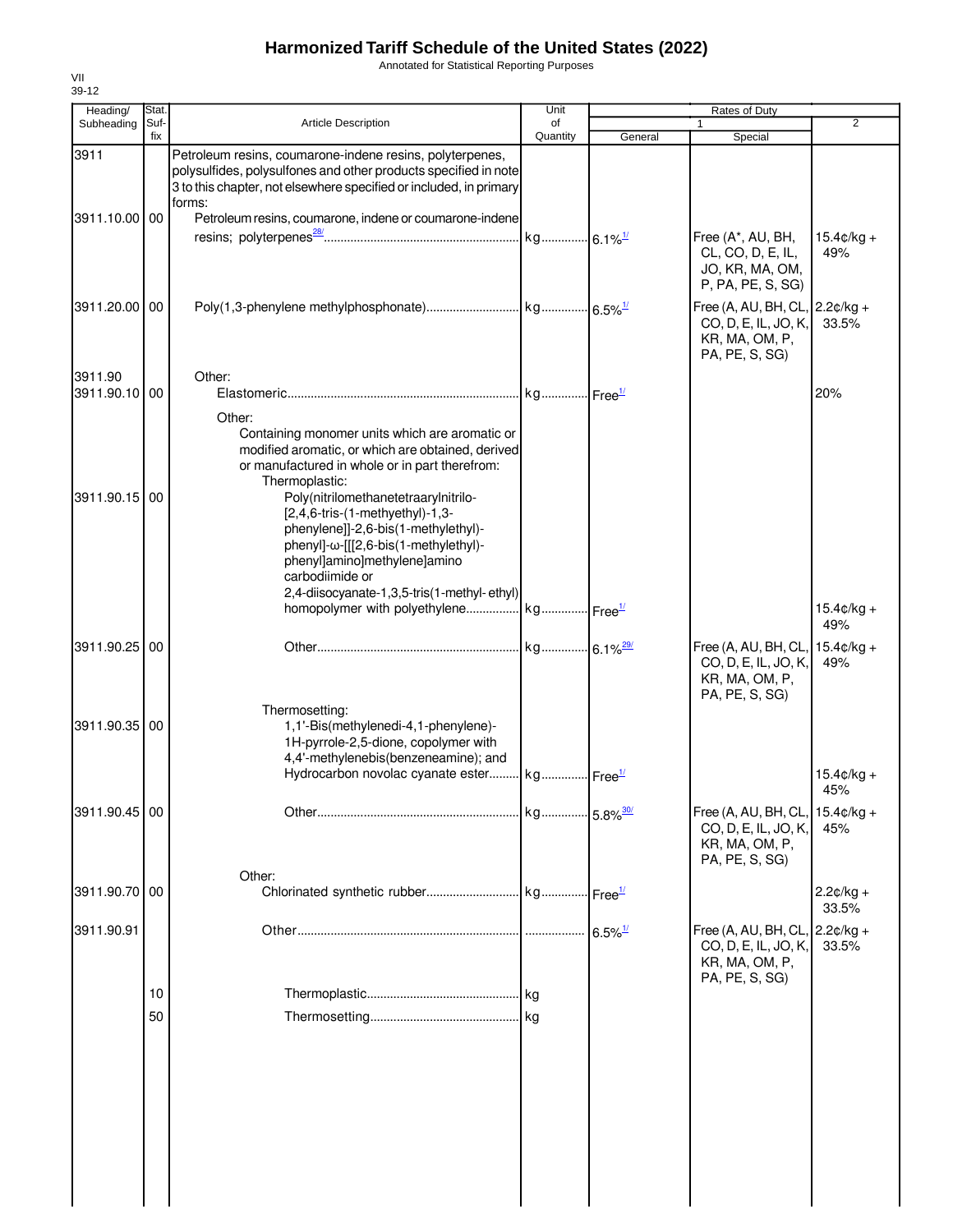Annotated for Statistical Reporting Purposes

| Heading/      | <b>Stat</b> |                                                                 | Unit           |                       | Rates of Duty                                                                                            |                |
|---------------|-------------|-----------------------------------------------------------------|----------------|-----------------------|----------------------------------------------------------------------------------------------------------|----------------|
| Subheading    | Suf-<br>fix | Article Description                                             | of<br>Quantity | General               | 1                                                                                                        | $\overline{2}$ |
| 3912          |             | Cellulose and its chemical derivatives, not elsewhere specified |                |                       | Special                                                                                                  |                |
|               |             | or included, in primary forms:<br>Cellulose acetates:           |                |                       |                                                                                                          |                |
| 3912.11.00 00 |             |                                                                 |                |                       | Free (A, AU, BH, CL, 73.5%<br>CO, D, E, IL, JO,<br>KR, MA, OM, P,<br>PA, PE, S, SG)                      |                |
| 3912.12.00 00 |             |                                                                 |                |                       | Free (A, AU, BH, CL, 73.5%<br>CO, D, E, IL, JO,<br>KR, MA, OM, P,                                        |                |
| 3912.20.00 00 |             |                                                                 |                |                       | PA, PE, S, SG)<br>Free (A, AU, BH, CL, 34.5%<br>CO, D, E, IL, JO, K,<br>KR, MA, OM, P,<br>PA, PE, S, SG) |                |
| 3912.31.00    |             | Cellulose ethers:                                               |                |                       | Free (A*, AU, BH,<br>CL, CO, D, E, IL,<br>JO, K, KR, MA,<br>OM, P, PA, PE, S,<br>SG)                     | 66%            |
|               | 10          | Containing not less than 90 percent by weight of                |                |                       |                                                                                                          |                |
| 3912.39.00    | 90<br>00    |                                                                 |                | $4.2\%$ <sup>1/</sup> | Free (A, AU, BH, CL, 33.5%<br>CO, D, E, IL, JO, K,<br>KR, MA, OM, P,                                     |                |
| 3912.90.00    |             |                                                                 |                | $5.2\%$ <sup>1/</sup> | PA, PE, S, SG)<br>Free (A, AU, BH, CL, 34.5%<br>CO, D, E, IL, JO, K,<br>KR, MA, OM, P,                   |                |
|               | 10          | a-Cellulose in granular, microcrystalline or powdered           |                |                       | PA, PE, S, SG)                                                                                           |                |
|               | 90          |                                                                 |                |                       |                                                                                                          |                |
|               |             |                                                                 |                |                       |                                                                                                          |                |
|               |             |                                                                 |                |                       |                                                                                                          |                |
|               |             |                                                                 |                |                       |                                                                                                          |                |
|               |             |                                                                 |                |                       |                                                                                                          |                |
|               |             |                                                                 |                |                       |                                                                                                          |                |
|               |             |                                                                 |                |                       |                                                                                                          |                |
|               |             |                                                                 |                |                       |                                                                                                          |                |
|               |             |                                                                 |                |                       |                                                                                                          |                |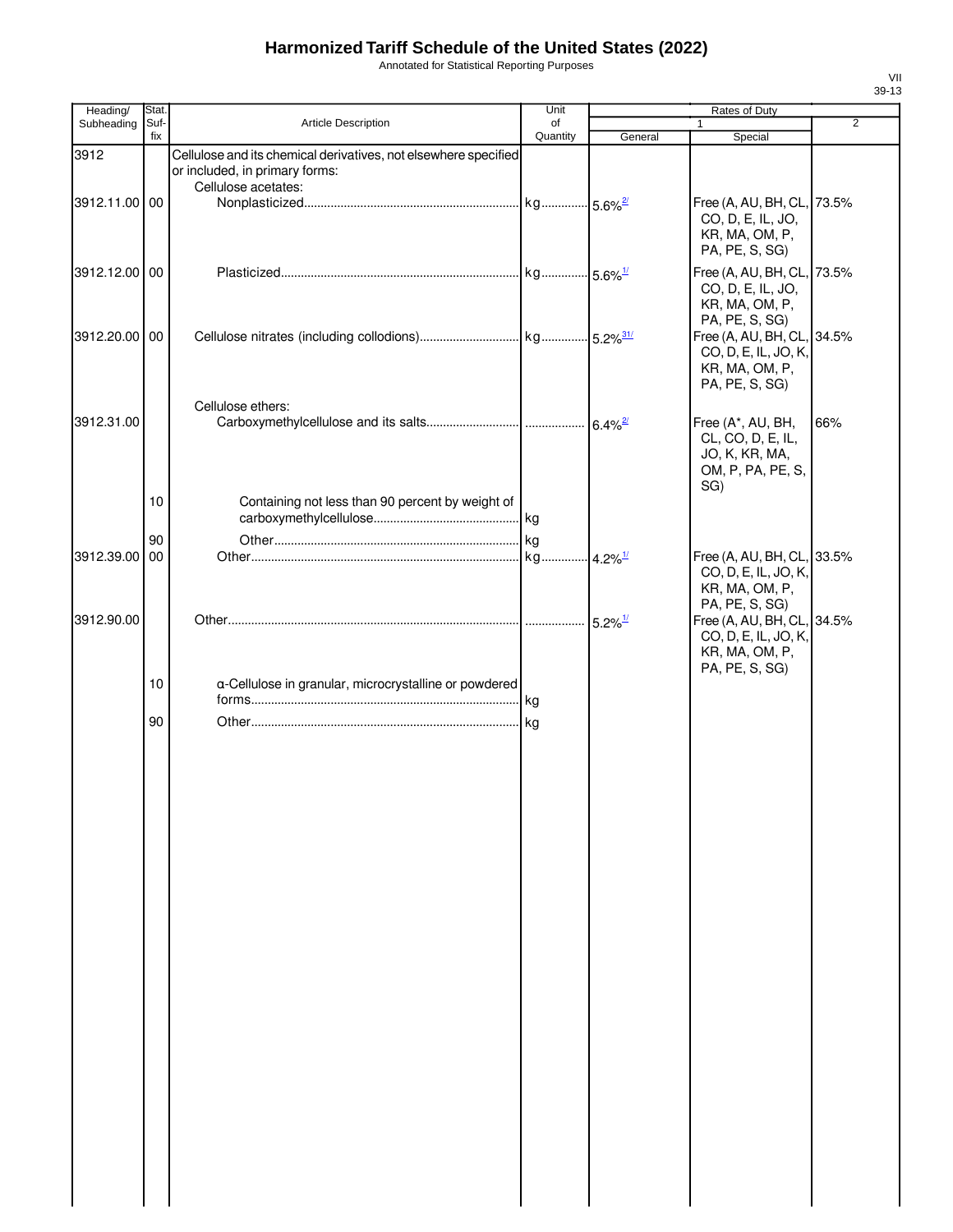Annotated for Statistical Reporting Purposes

| Heading/                 | Stat.       |                                                                                                                                                                                                                      | Unit                   |         | Rates of Duty                                                                        |                      |
|--------------------------|-------------|----------------------------------------------------------------------------------------------------------------------------------------------------------------------------------------------------------------------|------------------------|---------|--------------------------------------------------------------------------------------|----------------------|
| Subheading               | Suf-<br>fix | <b>Article Description</b>                                                                                                                                                                                           | of<br>Quantity         |         |                                                                                      | $\overline{2}$       |
| 3913                     |             | Natural polymers (for example, alginic acid) and modified<br>natural polymers (for example, hardened proteins, chemical<br>derivatives of natural rubber), not elsewhere specified or<br>included, in primary forms: |                        | General | Special                                                                              |                      |
| 3913.10.00 00            |             |                                                                                                                                                                                                                      |                        |         | Free (A, AU, BH, CL, 25%<br>CO, D, E, IL, JO,<br>KR, MA, OM, P,<br>PA, PE, S, SG)    |                      |
| 3913.90<br>3913.90.10 00 |             | Other:                                                                                                                                                                                                               |                        |         |                                                                                      | 20%                  |
| 3913.90.20               |             |                                                                                                                                                                                                                      |                        |         | Free (A*, AU, BH,<br>CL, CO, D, E, IL,<br>JO, K, KR, MA,<br>OM, P, PA, PE, S,<br>SG) | 50%                  |
|                          | 15          |                                                                                                                                                                                                                      |                        |         |                                                                                      |                      |
|                          | 90          |                                                                                                                                                                                                                      |                        |         |                                                                                      |                      |
| 3913.90.50 00            |             |                                                                                                                                                                                                                      |                        |         | Free (A*, AU, BH,<br>CL, CO, D, E, IL,<br>JO, K, KR, MA,<br>OM, P, PA, PE, S,<br>SG) | $2.2¢/kg +$<br>33.5% |
| 3914.00                  |             | Ion-exchangers based on polymers of headings 3901 to 3913,                                                                                                                                                           |                        |         |                                                                                      |                      |
| 3914.00.20 00            |             | in primary forms:<br>Cross-linked polyvinylbenzyltrimethylammonium chloride                                                                                                                                          |                        |         |                                                                                      | 35%                  |
| 3914.00.60 00            |             |                                                                                                                                                                                                                      | kg 3.9% <sup>36/</sup> |         | Free (A, AU, BH, CL, 35%                                                             |                      |
|                          |             |                                                                                                                                                                                                                      |                        |         | CO, D, E, IL, JO, K,<br>KR, MA, OM, P,<br>PA, PE, S, SG)                             |                      |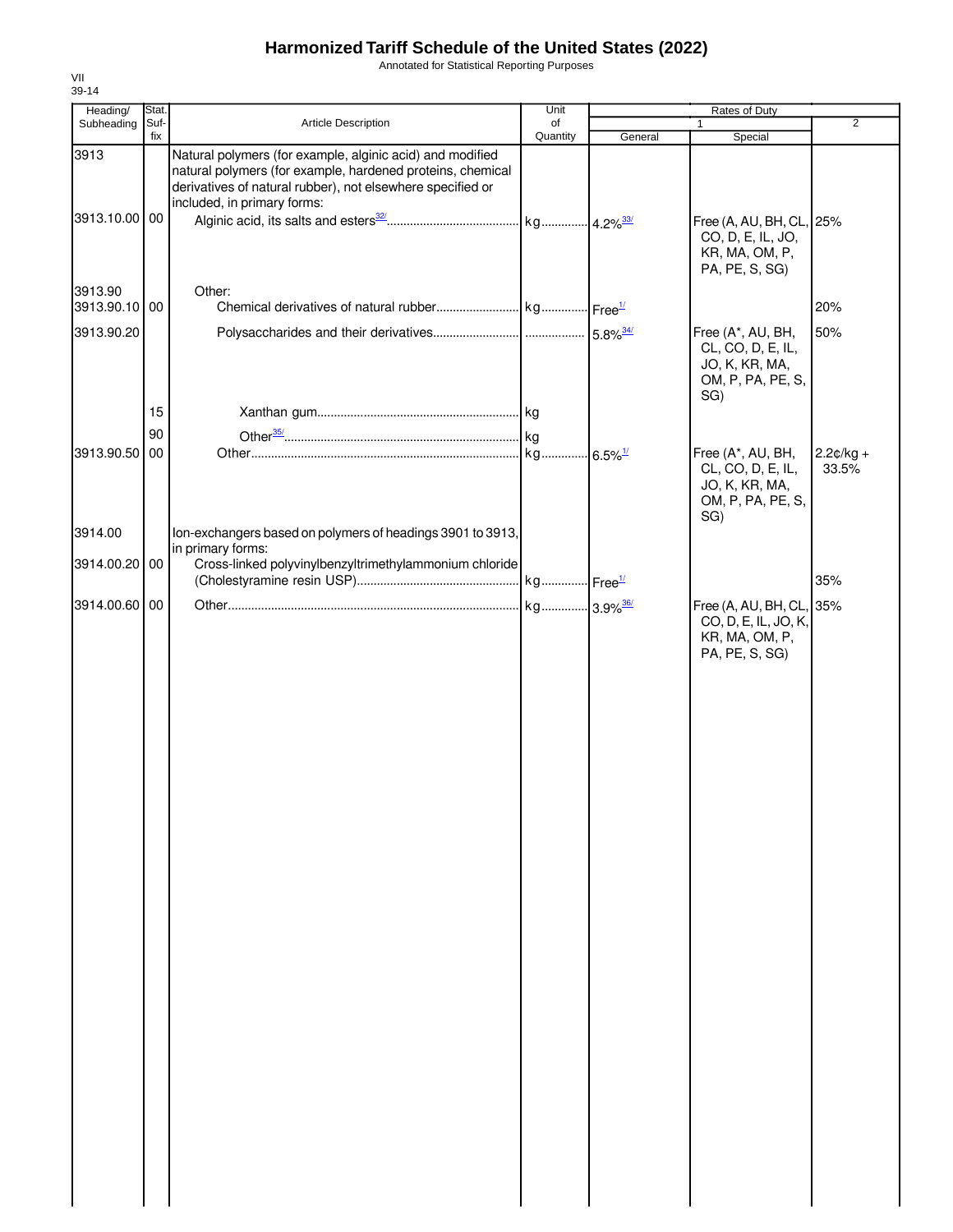Annotated for Statistical Reporting Purposes

| Heading/              | Stat        |                                                                                                                                                                               | Unit           |                       | Rates of Duty                                                                                        |     |
|-----------------------|-------------|-------------------------------------------------------------------------------------------------------------------------------------------------------------------------------|----------------|-----------------------|------------------------------------------------------------------------------------------------------|-----|
| Subheading            | Suf-<br>fix | <b>Article Description</b>                                                                                                                                                    | of<br>Quantity | General               | Special                                                                                              | 2   |
|                       |             | II. WASTE, PARINGS AND SCRAP; SEMIMANUFACTURES;<br><b>ARTICLES:</b>                                                                                                           |                |                       |                                                                                                      |     |
| 3915<br>3915.10.00 00 |             | Waste, parings and scrap, of plastics:                                                                                                                                        |                |                       |                                                                                                      | 10% |
| 3915.20.00            | 00          |                                                                                                                                                                               |                |                       |                                                                                                      | 10% |
| 3915.30.00            | 00          |                                                                                                                                                                               |                |                       |                                                                                                      | 10% |
| 3915.90.00            |             |                                                                                                                                                                               |                |                       |                                                                                                      | 10% |
|                       | 10          | Of polyethylene terephthalate (PET) plastics kg                                                                                                                               |                |                       |                                                                                                      |     |
| 3916                  | 90          | Monofilament of which any cross-sectional dimension exceeds<br>1 mm, rods, sticks and profile shapes, whether or not<br>surface-worked but not otherwise worked, of plastics: |                |                       |                                                                                                      |     |
| 3916.10.00            | 00          |                                                                                                                                                                               |                |                       | Free (A, AU, B, BH,<br>CL, CO, D, E, IL,<br>JO, KR, MA, OM,<br>P, PA, PE, S,<br>$SG)$ <sup>37/</sup> | 35% |
| 3916.20.00            |             |                                                                                                                                                                               |                |                       | Free (A*, AU, BH,<br>CL, CO, D, E, IL,<br>JO, KR, MA, OM,<br>P, PA, PE, S, SG)                       | 35% |
|                       | 10          |                                                                                                                                                                               |                |                       |                                                                                                      |     |
|                       | 20          |                                                                                                                                                                               | kg             |                       |                                                                                                      |     |
|                       | 91          |                                                                                                                                                                               |                |                       |                                                                                                      |     |
| 3916.90<br>3916.90.10 | 00          | Of other plastics:                                                                                                                                                            |                |                       | Free (A, AU, BH, CL, 40.6%<br>CO, D, E, IL, JO,<br>KR, MA, OM, P,<br>PA, PE, S, SG)                  |     |
| 3916.90.20 00         |             | Other:                                                                                                                                                                        |                |                       | Free (A, AU, BH, CL, 30%<br>CO, D, E, IL, JO,<br>KR, MA, OM, P,<br>PA, PE, S, SG)                    |     |
|                       |             | Other:                                                                                                                                                                        |                |                       |                                                                                                      |     |
| 3916.90.30            | 00          |                                                                                                                                                                               |                | $6.5\%$ <sup>1/</sup> | Free (A+, AU, BH,<br>CL, CO, D, E, IL,<br>JO, KR, MA, OM,<br>P, PA, PE, S, SG)                       | 50% |
| 3916.90.50            | 00          |                                                                                                                                                                               |                | 5.8% $\frac{39}{1}$   | Free (A, AU, B, BH, 35%<br>CL, CO, D, E, IL,<br>JO, KR, MA, OM,<br>P, PA, PE, S,<br>$SG)^{37/2}$     |     |
|                       |             |                                                                                                                                                                               |                |                       |                                                                                                      |     |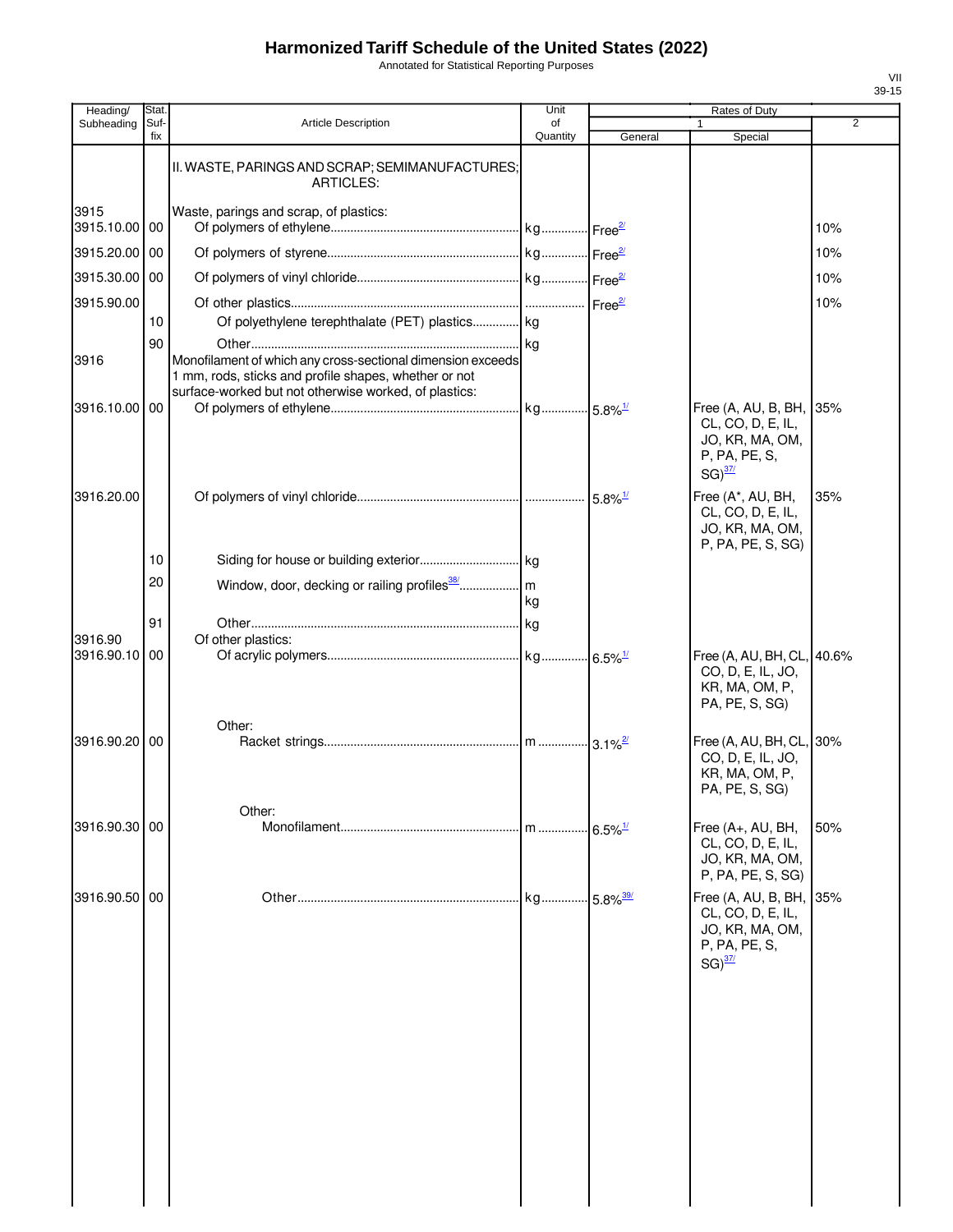Annotated for Statistical Reporting Purposes

| Heading/                         | Stat.       |                                                                                                                                                                                                       | Unit           |         | Rates of Duty                                                                                               |                |
|----------------------------------|-------------|-------------------------------------------------------------------------------------------------------------------------------------------------------------------------------------------------------|----------------|---------|-------------------------------------------------------------------------------------------------------------|----------------|
| Subheading                       | Suf-<br>fix | Article Description                                                                                                                                                                                   | of<br>Quantity | General | Special                                                                                                     | $\overline{2}$ |
| 3917<br>3917.10<br>3917.10.10 00 |             | Tubes, pipes and hoses and fittings therefor (for example,<br>joints, elbows, flanges), of plastics:<br>Artificial guts (sausage casings) of hardened protein or of<br>cellulosic plastics materials: |                |         | Free (A, AU, BH, CL, 60%<br>CO, D, E, IL, JO,<br>KR, MA, OM, P,<br>PA, PE, S, SG)                           |                |
| 3917.10.60 00                    |             | Other:                                                                                                                                                                                                |                |         |                                                                                                             | 40%            |
| 3917.10.90 00                    |             |                                                                                                                                                                                                       |                |         | Free (A, AU, BH, CL, 40%<br>CO, D, E, IL, JO,<br>KR, MA, OM, P,<br>PA, PE, S, SG)                           |                |
| 3917.21.00 00                    |             | Tubes, pipes and hoses, rigid:                                                                                                                                                                        |                |         | Free (A, AU, B, BH, 25%<br>C, CL, CO, D, E, IL,<br>JO, KR, MA, OM,<br>P, PA, PE, S,<br>$SG)$ <sup>40/</sup> |                |
| 3917.22.00 00                    |             |                                                                                                                                                                                                       |                |         | Free (A, AU, B, BH, 25%<br>C, CL, CO, D, E, IL,<br>JO, KR, MA, OM,<br>P, PA, PE, S,<br>$SG)$ <sup>40/</sup> |                |
| 3917.23.00 00                    |             |                                                                                                                                                                                                       |                |         | Free (A, AU, B, BH, 25%<br>C, CL, CO, D, E, IL,<br>JO, KR, MA, OM,<br>P, PA, PE, S,<br>$SG)$ <sup>40/</sup> |                |
| 3917.29.00                       |             |                                                                                                                                                                                                       |                |         | Free (A, AU, B, BH, 25%<br>C, CL, CO, D, E, IL,<br>JO, KR, MA, OM,<br>P, PA, PE, S,<br>$SG)$ <sup>40/</sup> |                |
|                                  | 50          |                                                                                                                                                                                                       | thousand<br>kg |         |                                                                                                             |                |
|                                  | 90          |                                                                                                                                                                                                       |                |         |                                                                                                             |                |
|                                  |             |                                                                                                                                                                                                       |                |         |                                                                                                             |                |
|                                  |             |                                                                                                                                                                                                       |                |         |                                                                                                             |                |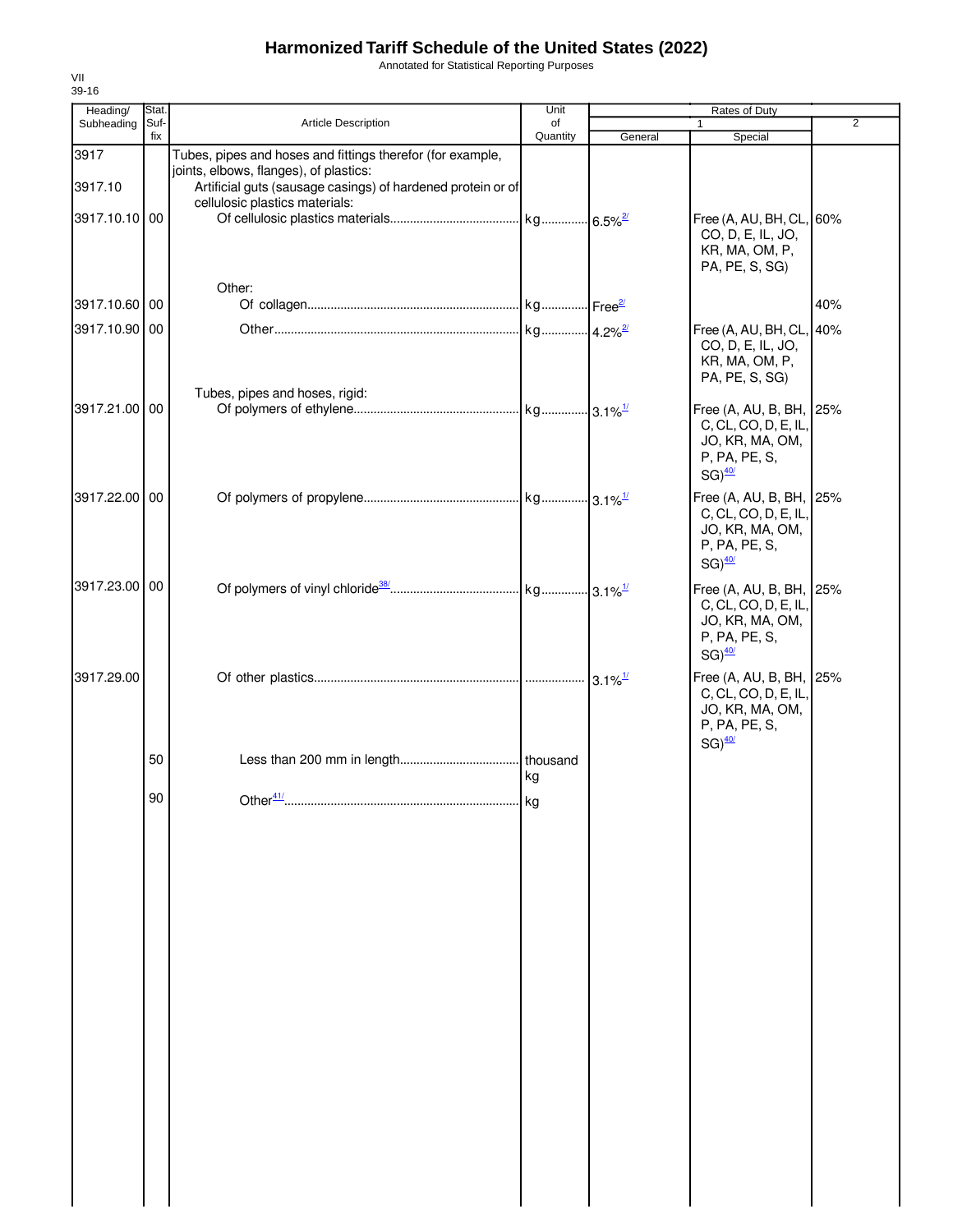Annotated for Statistical Reporting Purposes

| Heading/      | Stat.       |                                                                                                                                              | Unit           |         | Rates of Duty                                                                                                |                |
|---------------|-------------|----------------------------------------------------------------------------------------------------------------------------------------------|----------------|---------|--------------------------------------------------------------------------------------------------------------|----------------|
| Subheading    | Suf-<br>fix | Article Description                                                                                                                          | οf<br>Quantity | General | 1<br>Special                                                                                                 | $\overline{2}$ |
| 3917 (con.)   |             | Tubes, pipes and hoses and fittings therefor (for example,<br>joints, elbows, flanges), of plastics: (con.)<br>Other tubes, pipes and hoses: |                |         |                                                                                                              |                |
| 3917.31.00 00 |             | Flexible tubes, pipes and hoses, having a minimum                                                                                            |                |         | Free (A, AU, B, BH, 25%<br>C, CL, CO, D, E, IL,<br>JO, KR, MA, OM,<br>P, PA, PE, S,                          |                |
| 3917.32.00    |             | Other, not reinforced or otherwise combined with other                                                                                       |                |         | $SG)$ <sup>40/</sup><br>Free (A*, AU, B, BH, 25%<br>CL, CO, D, E, IL,                                        |                |
|               | 10          |                                                                                                                                              |                |         | JO, KR, MA, OM,<br>P, PA, PE, S, SG)                                                                         |                |
|               | 20          |                                                                                                                                              |                |         |                                                                                                              |                |
| 3917.33.00    | 50<br>00    | Other, not reinforced or otherwise combined with other                                                                                       |                |         | Free (A, AU, B, BH, 25%                                                                                      |                |
|               |             |                                                                                                                                              |                |         | C, CL, CO, D, E, IL,<br>JO, KR, MA, OM,<br>P, PA, PE, S,<br>$SG)$ <sup>40/</sup>                             |                |
| 3917.39.00    |             |                                                                                                                                              |                |         | Free (A*, AU, B, BH, 25%<br>C, CL, CO, D, E, IL,<br>JO, KR, MA, OM,<br>P, PA, PE, S,<br>$SG)$ <sup>40/</sup> |                |
|               | 10          | Other:                                                                                                                                       |                |         |                                                                                                              |                |
|               | 20          |                                                                                                                                              |                |         |                                                                                                              |                |
|               | 50          |                                                                                                                                              |                |         |                                                                                                              |                |
| 3917.40.00    | 10          | For brake hoses for the vehicles of subheading                                                                                               |                |         | Free (A, AU, B, BH, 80%<br>C, CL, CO, D, E, IL,<br>JO, KR, MA, OM,<br>P, PA, PE, S,<br>$SG)$ <sup>40/</sup>  |                |
|               |             | 8701.20 or headings 8702, 8703, 8704, 8705 or                                                                                                |                |         |                                                                                                              |                |
|               | 90          |                                                                                                                                              |                |         |                                                                                                              |                |
|               |             |                                                                                                                                              |                |         |                                                                                                              |                |
|               |             |                                                                                                                                              |                |         |                                                                                                              |                |
|               |             |                                                                                                                                              |                |         |                                                                                                              |                |
|               |             |                                                                                                                                              |                |         |                                                                                                              |                |
|               |             |                                                                                                                                              |                |         |                                                                                                              |                |
|               |             |                                                                                                                                              |                |         |                                                                                                              |                |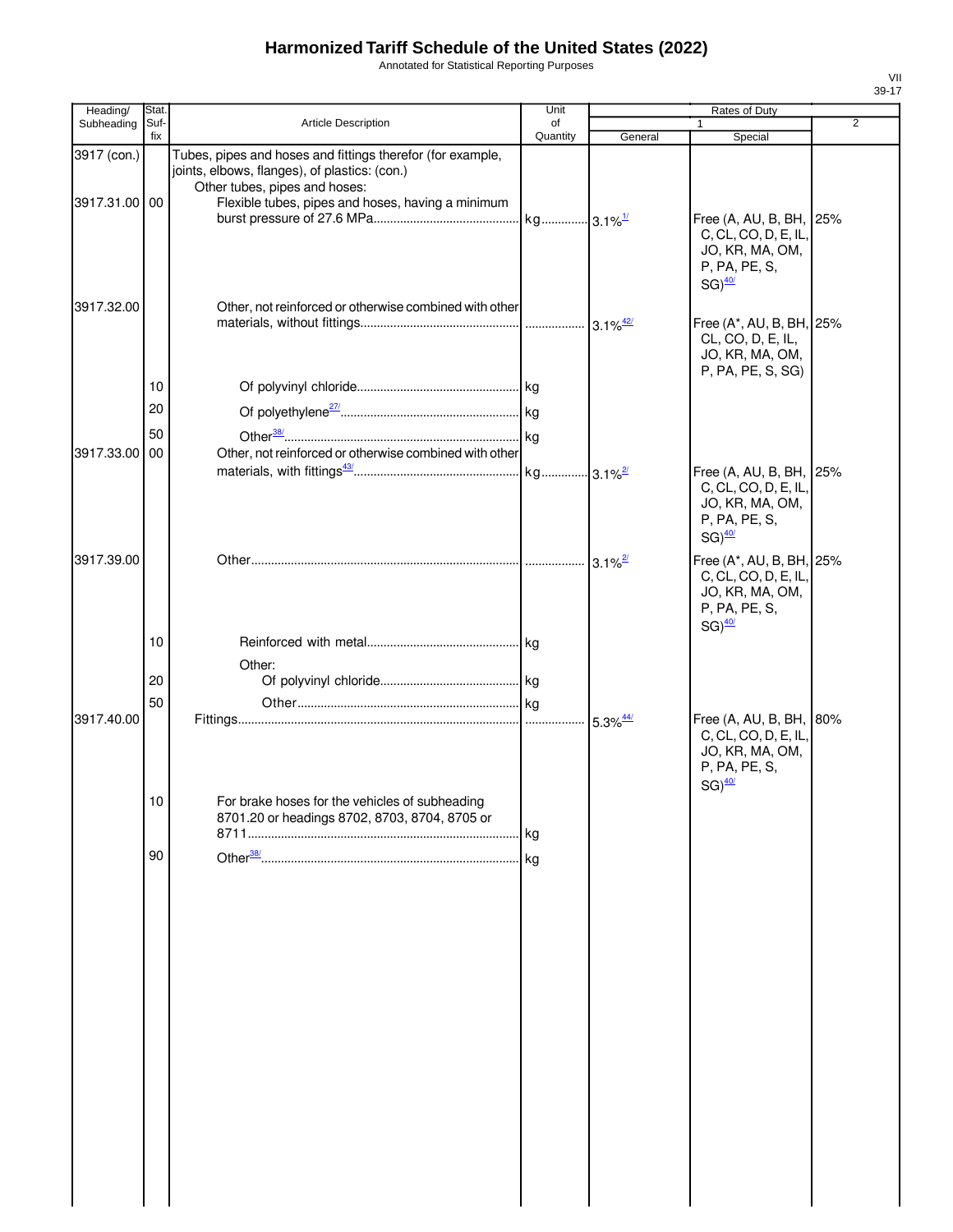Annotated for Statistical Reporting Purposes

| Heading/      | Stat.       |                                                                                                                                                                                 | Unit                                 |                       | Rates of Duty                                                                        |                |
|---------------|-------------|---------------------------------------------------------------------------------------------------------------------------------------------------------------------------------|--------------------------------------|-----------------------|--------------------------------------------------------------------------------------|----------------|
| Subheading    | Suf-<br>fix | <b>Article Description</b>                                                                                                                                                      | of<br>Quantity                       | General               | $\mathbf{1}$<br>Special                                                              | $\overline{2}$ |
| 3918          |             | Floor coverings of plastics, whether or not self-adhesive, in<br>rolls or in the form of tiles; wall or ceiling coverings of plastics,<br>as defined in note 9 to this chapter: |                                      |                       |                                                                                      |                |
| 3918.10       |             | Of polymers of vinyl chloride:<br>Floor coverings:                                                                                                                              |                                      |                       |                                                                                      |                |
| 3918.10.10    |             |                                                                                                                                                                                 |                                      |                       | Free (A, AU, BH, CL, 40%<br>CO, D, E, IL, JO,<br>KR, MA, OM, P,                      |                |
|               | 20          | Vinyl tile consisting of a rigid solid polymer                                                                                                                                  | m <sup>2</sup>                       |                       | PA, PE, S, SG)                                                                       |                |
|               | 30          | Vinyl tile consisting of a rigid expanded<br>polymer core of a kind described in statistical                                                                                    |                                      |                       |                                                                                      |                |
| 3918.10.20    | 40<br>00    |                                                                                                                                                                                 | $\mathsf{Im}^2$<br>$\mathsf{Im}^2$ . | $5.3\%$ <sup>2/</sup> | Free (A, AU, B, BH, 40%<br>CL, CO, D, E, IL,<br>JO, KR, MA, OM,<br>P, PA, PE, S, SG) |                |
| 3918.10.31    |             | Wall or ceiling coverings:<br>With a backing of textile fibers:<br>With a backing of man-made fibers:                                                                           |                                      |                       | Free (A, AU, BH, CL, 25%                                                             |                |
|               | 10          |                                                                                                                                                                                 | m <sup>2</sup>                       |                       | CO, D, E, IL, JO,<br>KR, MA, OM, P,<br>PA, PE, S, SG)                                |                |
|               | 50          |                                                                                                                                                                                 |                                      |                       |                                                                                      |                |
| 3918.10.32    |             |                                                                                                                                                                                 |                                      | $6.5\%$ <sup>2/</sup> | Free (A+, AU, BH,<br>CL, CO, D, E, IL,<br>JO, KR, MA, OM,<br>P, PA, PE, S, SG)       | 84.5%          |
|               | 10<br>50    |                                                                                                                                                                                 |                                      |                       |                                                                                      |                |
| 3918.10.40    |             |                                                                                                                                                                                 |                                      | $5.3\%$ <sup>2/</sup> | Free (A+, AU, BH,<br>CL, CO, D, E, IL,<br>JO, KR, MA, OM,<br>P, PA, PE, S, SG)       | 40%            |
|               | 10<br>50    |                                                                                                                                                                                 | m <sup>2</sup><br>m <sup>2</sup>     |                       |                                                                                      |                |
| 3918.10.50 00 |             | Other <sup>46/</sup>                                                                                                                                                            | .                                    | $4.2\%$ <sup>2/</sup> | Free (A, AU, BH, CL, 25%<br>CO, D, E, IL, JO,<br>KR, MA, OM, P,<br>PA, PE, S, SG)    |                |
|               |             |                                                                                                                                                                                 |                                      |                       |                                                                                      |                |
|               |             |                                                                                                                                                                                 |                                      |                       |                                                                                      |                |
|               |             |                                                                                                                                                                                 |                                      |                       |                                                                                      |                |
|               |             |                                                                                                                                                                                 |                                      |                       |                                                                                      |                |
|               |             |                                                                                                                                                                                 |                                      |                       |                                                                                      |                |
|               |             |                                                                                                                                                                                 |                                      |                       |                                                                                      |                |
|               |             |                                                                                                                                                                                 |                                      |                       |                                                                                      |                |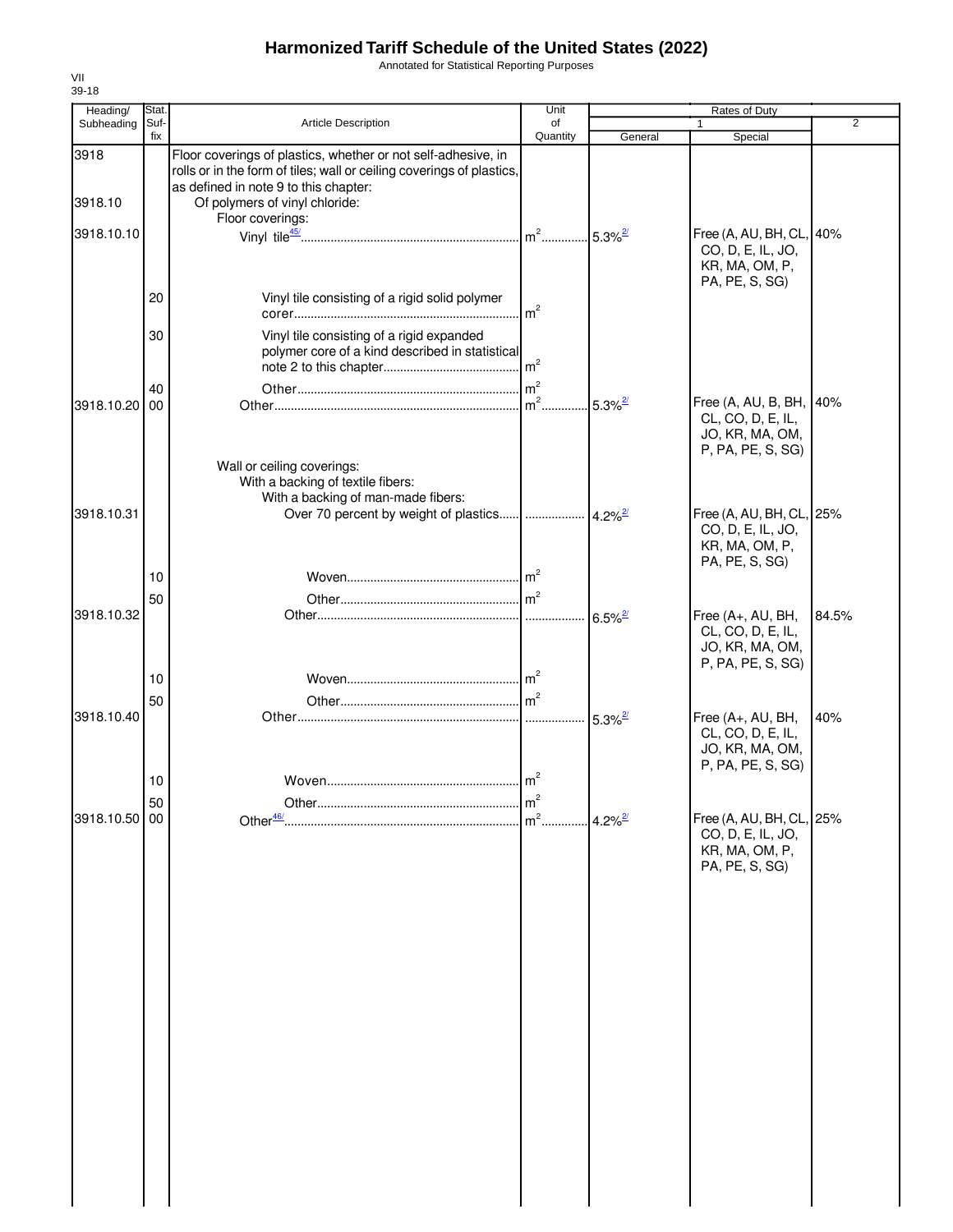Annotated for Statistical Reporting Purposes

| Heading/               | Stat. |                                                                                                                                                                                                              | Unit                 |                       | Rates of Duty                                                                        |                |
|------------------------|-------|--------------------------------------------------------------------------------------------------------------------------------------------------------------------------------------------------------------|----------------------|-----------------------|--------------------------------------------------------------------------------------|----------------|
| Subheading             | Suf-  | <b>Article Description</b>                                                                                                                                                                                   | of                   |                       | $\mathbf{1}$                                                                         | $\overline{2}$ |
|                        | fix   |                                                                                                                                                                                                              | Quantity             | General               | Special                                                                              |                |
| 3918 (con.)<br>3918.90 |       | Floor coverings of plastics, whether or not self-adhesive, in<br>rolls or in the form of tiles; wall or ceiling coverings of plastics,<br>as defined in note 9 to this chapter: (con.)<br>Of other plastics: |                      |                       |                                                                                      |                |
| 3918.90.10 00          |       |                                                                                                                                                                                                              | $m2$                 | $5.3\%$ <sup>2/</sup> | Free (A, AU, B, BH, 40%<br>CL, CO, D, E, IL,<br>JO, KR, MA, OM,<br>P, PA, PE, S, SG) |                |
|                        |       | Wall or ceiling coverings:<br>With a backing of textile fibers:                                                                                                                                              |                      |                       |                                                                                      |                |
| 3918.90.20 00          |       | With a backing of man-made fibers m <sup>2</sup>                                                                                                                                                             |                      | $6.5\%$ <sup>2/</sup> | Free (A+, AU, BH,<br>CL, CO, D, E, IL,<br>JO, KR, MA, OM,<br>P, PA, PE, S, SG)       | 84.5%          |
| 3918.90.30 00          |       |                                                                                                                                                                                                              | $m2$                 | $5.3\%$ <sup>2/</sup> | Free (A+, AU, BH,<br>CL, CO, D, E, IL,<br>JO, KR, MA, OM,<br>P, PA, PE, S, SG)       | 40%            |
| 3918.90.50 00          |       |                                                                                                                                                                                                              | $m2$ .               | $4.2\%$ <sup>2/</sup> | Free (A, AU, BH, CL, 25%<br>CO, D, E, IL, JO,<br>KR, MA, OM, P,                      |                |
| 3919                   |       | Self-adhesive plates, sheets, film, foil, tape, strip and other flat<br>shapes, of plastics, whether or not in rolls:                                                                                        |                      |                       | PA, PE, S, SG)                                                                       |                |
| 3919.10<br>3919.10.10  |       | In rolls of a width not exceeding 20 cm:<br>Having a light-reflecting surface produced in whole or                                                                                                           |                      |                       | Free (A, AU, BH, CL, 50%                                                             |                |
|                        |       |                                                                                                                                                                                                              |                      |                       | CO, D, E, IL, JO,<br>KR, MA, OM, P,<br>PA, PE, S, SG)                                |                |
|                        | 10    |                                                                                                                                                                                                              | m <sup>2</sup><br>kg |                       |                                                                                      |                |
|                        | 50    |                                                                                                                                                                                                              | kg                   |                       |                                                                                      |                |
|                        |       |                                                                                                                                                                                                              |                      |                       |                                                                                      |                |
|                        |       |                                                                                                                                                                                                              |                      |                       |                                                                                      |                |
|                        |       |                                                                                                                                                                                                              |                      |                       |                                                                                      |                |
|                        |       |                                                                                                                                                                                                              |                      |                       |                                                                                      |                |
|                        |       |                                                                                                                                                                                                              |                      |                       |                                                                                      |                |
|                        |       |                                                                                                                                                                                                              |                      |                       |                                                                                      |                |
|                        |       |                                                                                                                                                                                                              |                      |                       |                                                                                      |                |
|                        |       |                                                                                                                                                                                                              |                      |                       |                                                                                      |                |
|                        |       |                                                                                                                                                                                                              |                      |                       |                                                                                      |                |
|                        |       |                                                                                                                                                                                                              |                      |                       |                                                                                      |                |
|                        |       |                                                                                                                                                                                                              |                      |                       |                                                                                      |                |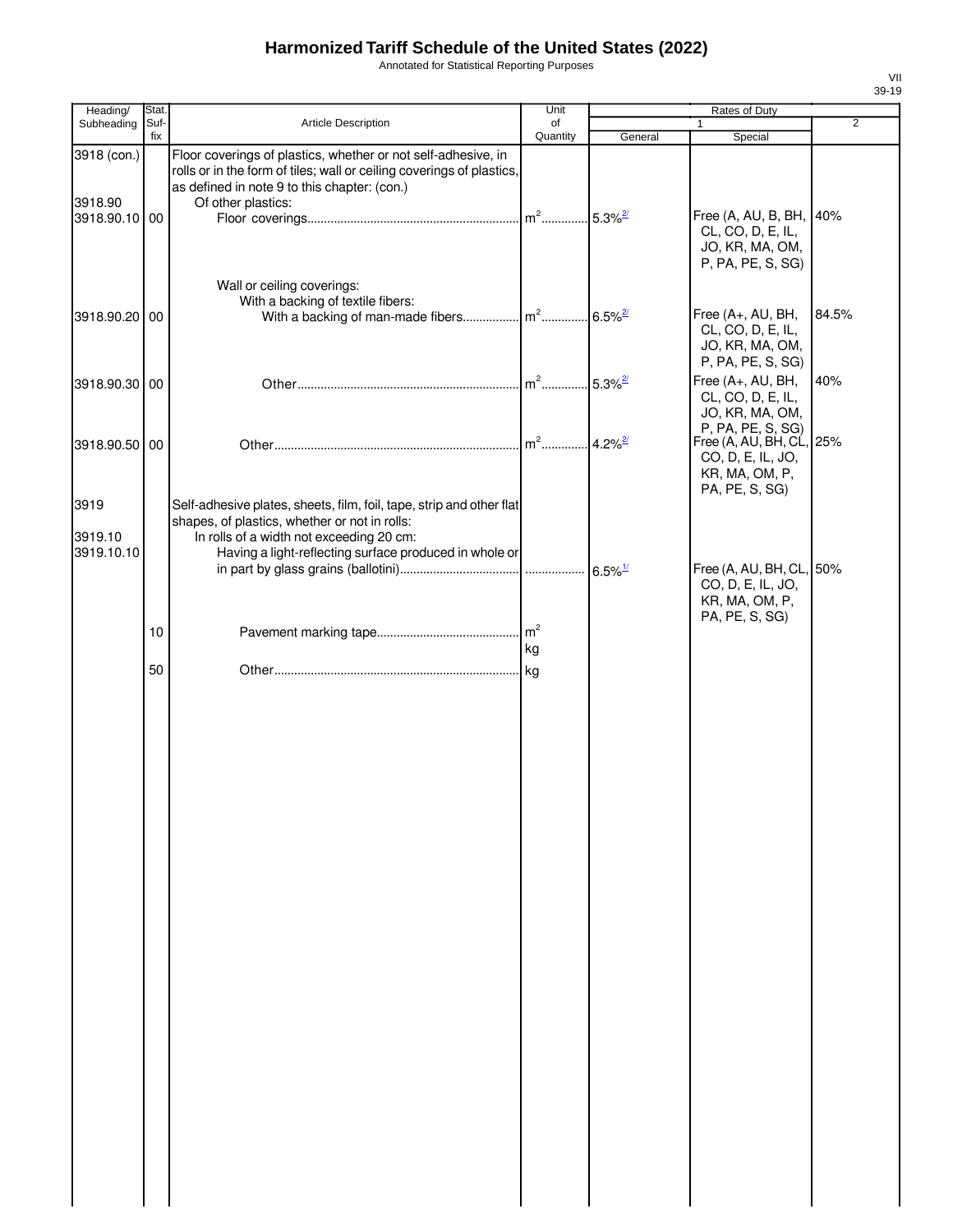Annotated for Statistical Reporting Purposes

| Heading/                         | Stat.       |                                                                                                                                                                                 | Unit                 | Rates of Duty         |                                                                                   |                |
|----------------------------------|-------------|---------------------------------------------------------------------------------------------------------------------------------------------------------------------------------|----------------------|-----------------------|-----------------------------------------------------------------------------------|----------------|
| Subheading                       | Suf-<br>fix | Article Description                                                                                                                                                             | of<br>Quantity       | General               | 1<br>Special                                                                      | $\overline{2}$ |
| 3919 (con.)<br>3919.10<br>(con.) |             | Self-adhesive plates, sheets, film, foil, tape, strip and other flat<br>shapes, of plastics, whether or not in rolls: (con.)<br>In rolls of a width not exceeding 20 cm: (con.) |                      |                       |                                                                                   |                |
| 3919.10.20                       |             |                                                                                                                                                                                 |                      | $5.8\%$ <sup>1/</sup> | Free (A, AU, BH, CL, 40%<br>CO, D, E, IL, JO,<br>KR, MA, OM, P,<br>PA, PE, S, SG) |                |
|                                  | 10          |                                                                                                                                                                                 | kg                   |                       |                                                                                   |                |
|                                  | 20          |                                                                                                                                                                                 | kg                   |                       |                                                                                   |                |
|                                  |             | Other:<br>Transparent tape, not exceeding 55 m in<br>length:                                                                                                                    |                      |                       |                                                                                   |                |
|                                  | 30          | Not exceeding 5 cm in width47/                                                                                                                                                  | m <sup>2</sup><br>kg |                       |                                                                                   |                |
|                                  | 40<br>55    |                                                                                                                                                                                 | m <sup>2</sup><br>kg |                       |                                                                                   |                |
| 3919.90                          |             | Other:                                                                                                                                                                          | kg                   |                       |                                                                                   |                |
| 3919.90.10 00                    |             | Having a light-reflecting surface produced in whole or                                                                                                                          |                      |                       | Free (A, AU, BH, CL, 50%<br>CO, D, E, IL, JO,<br>KR, MA, OM, P,<br>PA, PE, S, SG) |                |
| 3919.90.50                       |             |                                                                                                                                                                                 |                      | $5.8\%$ <sup>1/</sup> | Free (A, AU, BH, CL, 40%<br>CO, D, E, IL, JO,<br>KR, MA, OM, P,                   |                |
|                                  | 10          |                                                                                                                                                                                 | kg                   |                       | PA, PE, S, SG)                                                                    |                |
|                                  | 20          |                                                                                                                                                                                 | kg                   |                       |                                                                                   |                |
|                                  | 30          |                                                                                                                                                                                 | m <sup>2</sup><br>kg |                       |                                                                                   |                |
|                                  | 40          | Transparent tape <sup>27/</sup>                                                                                                                                                 | m <sup>2</sup><br>kg |                       |                                                                                   |                |
|                                  | 60          |                                                                                                                                                                                 | m <sup>2</sup><br>kg |                       |                                                                                   |                |
|                                  |             |                                                                                                                                                                                 |                      |                       |                                                                                   |                |
|                                  |             |                                                                                                                                                                                 |                      |                       |                                                                                   |                |
|                                  |             |                                                                                                                                                                                 |                      |                       |                                                                                   |                |
|                                  |             |                                                                                                                                                                                 |                      |                       |                                                                                   |                |
|                                  |             |                                                                                                                                                                                 |                      |                       |                                                                                   |                |
|                                  |             |                                                                                                                                                                                 |                      |                       |                                                                                   |                |
|                                  |             |                                                                                                                                                                                 |                      |                       |                                                                                   |                |
|                                  |             |                                                                                                                                                                                 |                      |                       |                                                                                   |                |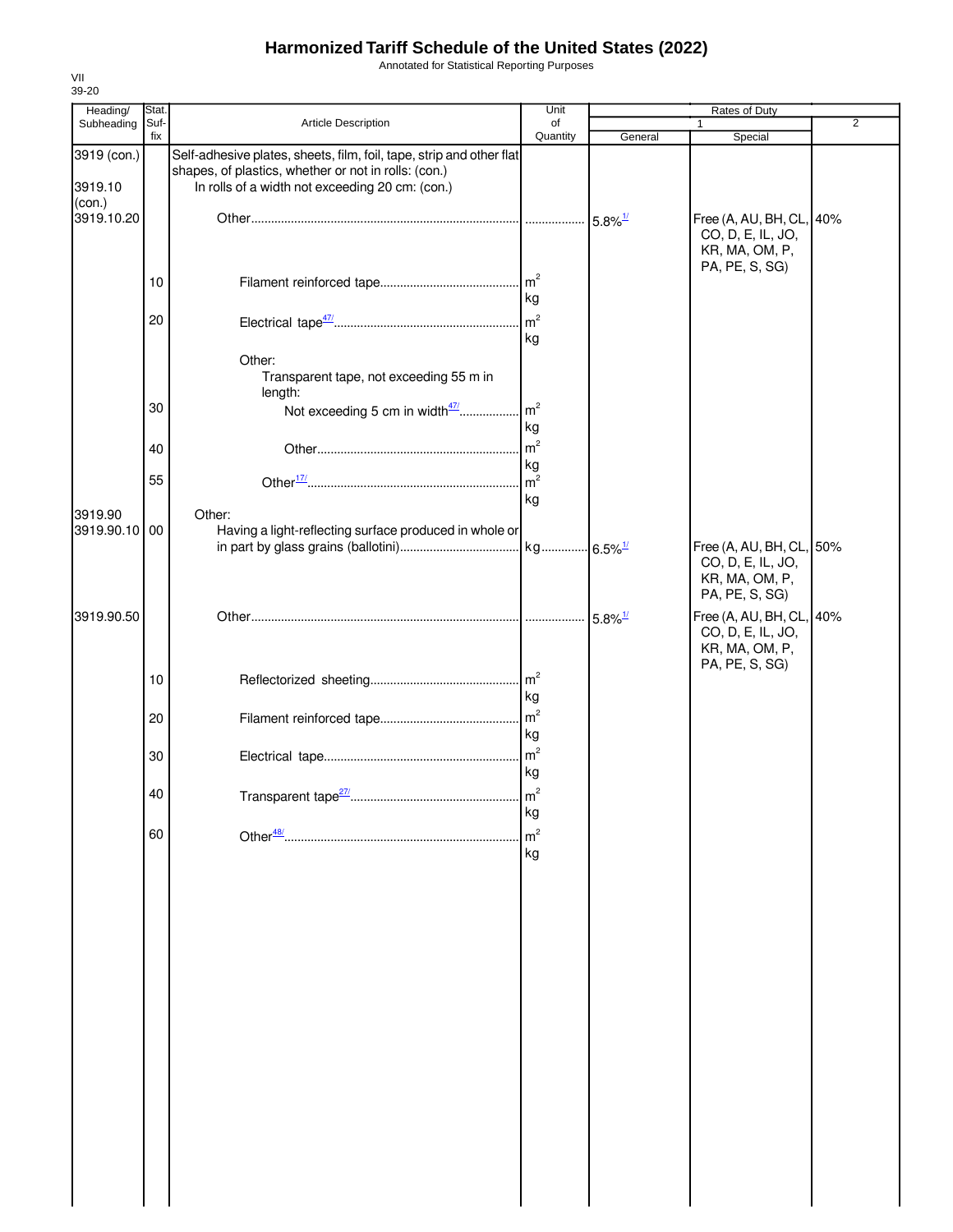Annotated for Statistical Reporting Purposes

| Heading/      | Stat.       |                                                                                                                                                                 | Unit           |         | Rates of Duty                                                                     |     |
|---------------|-------------|-----------------------------------------------------------------------------------------------------------------------------------------------------------------|----------------|---------|-----------------------------------------------------------------------------------|-----|
| Subheading    | Suf-<br>fix | <b>Article Description</b>                                                                                                                                      | of<br>Quantity | General | Special                                                                           | 2   |
| 3920          |             | Other plates, sheets, film, foil and strip, of plastics, noncellular<br>and not reinforced, laminated, supported or similarly combined<br>with other materials: |                |         |                                                                                   |     |
| 3920.10.00 00 |             |                                                                                                                                                                 |                |         | Free (A*, AU, BH,<br>CL, CO, D, E, IL,<br>JO, KR, MA, OM,<br>P, PA, PE, S, SG)    | 25% |
| 3920.20.00    |             |                                                                                                                                                                 |                |         | Free (A*, AU, BH,<br>CL, CO, D, E, IL,<br>JO, KR, MA, OM,<br>P, PA, PE, S, SG)    | 25% |
|               | 15          | Strip put up in packaging for use as decorative or                                                                                                              |                |         |                                                                                   |     |
|               | 20          |                                                                                                                                                                 |                |         |                                                                                   |     |
|               | 55          |                                                                                                                                                                 |                |         |                                                                                   |     |
| 3920.30.00    | 00          |                                                                                                                                                                 |                |         | Free (A, AU, BH, CL, 35%<br>CO, D, E, IL, JO,<br>KR, MA, OM, P,<br>PA, PE, S, SG) |     |
| 3920.43       |             | Of polymers of vinyl chloride:<br>Containing by weight not less than 6 percent of<br>plasticizers:                                                              |                |         |                                                                                   |     |
| 3920.43.10 00 |             |                                                                                                                                                                 | kg             |         | Free (A*, AU, BH,<br>CL, CO, D, E, IL,<br>JO, KR, MA, OM,<br>P, PA, PE, S, SG)    | 25% |
| 3920.43.50 00 |             |                                                                                                                                                                 |                |         | Free (A*, AU, BH,<br>CL, CO, D, E, IL,<br>JO, KR, MA, OM,<br>P, PA, PE, S, SG)    | 25% |
| 3920.49.00 00 |             |                                                                                                                                                                 |                |         | Free (A, AU, BH, CL, 35%<br>CO, D, E, IL, JO,<br>KR, MA, OM, P,<br>PA, PE, S, SG) |     |
|               |             |                                                                                                                                                                 |                |         |                                                                                   |     |
|               |             |                                                                                                                                                                 |                |         |                                                                                   |     |
|               |             |                                                                                                                                                                 |                |         |                                                                                   |     |
|               |             |                                                                                                                                                                 |                |         |                                                                                   |     |
|               |             |                                                                                                                                                                 |                |         |                                                                                   |     |
|               |             |                                                                                                                                                                 |                |         |                                                                                   |     |
|               |             |                                                                                                                                                                 |                |         |                                                                                   |     |
|               |             |                                                                                                                                                                 |                |         |                                                                                   |     |
|               |             |                                                                                                                                                                 |                |         |                                                                                   |     |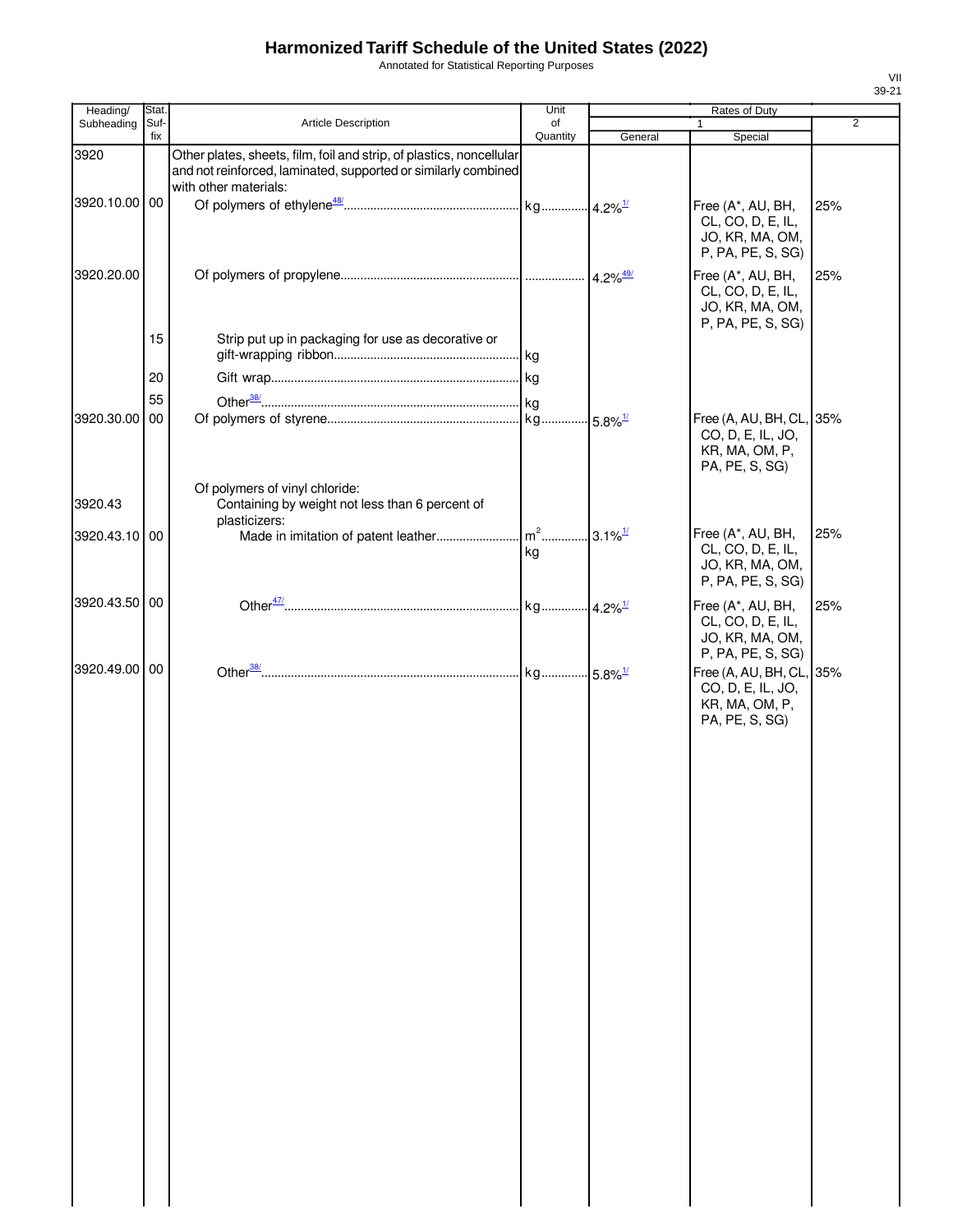Annotated for Statistical Reporting Purposes

| Heading/      | Stat.       |                                                                                                                                                                        | Unit           | Rates of Duty          |                                                                                     |                |
|---------------|-------------|------------------------------------------------------------------------------------------------------------------------------------------------------------------------|----------------|------------------------|-------------------------------------------------------------------------------------|----------------|
| Subheading    | Suf-<br>fix | Article Description                                                                                                                                                    | of<br>Quantity |                        | 1                                                                                   | $\overline{2}$ |
| 3920 (con.)   |             | Other plates, sheets, film, foil and strip, of plastics, noncellular<br>and not reinforced, laminated, supported or similarly combined<br>with other materials: (con.) |                | General                | Special                                                                             |                |
|               |             | Of acrylic polymers:                                                                                                                                                   |                |                        |                                                                                     |                |
| 3920.51       |             | Of poly(methyl methacrylate):                                                                                                                                          |                |                        |                                                                                     |                |
| 3920.51.10 00 |             |                                                                                                                                                                        |                |                        | Free (A, AU, BH, CL, 25%<br>CO, D, E, IL, JO,<br>KR, MA, OM, P,<br>PA, PE, S, SG)   |                |
| 3920.51.50    |             |                                                                                                                                                                        |                | $6.5\%$ <sup>50/</sup> | Free (A, AU, BH, CL, 48.2%<br>CO, D, E, IL, JO,<br>KR, MA, OM, P,<br>PA, PE, S, SG) |                |
|               | 50          | Sheets, not flexible, containing flame                                                                                                                                 |                |                        |                                                                                     |                |
|               |             |                                                                                                                                                                        |                |                        |                                                                                     |                |
|               | 90          |                                                                                                                                                                        |                |                        |                                                                                     |                |
| 3920.59       |             | Other:                                                                                                                                                                 |                |                        |                                                                                     |                |
| 3920.59.10 00 |             |                                                                                                                                                                        |                |                        | Free (A, AU, BH, CL, 25%<br>CO, D, E, IL, JO,<br>KR, MA, OM, P,<br>PA, PE, S, SG)   |                |
|               |             | Other:                                                                                                                                                                 |                |                        |                                                                                     |                |
| 3920.59.40 00 |             | Transparent sheeting containing 30 percent                                                                                                                             |                |                        |                                                                                     |                |
|               |             |                                                                                                                                                                        |                |                        |                                                                                     | 51.7%          |
| 3920.59.80 00 |             |                                                                                                                                                                        |                |                        | Free (A, AU, BH, CL, 51.7%<br>CO, D, E, IL, JO,<br>KR, MA, OM, P,<br>PA, PE, S, SG) |                |
|               |             |                                                                                                                                                                        |                |                        |                                                                                     |                |
|               |             |                                                                                                                                                                        |                |                        |                                                                                     |                |
|               |             |                                                                                                                                                                        |                |                        |                                                                                     |                |
|               |             |                                                                                                                                                                        |                |                        |                                                                                     |                |
|               |             |                                                                                                                                                                        |                |                        |                                                                                     |                |
|               |             |                                                                                                                                                                        |                |                        |                                                                                     |                |
|               |             |                                                                                                                                                                        |                |                        |                                                                                     |                |
|               |             |                                                                                                                                                                        |                |                        |                                                                                     |                |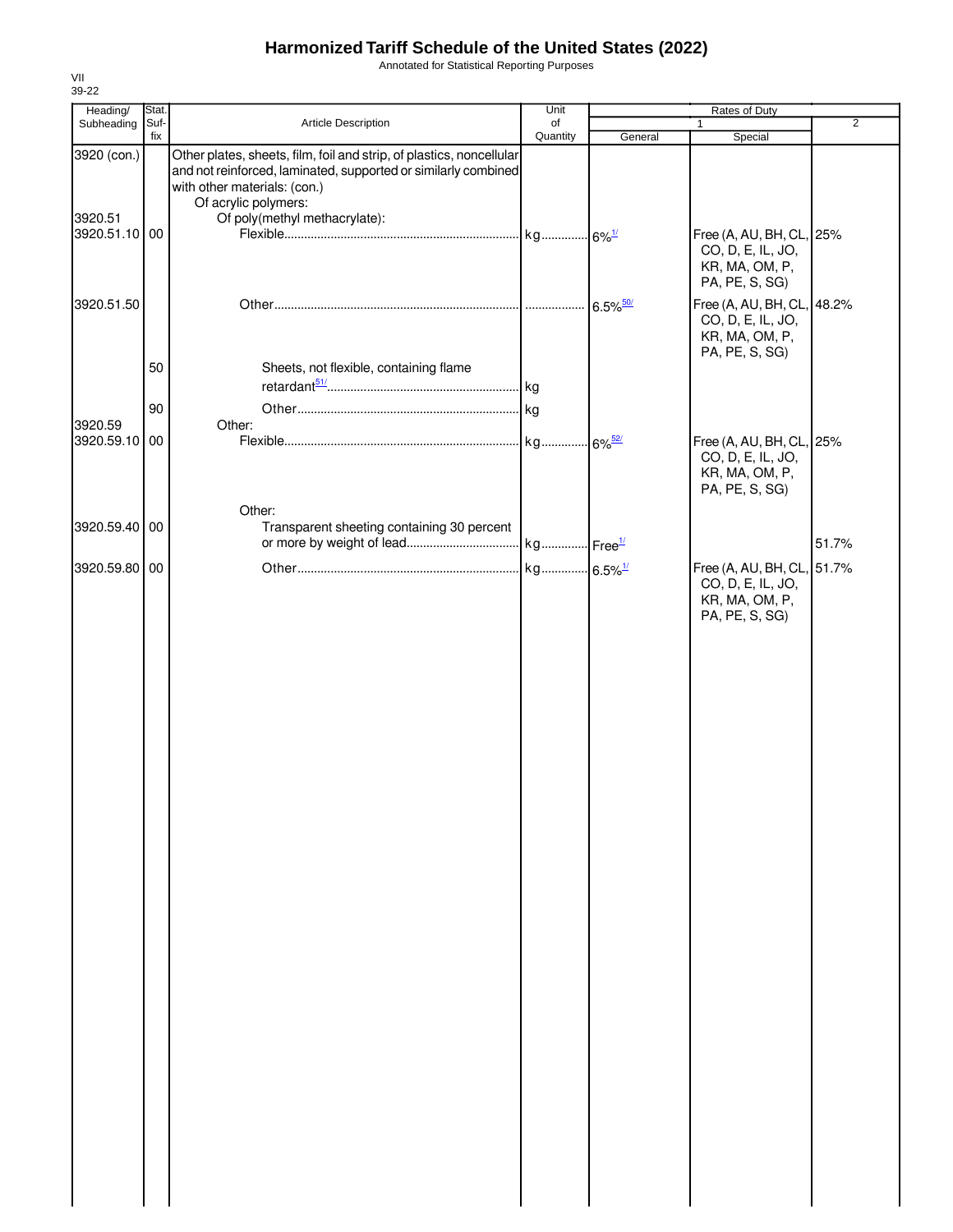Annotated for Statistical Reporting Purposes

| Heading/                     | Stat.       |                                                                                                                                                                                                                                                     | Unit           |         | Rates of Duty                                                                                    |                |
|------------------------------|-------------|-----------------------------------------------------------------------------------------------------------------------------------------------------------------------------------------------------------------------------------------------------|----------------|---------|--------------------------------------------------------------------------------------------------|----------------|
| Subheading                   | Suf-<br>fix | Article Description                                                                                                                                                                                                                                 | of<br>Quantity |         | $\mathbf{1}$                                                                                     | $\overline{2}$ |
| 3920 (con.)<br>3920.61.00 00 |             | Other plates, sheets, film, foil and strip, of plastics, noncellular<br>and not reinforced, laminated, supported or similarly combined<br>with other materials: (con.)<br>Of polycarbonates, alkyd resins, polyallyl esters or other<br>polyesters: |                | General | Special<br>Free (A, AU, BH, CL, 35%                                                              |                |
|                              |             |                                                                                                                                                                                                                                                     |                |         | CO, D, E, IL, JO,<br>KR, MA, OM, P,<br>PA, PE, S, SG)                                            |                |
| 3920.62.00                   |             |                                                                                                                                                                                                                                                     |                |         | Free (A*, AU, BH,<br>CL, CO, D, E, IL,<br>JO, KR, MA, OM,<br>P, PA, PE, S, SG)                   | 25%            |
|                              |             | Metallized PET film:                                                                                                                                                                                                                                |                |         |                                                                                                  |                |
|                              | 20          |                                                                                                                                                                                                                                                     |                |         |                                                                                                  |                |
|                              | 50          |                                                                                                                                                                                                                                                     |                |         |                                                                                                  |                |
|                              | 90          |                                                                                                                                                                                                                                                     |                |         |                                                                                                  |                |
| 3920.63                      |             | Of unsaturated polyesters:                                                                                                                                                                                                                          |                |         |                                                                                                  |                |
| 3920.63.10                   | 00          |                                                                                                                                                                                                                                                     |                |         | Free (A, AU, BH, CL, 25%<br>CO, D, E, IL, JO,<br>KR, MA, OM, P,<br>PA, PE, S, SG)                |                |
| 3920.63.20 00                |             |                                                                                                                                                                                                                                                     |                |         | Free (A, AU, BH, CL, 35%<br>CO, D, E, IL, JO,<br>KR, MA, OM, P,                                  |                |
| 3920.69.00                   | 00          |                                                                                                                                                                                                                                                     |                |         | PA, PE, S, SG)<br>Free (A*, AU, BH,<br>CL, CO, D, E, IL,<br>JO, KR, MA, OM,<br>P, PA, PE, S, SG) | 25%            |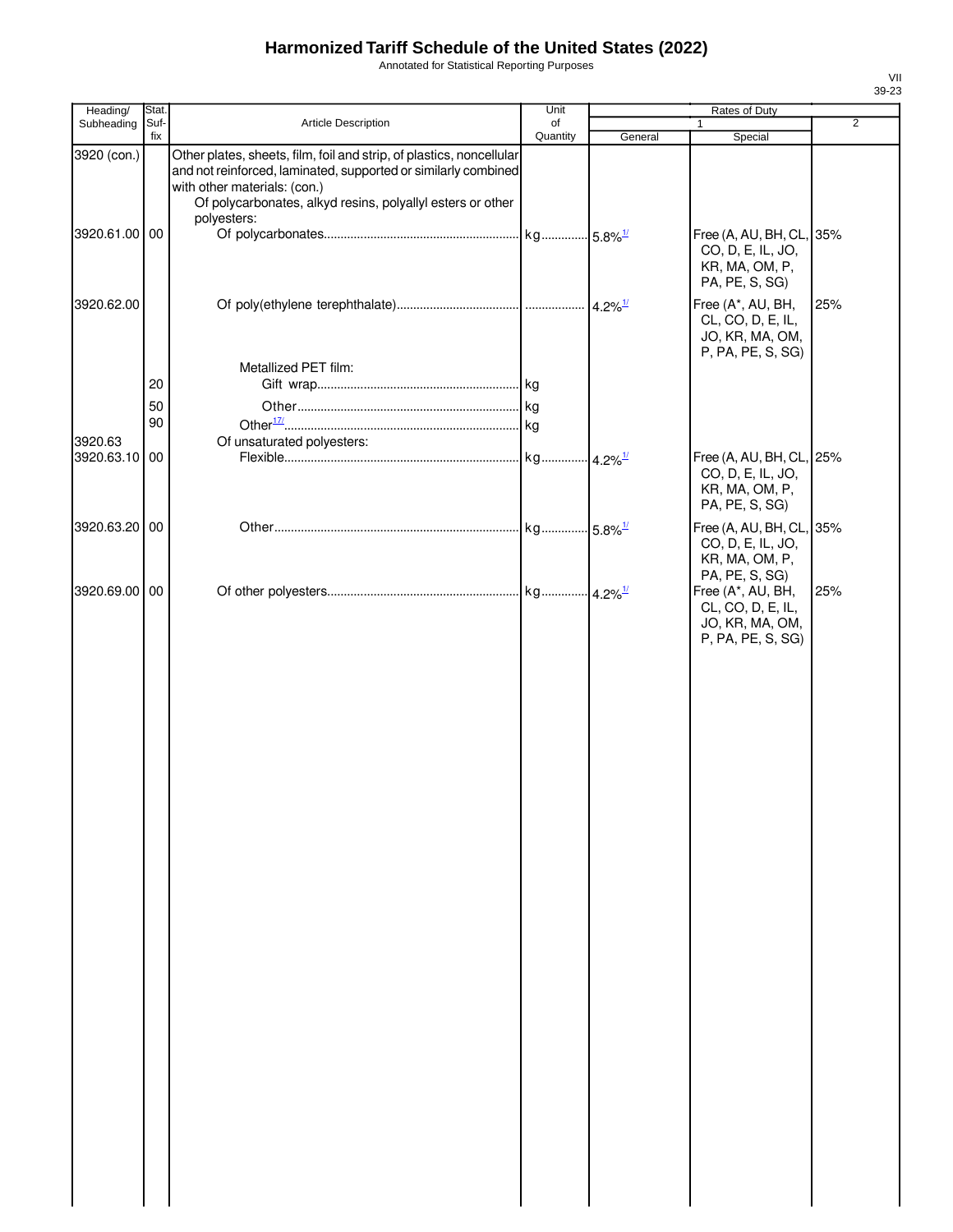Annotated for Statistical Reporting Purposes

| Heading/                 | Stat. |                                                                                                                                                                        | Unit     | Rates of Duty |                                                                                     |                |
|--------------------------|-------|------------------------------------------------------------------------------------------------------------------------------------------------------------------------|----------|---------------|-------------------------------------------------------------------------------------|----------------|
| Subheading               | Suf-  | Article Description                                                                                                                                                    | of       |               | 1                                                                                   | $\overline{2}$ |
| 3920 (con.)              | fix   | Other plates, sheets, film, foil and strip, of plastics, noncellular<br>and not reinforced, laminated, supported or similarly combined<br>with other materials: (con.) | Quantity | General       | Special                                                                             |                |
| 3920.71.00 00            |       | Of cellulose or its chemical derivatives:                                                                                                                              |          |               | Free (A, AU, BH, CL, 45%<br>CO, D, E, IL, JO,<br>KR, MA, OM, P,<br>PA, PE, S, SG)   |                |
| 3920.73.00 00            |       |                                                                                                                                                                        |          |               | Free (A, AU, BH, CL, 30.5%<br>CO, D, E, IL, JO,<br>KR, MA, OM, P,<br>PA, PE, S, SG) |                |
| 3920.79<br>3920.79.05 00 |       | Of other cellulose derivatives:                                                                                                                                        |          |               | Free (A, AU, BH, CL, 30%<br>CO, D, E, IL, JO,<br>KR, MA, OM, P,<br>PA, PE, S, SG)   |                |
| 3920.79.10 00            |       | Other:<br>Film, strip and sheets, not over 0.076 mm in                                                                                                                 |          |               | Free (A, AU, BH, CL, 45%<br>CO, D, E, IL, JO,<br>KR, MA, OM, P,<br>PA, PE, S, SG)   |                |
| 3920.79.50 00            |       |                                                                                                                                                                        |          |               | Free (A, AU, BH, CL, 28.5%<br>CO, D, E, IL, JO,<br>KR, MA, OM, P,<br>PA, PE, S, SG) |                |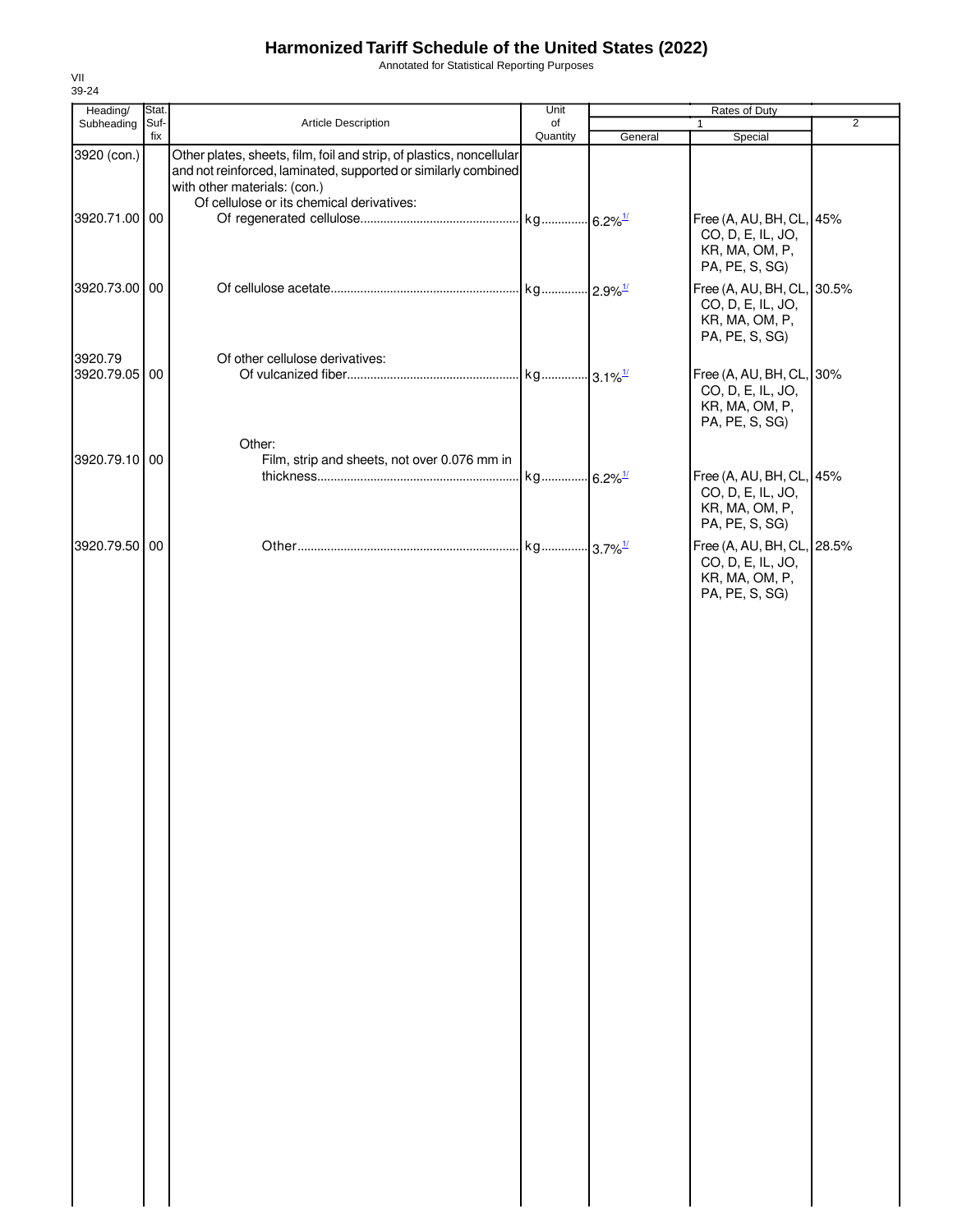Annotated for Statistical Reporting Purposes

| Heading/      | Stat. |                                                                                                                                                                        | Unit                |         | Rates of Duty                                                                     |                |
|---------------|-------|------------------------------------------------------------------------------------------------------------------------------------------------------------------------|---------------------|---------|-----------------------------------------------------------------------------------|----------------|
| Subheading    | Suf-  | <b>Article Description</b>                                                                                                                                             | of                  |         | 1                                                                                 | $\overline{2}$ |
| 3920 (con.)   | fix   | Other plates, sheets, film, foil and strip, of plastics, noncellular<br>and not reinforced, laminated, supported or similarly combined<br>with other materials: (con.) | Quantity            | General | Special                                                                           |                |
| 3920.91.00 00 |       | Of other plastics:                                                                                                                                                     |                     |         | Free (A, AU, BH, CL, 25%<br>CO, D, E, IL, JO,<br>KR, MA, OM, P,<br>PA, PE, S, SG) |                |
| 3920.92.00 00 |       |                                                                                                                                                                        |                     |         | Free (A*, AU, BH,<br>CL, CO, D, E, IL,<br>JO, KR, MA, OM,<br>P, PA, PE, S, SG)    | 25%            |
| 3920.93.00 00 |       |                                                                                                                                                                        |                     |         | Free (A, AU, BH, CL, 35%<br>CO, D, E, IL, JO,<br>KR, MA, OM, P,<br>PA, PE, S, SG) |                |
| 3920.94.00 00 |       |                                                                                                                                                                        |                     |         | Free (A, AU, BH, CL, 35%<br>CO, D, E, IL, JO,<br>KR, MA, OM, P,<br>PA, PE, S, SG) |                |
| 3920.99       |       | Of other plastics:<br>Film, strip and sheets, all the foregoing which are<br>flexible:                                                                                 |                     |         |                                                                                   |                |
| 3920.99.10 00 |       | Over 0.152 mm in thickness, and not in                                                                                                                                 | kg 6% <sup>1/</sup> |         | Free (A, AU, BH, CL, 25%<br>CO, D, E, IL, JO,<br>KR, MA, OM, P,<br>PA, PE, S, SG) |                |
| 3920.99.20 00 |       |                                                                                                                                                                        |                     |         | Free (A, AU, BH, CL, 25%<br>CO, D, E, IL, JO,<br>KR, MA, OM, P,<br>PA, PE, S, SG) |                |
| 3920.99.50 00 |       |                                                                                                                                                                        |                     |         | Free (A, AU, BH, CL, 35%<br>CO, D, E, IL, JO,<br>KR, MA, OM, P,<br>PA, PE, S, SG) |                |
|               |       |                                                                                                                                                                        |                     |         |                                                                                   |                |
|               |       |                                                                                                                                                                        |                     |         |                                                                                   |                |
|               |       |                                                                                                                                                                        |                     |         |                                                                                   |                |
|               |       |                                                                                                                                                                        |                     |         |                                                                                   |                |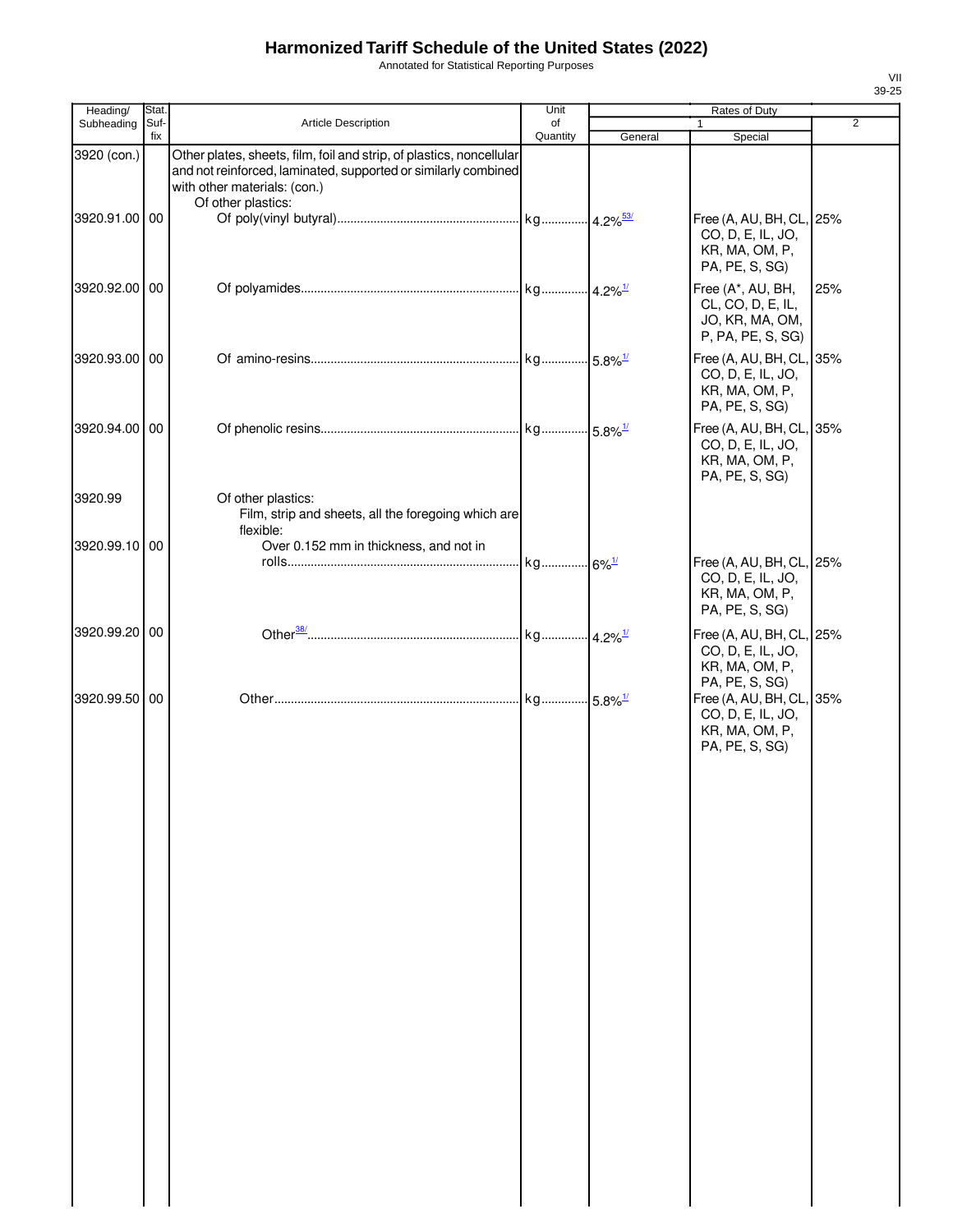Annotated for Statistical Reporting Purposes

| Heading/      | Stat.       |                                                                                                                                                               | Unit                 |                       | Rates of Duty                                                                     |                |
|---------------|-------------|---------------------------------------------------------------------------------------------------------------------------------------------------------------|----------------------|-----------------------|-----------------------------------------------------------------------------------|----------------|
| Subheading    | Suf-<br>fix | Article Description                                                                                                                                           | of<br>Quantity       | General               | $\mathbf{1}$<br>Special                                                           | $\overline{2}$ |
| 3921          |             | Other plates, sheets, film, foil and strip, of plastics:                                                                                                      |                      |                       |                                                                                   |                |
|               |             | Cellular:                                                                                                                                                     |                      |                       |                                                                                   |                |
| 3921.11.00 00 |             |                                                                                                                                                               |                      |                       | Free (A, AU, BH, CL, 80%<br>CO, D, E, IL, JO,<br>KR, MA, OM, P,<br>PA, PE, S, SG) |                |
| 3921.12       |             | Of polymers of vinyl chloride:<br>Combined with textile materials:<br>Products with textile components in which<br>man-made fibers predominate by weight over |                      |                       |                                                                                   |                |
| 3921.12.11    | 00          | any other single textile fiber:                                                                                                                               |                      |                       | Free (A*, AU, BH,                                                                 | 25%            |
|               |             | Over 70 percent by weight of plastics <sup>47/</sup>                                                                                                          | $m2$<br>kg           | $4.2\%$ <sup>1/</sup> | CL, CO, D, E, IL,<br>JO, KR, MA, OM,<br>P, PA, PE, S, SG)                         |                |
| 3921.12.15 00 |             |                                                                                                                                                               | $m^2$<br>kg          | $6.5\%$ <sup>1/</sup> | Free (AU, B, BH, CL, 84.5%<br>CO, E, IL, JO, KR,<br>MA, OM, P, PA,<br>PE, S, SG)  |                |
| 3921.12.19    |             |                                                                                                                                                               | .                    | $5.3\%$ <sup>1/</sup> | Free (A*, AU, B, BH, 40%<br>CL, D, E, IL, J, JO,<br>KR, MA, OM, P,<br>PE, S, SG)  |                |
|               | 10          | Products with textile components in which<br>vegetable fibers predominate by weight<br>over any other single textile fiber                                    | m <sup>2</sup><br>kg |                       |                                                                                   |                |
|               | 50          |                                                                                                                                                               | m <sup>2</sup>       |                       |                                                                                   |                |
|               |             |                                                                                                                                                               | kg                   |                       |                                                                                   |                |
| 3921.12.50 00 |             |                                                                                                                                                               | kg                   | $6.5\%$ <sup>1/</sup> | Free (A*, AU, BH,<br>CL, CO, D, E, IL,<br>JO, KR, MA, OM,                         | 50%            |
|               |             |                                                                                                                                                               |                      |                       | P, PA, PE, S, SG)                                                                 |                |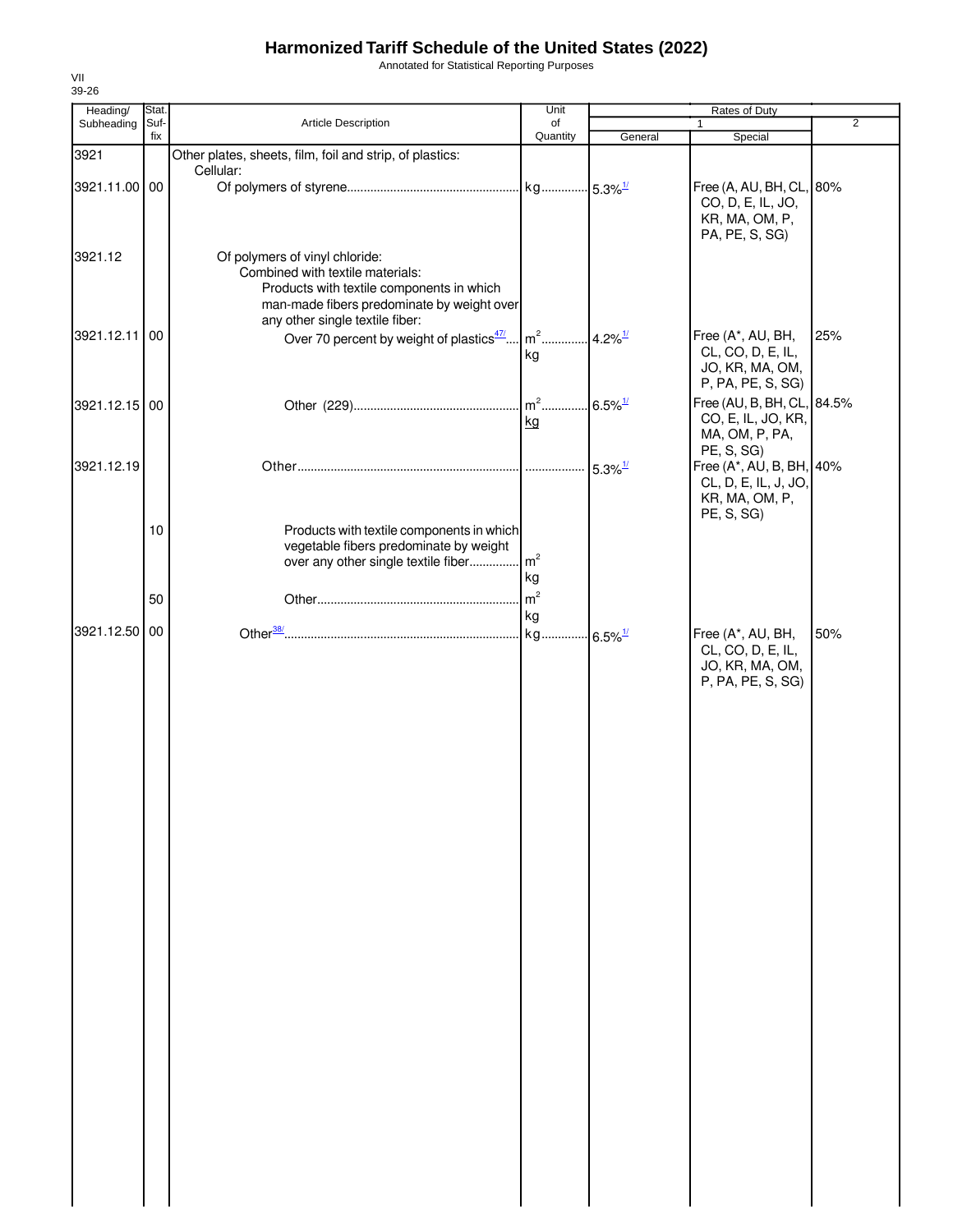Annotated for Statistical Reporting Purposes

| Heading/      | Stat.       |                                                                 | Unit                     |                       | Rates of Duty                       |     |
|---------------|-------------|-----------------------------------------------------------------|--------------------------|-----------------------|-------------------------------------|-----|
| Subheading    | Suf-<br>fix | <b>Article Description</b>                                      | of<br>Quantity           | General               | 1<br>Special                        | 2   |
| 3921 (con.)   |             | Other plates, sheets, film, foil and strip, of plastics: (con.) |                          |                       |                                     |     |
|               |             | Cellular: (con.)                                                |                          |                       |                                     |     |
| 3921.13       |             | Of polyurethanes:                                               |                          |                       |                                     |     |
|               |             | Combined with textile materials:                                |                          |                       |                                     |     |
|               |             | Products with textile components in which                       |                          |                       |                                     |     |
|               |             | man-made fibers predominate by weight over                      |                          |                       |                                     |     |
|               |             | any other single textile fiber:                                 | $m^2$ 4.2% <sup>1/</sup> |                       | Free (A*, AU, BH,                   | 25% |
| 3921.13.11 00 |             | Over 70 percent by weight of plastics                           | ka                       |                       | CL, CO, D, E, IL,                   |     |
|               |             |                                                                 |                          |                       | JO, KR, MA, OM,                     |     |
|               |             |                                                                 |                          |                       | P, PA, PE, S, SG)                   |     |
| 3921.13.15 00 |             |                                                                 |                          |                       | Free (AU, B, BH, CL, 84.5%          |     |
|               |             |                                                                 | kg                       |                       | CO, E, IL, JO, KR,                  |     |
|               |             |                                                                 |                          |                       | MA, OM, P, PA,                      |     |
|               |             |                                                                 |                          |                       | PE, S, SG)                          |     |
| 3921.13.19    |             |                                                                 |                          | $5.3\%$ <sup>1/</sup> | Free (A+, AU, B, BH, 40%            |     |
|               |             |                                                                 |                          |                       | CL, CO, D, E <sup>*</sup> , IL,     |     |
|               |             |                                                                 |                          |                       | JO, KR, MA, OM,                     |     |
|               | 10          | Products with textile components in which                       |                          |                       | P, PA, PE, S, SG)                   |     |
|               |             | vegetable fibers predominate by weight                          |                          |                       |                                     |     |
|               |             | over any other single textile fiber                             | m <sup>2</sup>           |                       |                                     |     |
|               |             |                                                                 | kg                       |                       |                                     |     |
|               | 50          |                                                                 | m <sup>2</sup>           |                       |                                     |     |
|               |             |                                                                 | kg                       |                       |                                     |     |
| 3921.13.50 00 |             |                                                                 |                          |                       | Free (A*, AU, BH,                   | 25% |
|               |             |                                                                 |                          |                       | CL, CO, D, E, IL,                   |     |
|               |             |                                                                 |                          |                       | JO, KR, MA, OM,                     |     |
| 3921.14.00 00 |             |                                                                 |                          |                       | P, PA, PE, S, SG)                   |     |
|               |             |                                                                 |                          |                       | Free (A, AU, BH, CL, 60%            |     |
|               |             |                                                                 |                          |                       | CO, D, E, IL, JO,<br>KR, MA, OM, P, |     |
|               |             |                                                                 |                          |                       | PA, PE, S, SG)                      |     |
| 3921.19.00 00 |             |                                                                 |                          |                       |                                     |     |
|               |             |                                                                 |                          |                       | Free (A, AU, BH, CL, 50%            |     |
|               |             |                                                                 |                          |                       | CO, D, E, IL, JO,<br>KR, MA, OM, P, |     |
|               |             |                                                                 |                          |                       | PA, PE, S, SG)                      |     |
|               |             |                                                                 |                          |                       |                                     |     |
|               |             |                                                                 |                          |                       |                                     |     |
|               |             |                                                                 |                          |                       |                                     |     |
|               |             |                                                                 |                          |                       |                                     |     |
|               |             |                                                                 |                          |                       |                                     |     |
|               |             |                                                                 |                          |                       |                                     |     |
|               |             |                                                                 |                          |                       |                                     |     |
|               |             |                                                                 |                          |                       |                                     |     |
|               |             |                                                                 |                          |                       |                                     |     |
|               |             |                                                                 |                          |                       |                                     |     |
|               |             |                                                                 |                          |                       |                                     |     |
|               |             |                                                                 |                          |                       |                                     |     |
|               |             |                                                                 |                          |                       |                                     |     |
|               |             |                                                                 |                          |                       |                                     |     |
|               |             |                                                                 |                          |                       |                                     |     |
|               |             |                                                                 |                          |                       |                                     |     |
|               |             |                                                                 |                          |                       |                                     |     |
|               |             |                                                                 |                          |                       |                                     |     |
|               |             |                                                                 |                          |                       |                                     |     |
|               |             |                                                                 |                          |                       |                                     |     |
|               |             |                                                                 |                          |                       |                                     |     |
|               |             |                                                                 |                          |                       |                                     |     |
|               |             |                                                                 |                          |                       |                                     |     |
|               |             |                                                                 |                          |                       |                                     |     |
|               |             |                                                                 |                          |                       |                                     |     |
|               |             |                                                                 |                          |                       |                                     |     |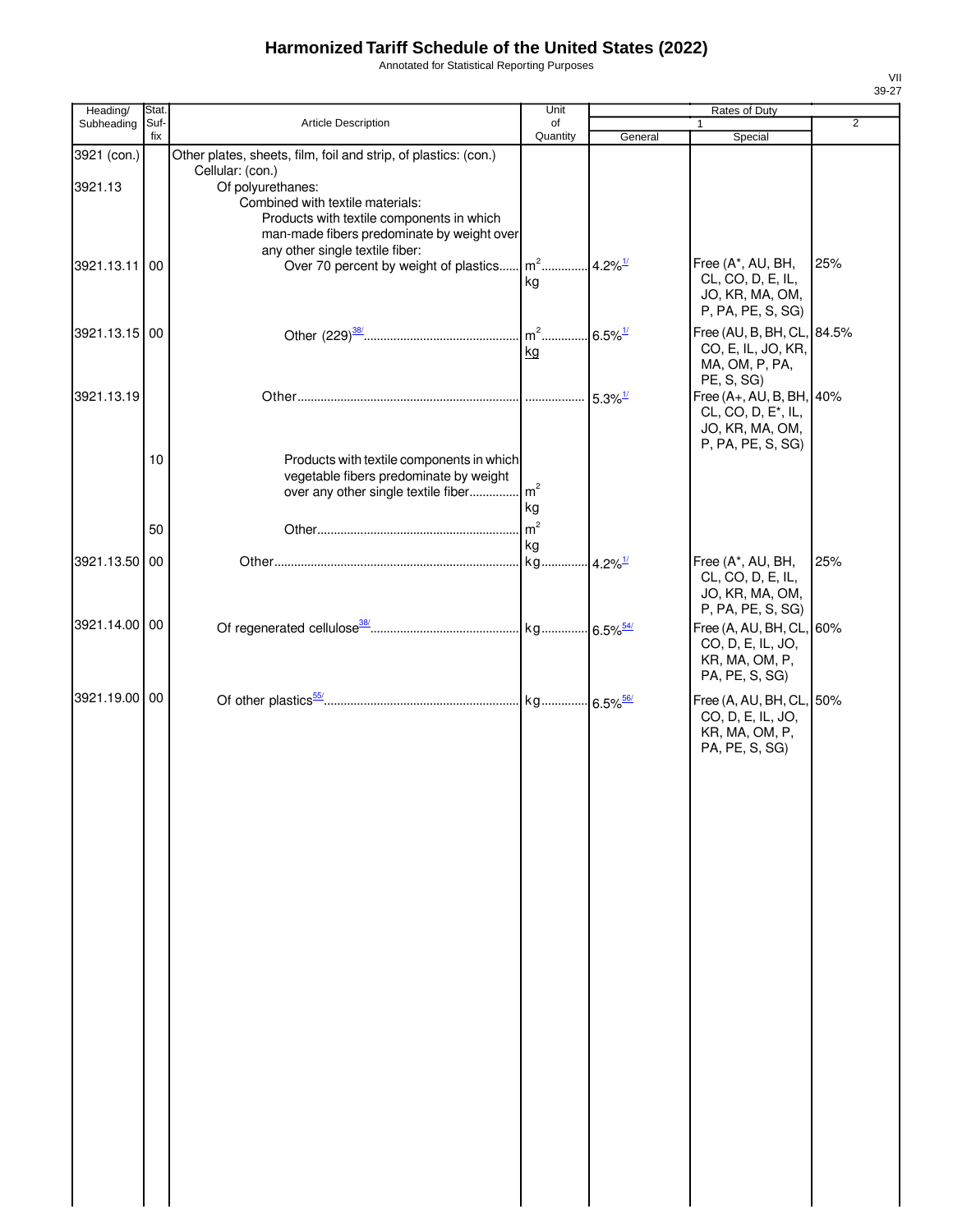Annotated for Statistical Reporting Purposes

| Heading/               | Stat.       |                                                                                                                                                                                         | Unit                                    | <b>Rates of Duty</b>   |                                                                                                     |                |  |
|------------------------|-------------|-----------------------------------------------------------------------------------------------------------------------------------------------------------------------------------------|-----------------------------------------|------------------------|-----------------------------------------------------------------------------------------------------|----------------|--|
| Subheading             | Suf-<br>fix | Article Description                                                                                                                                                                     | of<br>Quantity                          | General                | 1<br>Special                                                                                        | $\overline{2}$ |  |
| 3921 (con.)<br>3921.90 |             | Other plates, sheets, film, foil and strip, of plastics: (con.)<br>Other:                                                                                                               |                                         |                        |                                                                                                     |                |  |
|                        |             | Combined with textile materials and weighing not more<br>than 1.492 kg/m <sup>2</sup> :<br>Products with textile components in which                                                    |                                         |                        |                                                                                                     |                |  |
| 3921.90.11 00          |             | man-made fibers predominate by weight over any<br>other single textile fiber:<br>Over 70 percent by weight of plastics <sup>38/</sup>                                                   | $m2$                                    | $.4.2\%$ <sup>1/</sup> | Free (A, AU, BH, CL, 25%                                                                            |                |  |
|                        |             |                                                                                                                                                                                         | kg                                      |                        | CO, D, E, IL, JO,<br>KR, MA, OM, P,<br>PA, PE, S, SG)                                               |                |  |
| 3921.90.15 00          |             |                                                                                                                                                                                         | m <sup>2</sup> 6.5% <sup>1/</sup><br>kg |                        | Free (AU, B, BH, CL, 84.5%<br>CO, IL, JO, KR,<br>MA, OM, P, PA,<br>PE, S, SG)                       |                |  |
| 3921.90.19             |             |                                                                                                                                                                                         |                                         | $5.3\%$ <sup>1/</sup>  | Free (A+, AU, B, BH, 40%<br>CL, CO, D, E <sup>*</sup> , IL,<br>JO, KR, MA, OM,<br>P, PA, PE, S, SG) |                |  |
|                        | 10          | Products with textile components in which<br>vegetable fibers predominate by weight over<br>any other single textile fiber                                                              | m <sup>2</sup><br>kg                    |                        |                                                                                                     |                |  |
|                        | 50          |                                                                                                                                                                                         | m <sup>2</sup><br>kg                    |                        |                                                                                                     |                |  |
| 3921.90.21             | 00          | Combined with textile materials and weighing more<br>than 1.492 kg/m <sup>2</sup> :<br>Products with textile components in which cotton<br>predominates by weight over any other single |                                         |                        |                                                                                                     |                |  |
|                        |             |                                                                                                                                                                                         | m <sup>2</sup> 6.5% <sup>1/</sup><br>kg |                        | Free (A+, AU, BH,<br>CL, CO, D, E <sup>*</sup> , IL,<br>JO, KR, MA, OM,<br>P, PA, PE, S, SG)        | 40%            |  |
| 3921.90.25             |             | Products with textile components in which<br>man-made fibers predominate by weight over any                                                                                             |                                         |                        | Free (AU, BH, CL,<br>E*, IL, J*, JO, KR,<br>MA, OM, P, PE, S.                                       | 83.5%          |  |
|                        | 10          | Over 70 percent by weight of plastics                                                                                                                                                   | kg                                      |                        | SG)                                                                                                 |                |  |
|                        | 50          |                                                                                                                                                                                         | m <sup>2</sup><br>kg                    |                        |                                                                                                     |                |  |
| 3921.90.29             | 00          |                                                                                                                                                                                         | kg                                      | $-4.4\%$ <sup>1/</sup> | Free (A+, AU, BH,<br>CL, CO, D, E*, IL,<br>JO, KR, MA, OM,<br>P, PA, PE, S, SG)                     | 40%            |  |
|                        |             |                                                                                                                                                                                         |                                         |                        |                                                                                                     |                |  |
|                        |             |                                                                                                                                                                                         |                                         |                        |                                                                                                     |                |  |
|                        |             |                                                                                                                                                                                         |                                         |                        |                                                                                                     |                |  |
|                        |             |                                                                                                                                                                                         |                                         |                        |                                                                                                     |                |  |
|                        |             |                                                                                                                                                                                         |                                         |                        |                                                                                                     |                |  |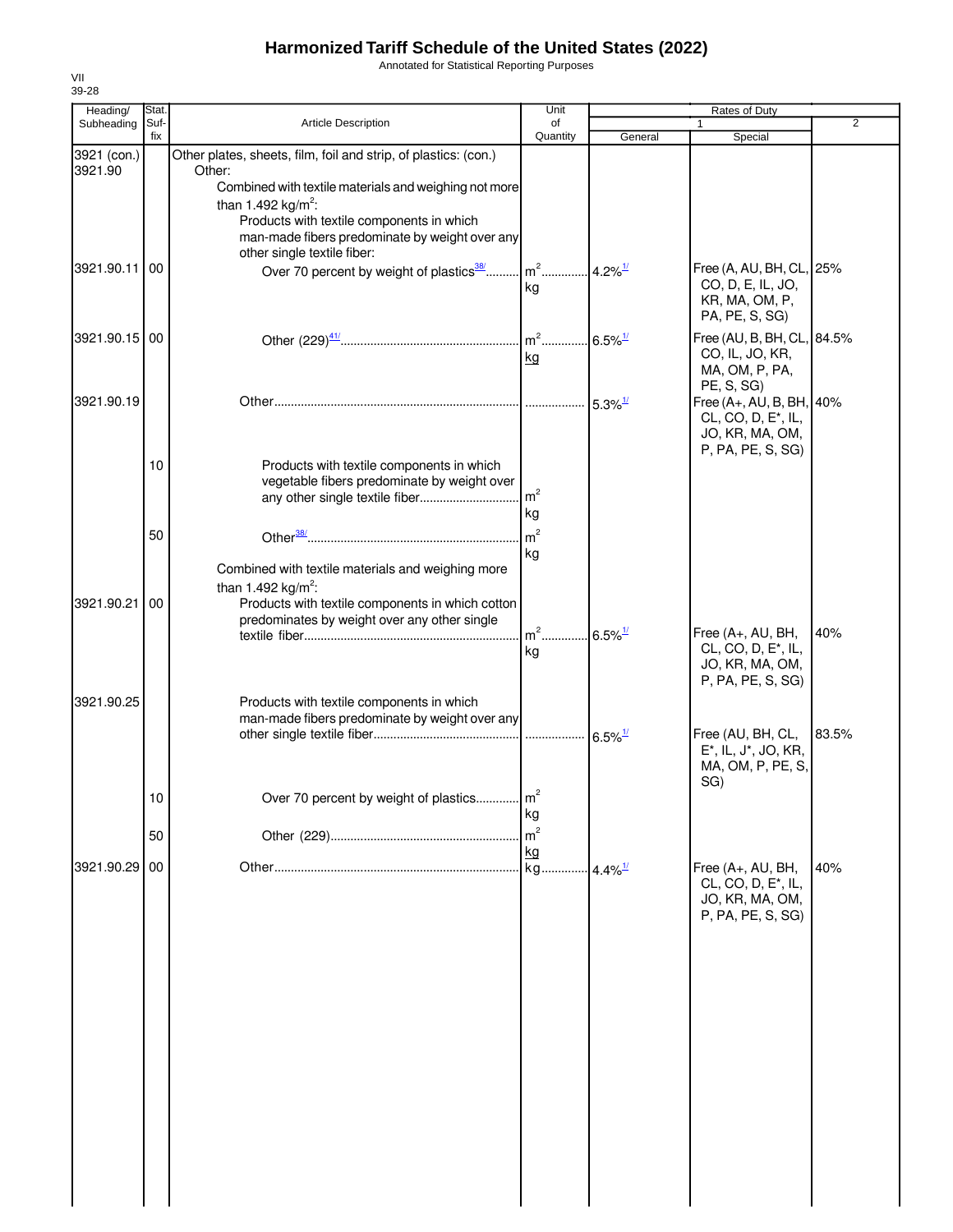Annotated for Statistical Reporting Purposes

| Heading/                         | Stat.       |                                                                                                                                                  | Unit           |                        | Rates of Duty                                                                                       |                |
|----------------------------------|-------------|--------------------------------------------------------------------------------------------------------------------------------------------------|----------------|------------------------|-----------------------------------------------------------------------------------------------------|----------------|
| Subheading                       | Suf-<br>fix | Article Description                                                                                                                              | of<br>Quantity | General                | 1<br>Special                                                                                        | $\overline{2}$ |
| 3921 (con.)<br>3921.90<br>(con.) |             | Other plates, sheets, film, foil and strip, of plastics: (con.)<br>Other: (con.)                                                                 |                |                        |                                                                                                     |                |
|                                  |             | Other:                                                                                                                                           |                |                        |                                                                                                     |                |
| 3921.90.40                       |             |                                                                                                                                                  |                | $4.2\%$ <sup>1/</sup>  | Free (A, AU, B, BH, 25%<br>CL, CO, D, E, IL,<br>JO, KR, MA, OM,<br>P, PA, PE, S,<br>$SG)^{57/2}$    |                |
|                                  | 10          |                                                                                                                                                  |                |                        |                                                                                                     |                |
|                                  | 90          |                                                                                                                                                  |                |                        |                                                                                                     |                |
| 3921.90.50                       |             |                                                                                                                                                  |                | $4.8\%$ <sup>1/</sup>  | Free (A*, AU, B, BH, 42.5%<br>CL, CO, D, E, IL,<br>JO, KR, MA, OM,<br>P, PA, PE, S,<br>$SG)^{57/2}$ |                |
|                                  | 10          | High pressure paper reinforced decorative                                                                                                        | m <sup>2</sup> |                        |                                                                                                     |                |
|                                  |             |                                                                                                                                                  | kg             |                        |                                                                                                     |                |
|                                  |             |                                                                                                                                                  | m <sup>2</sup> |                        |                                                                                                     |                |
|                                  | 50          |                                                                                                                                                  | kg             |                        |                                                                                                     |                |
| 3922                             |             | Baths, shower baths, sinks, washbasins, bidets, lavatory pans,<br>seats and covers, flushing cisterns and similar sanitary ware,<br>of plastics: |                |                        |                                                                                                     |                |
| 3922.10.00 00                    |             | Baths, shower baths, sinks and washbasins                                                                                                        | No. and<br>kg  | $6.3\%$ <sup>58/</sup> | Free (A, AU, BH, CL, 56%<br>CO, D, E, IL, JO,<br>KR, MA, OM, P,<br>PA, PE, S, SG)                   |                |
| 3922.20.00 00                    |             |                                                                                                                                                  |                |                        | Free (A, AU, B, BH, 56%<br>CL, CO, D, E, IL,<br>JO, KR, MA, OM,<br>P, PA, PE, S, SG)                |                |
| 3922.90.00 00                    |             |                                                                                                                                                  | No. and<br>kg  | $6.3\%$ <sup>2/</sup>  | Free (A, AU, B, BH, 56%<br>CL, CO, D, E, IL,<br>JO, KR, MA, OM,<br>P, PA, PE, S, SG)                |                |
|                                  |             |                                                                                                                                                  |                |                        |                                                                                                     |                |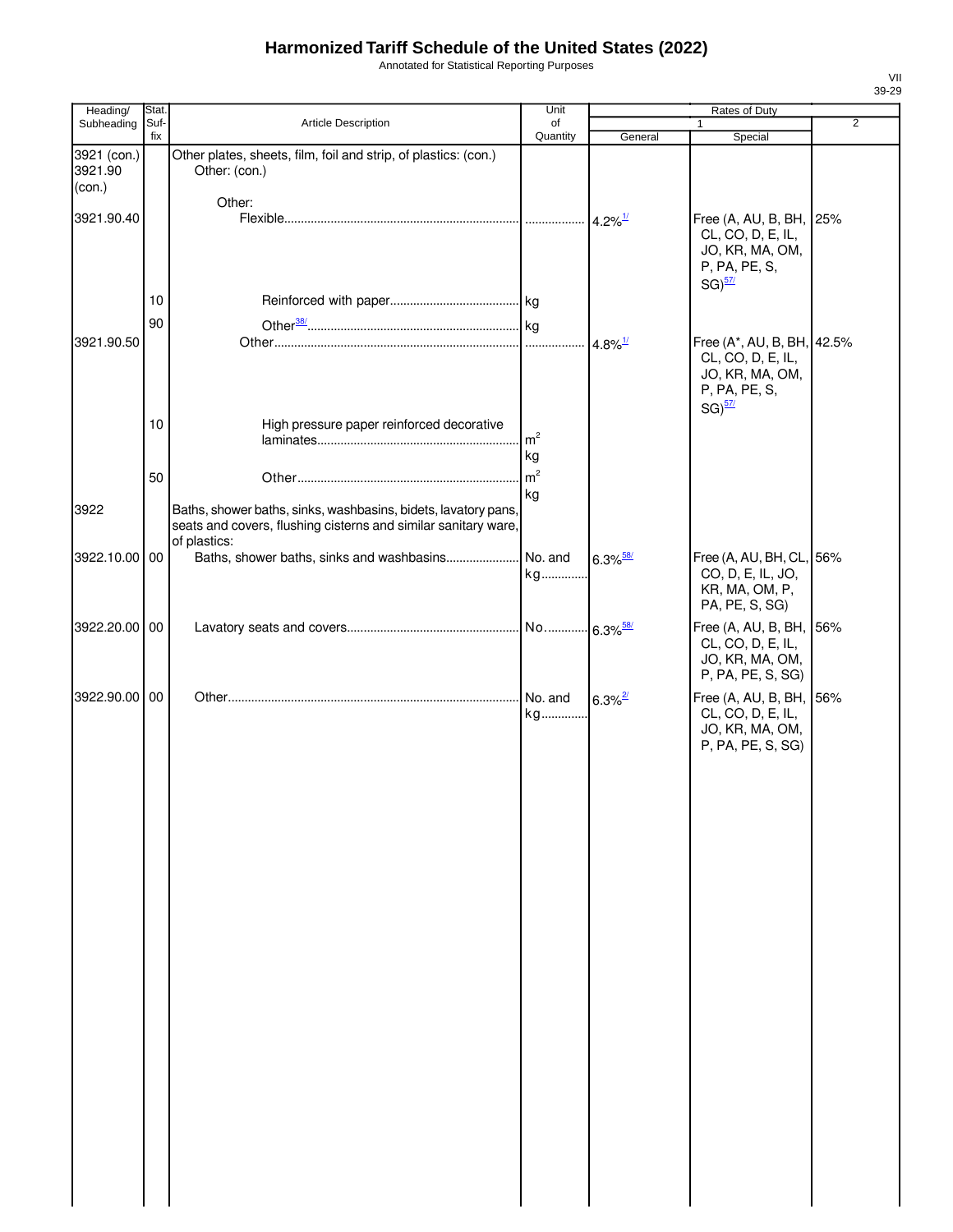Annotated for Statistical Reporting Purposes

| Heading/                         | Stat.       |                                                                                                                                                                                                                                                                                   | Unit                |                          | Rates of Duty                                                                      |                |
|----------------------------------|-------------|-----------------------------------------------------------------------------------------------------------------------------------------------------------------------------------------------------------------------------------------------------------------------------------|---------------------|--------------------------|------------------------------------------------------------------------------------|----------------|
| Subheading                       | Suf-<br>fix | <b>Article Description</b>                                                                                                                                                                                                                                                        | of<br>Quantity      | General                  | 1<br>Special                                                                       | $\overline{2}$ |
| 3923<br>3923.10<br>3923.10.20 00 |             | Articles for the conveyance or packing of goods, of plastics;<br>stoppers, lids, caps and other closures, of plastics:<br>Boxes, cases, crates and similar articles:<br>Specially shaped or fitted for the conveyance or<br>packing of semiconductor wafers, masks or reticles of |                     |                          |                                                                                    | 80%            |
| 3923.10.90 00                    |             |                                                                                                                                                                                                                                                                                   |                     |                          | Free (A, AU, BH, CL,<br>CO, E, IL, JO, KR,<br>MA, OM, P, PA,<br>PE, S, SG)         | 80%            |
| 3923.21.00                       |             | Sacks and bags (including cones):                                                                                                                                                                                                                                                 |                     | $. \, 3\%$ <sup>2/</sup> | Free (A*, AU, BH,<br>CL, CO, D, E, IL,<br>JO, KR, MA, OM,<br>P, PA, PE, S, SG)     | 80%            |
|                                  | 11          | Reclosable, with integral extruded closure:<br>With no single side exceeding 75 mm in                                                                                                                                                                                             | thousand            |                          |                                                                                    |                |
|                                  | 20          | Other, with sliders that open or close the                                                                                                                                                                                                                                        |                     |                          |                                                                                    |                |
|                                  | 30          | Other:                                                                                                                                                                                                                                                                            |                     |                          |                                                                                    |                |
|                                  | 80          | With no single side exceeding 75 mm in                                                                                                                                                                                                                                            | thousand            |                          |                                                                                    |                |
|                                  | 85          | Polyethylene retail carrier bags (PRCBs) with<br>handles (including drawstrings), with no length<br>or width shorter than 6 inches (152.4 mm) or                                                                                                                                  |                     |                          |                                                                                    |                |
|                                  | 95          |                                                                                                                                                                                                                                                                                   |                     |                          |                                                                                    |                |
| 3923.29.00 00                    |             |                                                                                                                                                                                                                                                                                   |                     |                          | Free (A, AU, BH, CL, 80%<br>CO, D, E, IL, JO,<br>KR, MA, OM, P,<br>PA, PE, S, SG)  |                |
| 3923.30.00                       |             |                                                                                                                                                                                                                                                                                   |                     |                          | Free (A, AU, BH, CL, 80%<br>CO, D, E, IL, JO,<br>KR, MA, OM, P,<br>PA, PE, S, SG)  |                |
|                                  | 10          |                                                                                                                                                                                                                                                                                   |                     |                          |                                                                                    |                |
| 3923.40.00                       | 90          | Spools, cops, bobbins and similar supports                                                                                                                                                                                                                                        |                     | $5.3\%$ <sup>2/</sup>    | Free (A, AU, BH, CL, 80%<br>CO, D, E, IL, JO,<br>KR, MA, OM, P,                    |                |
|                                  | 10          |                                                                                                                                                                                                                                                                                   |                     |                          | PA, PE, S, SG)                                                                     |                |
| 3923.50.00                       | 50<br>00    |                                                                                                                                                                                                                                                                                   | kg<br>No. and<br>kg | $5.3\%$ <sup>65/</sup>   | Free $(A, AU, B, BH,$<br>CL, CO, D, E, IL,<br>JO, KR, MA, OM,<br>P, PA, PE, S, SG) | 80%            |
|                                  |             |                                                                                                                                                                                                                                                                                   |                     |                          |                                                                                    |                |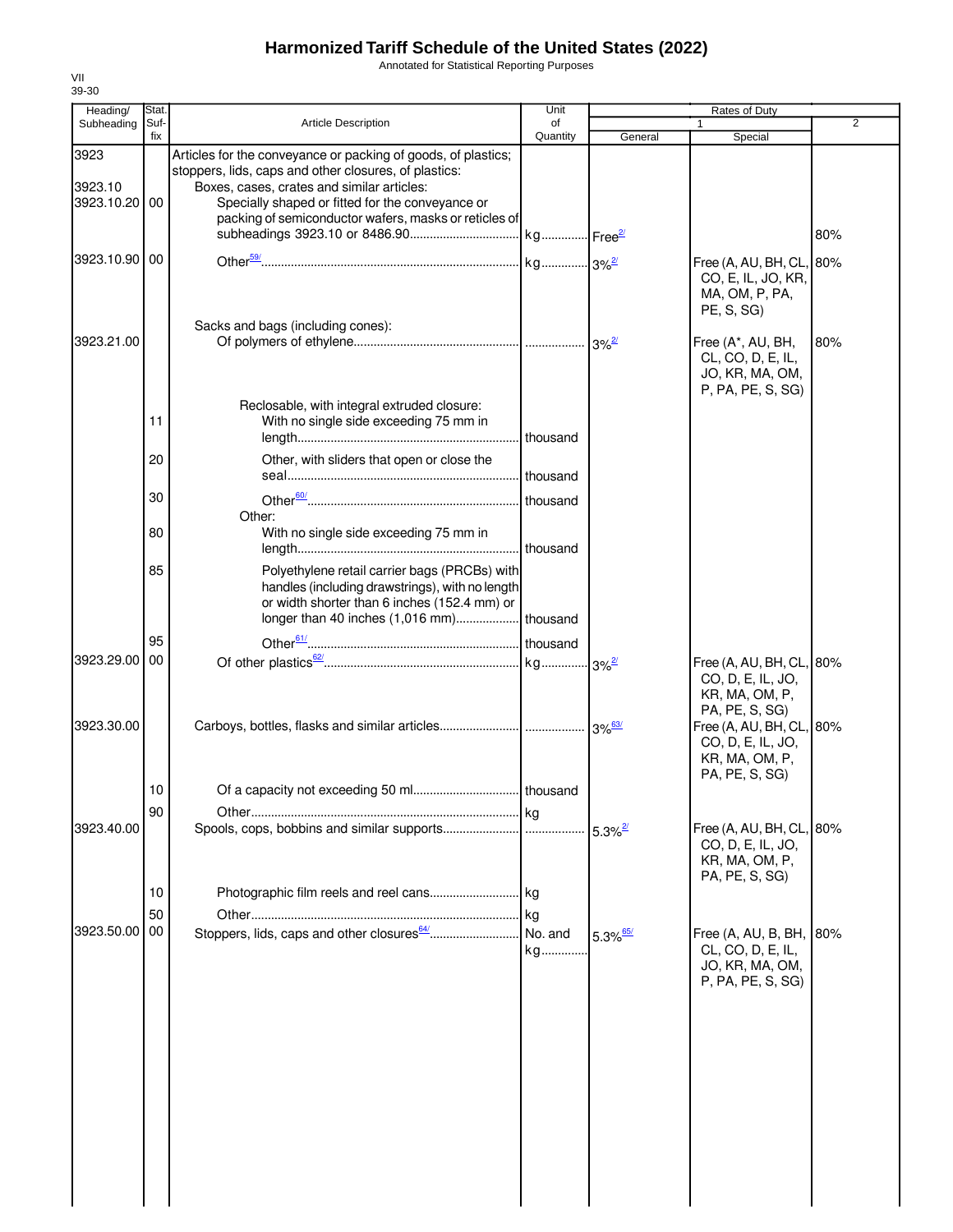Annotated for Statistical Reporting Purposes

| Heading/                  | Stat.    |                                                                                                                                            | Unit      |                                | Rates of Duty                                             |                |
|---------------------------|----------|--------------------------------------------------------------------------------------------------------------------------------------------|-----------|--------------------------------|-----------------------------------------------------------|----------------|
| Subheading                | Suf-     | Article Description                                                                                                                        | $\circ$ f |                                | $\mathbf{1}$                                              | $\overline{2}$ |
| 3923 (con.)<br>3923.90.00 | fix      | Articles for the conveyance or packing of goods, of plastics;<br>stoppers, lids, caps and other closures, of plastics: (con.)              | Quantity  | General<br>$3\%$ <sup>2/</sup> | Special<br>Free (A*, AU, BH,                              | 80%            |
|                           | 12<br>14 | Buckets and pails, with or without lids or other closures,<br>having a capacity of:<br>11.36 liters (3 gallons) or more, but not more than |           |                                | CL, CO, D, E, IL,<br>JO, KR, MA, OM,<br>P, PA, PE, S, SG) |                |
|                           | 16       |                                                                                                                                            |           |                                |                                                           |                |
|                           | 80       |                                                                                                                                            |           |                                |                                                           |                |
|                           |          |                                                                                                                                            |           |                                |                                                           |                |
|                           |          |                                                                                                                                            |           |                                |                                                           |                |
|                           |          |                                                                                                                                            |           |                                |                                                           |                |
|                           |          |                                                                                                                                            |           |                                |                                                           |                |
|                           |          |                                                                                                                                            |           |                                |                                                           |                |
|                           |          |                                                                                                                                            |           |                                |                                                           |                |
|                           |          |                                                                                                                                            |           |                                |                                                           |                |
|                           |          |                                                                                                                                            |           |                                |                                                           |                |
|                           |          |                                                                                                                                            |           |                                |                                                           |                |
|                           |          |                                                                                                                                            |           |                                |                                                           |                |
|                           |          |                                                                                                                                            |           |                                |                                                           |                |
|                           |          |                                                                                                                                            |           |                                |                                                           |                |
|                           |          |                                                                                                                                            |           |                                |                                                           |                |
|                           |          |                                                                                                                                            |           |                                |                                                           |                |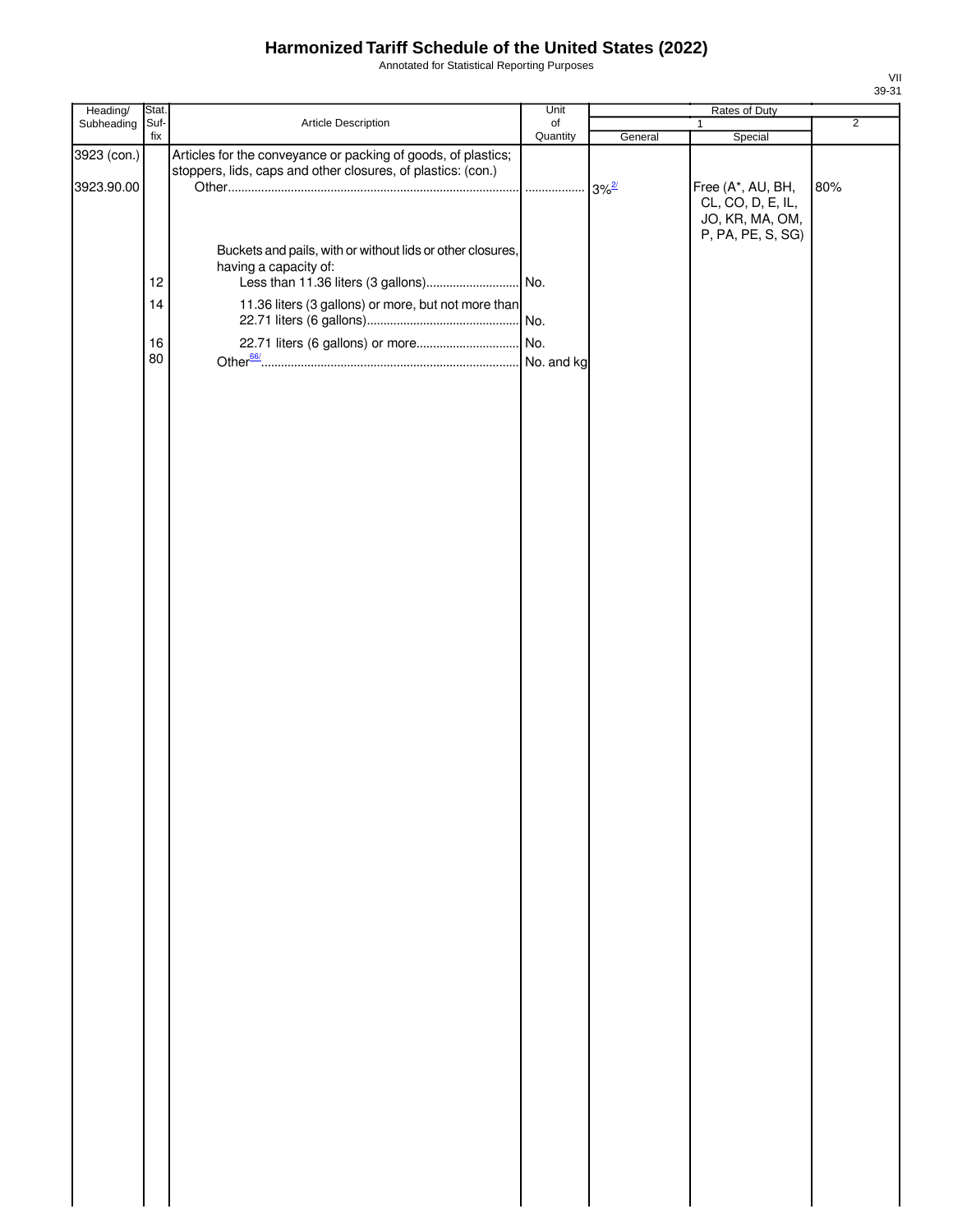Annotated for Statistical Reporting Purposes

| Heading/                         | Stat.          |                                                                                                                                                                                     | Unit                   |                        | Rates of Duty                                                                     |                |
|----------------------------------|----------------|-------------------------------------------------------------------------------------------------------------------------------------------------------------------------------------|------------------------|------------------------|-----------------------------------------------------------------------------------|----------------|
| Subheading                       | Suf-<br>fix    | <b>Article Description</b>                                                                                                                                                          | of<br>Quantity         | General                | Special                                                                           | $\overline{2}$ |
| 3924<br>3924.10<br>3924.10.10 00 |                | Tableware, kitchenware, other household articles and hygienic<br>or toilet articles, of plastics:<br>Tableware and kitchenware:<br>Salt, pepper, mustard and ketchup dispensers and |                        |                        |                                                                                   |                |
| 3924.10.20 00                    |                | Plates, cups, saucers, soup bowls, cereal bowls, sugar                                                                                                                              | No. and<br>kg          | $3.4\%$ <sup>67/</sup> | Free (A*, AU, BH,<br>CL, CO, D, E, IL,<br>JO, KR, MA, OM,<br>P, PA, PE, S, SG)    | 80%            |
|                                  |                | bowls, creamers, gravy boats, serving dishes and                                                                                                                                    | kg 6.5% <sup>58/</sup> |                        | Free (A*, AU, BH,<br>CL, CO, D, E, IL,<br>JO, KR, MA, OM,<br>P, PA, PE, S, SG)    | 84.5%          |
| 3924.10.30 00                    |                |                                                                                                                                                                                     |                        |                        | Free (A*, AU, BH,<br>CL, CO, D, E, IL,<br>JO, KR, MA, OM,<br>P, PA, PE, S, SG)    | 40%            |
| 3924.10.40 00                    |                |                                                                                                                                                                                     | No. and<br>kg          | $3.4\%$ <sup>68/</sup> | Free (A*, AU, BH,<br>CL, CO, D, E, IL,<br>JO, KR, MA, OM,<br>P, PA, PE, S, SG)    | 80%            |
| 3924.90<br>3924.90.05 00         |                | Other:                                                                                                                                                                              |                        |                        | Free (A, AU, BH, CL, 25%<br>CO, D, E, IL, JO,<br>KR, MA, OM, P,<br>PA, PE, S, SG) |                |
| 3924.90.10                       |                | Curtains and drapes, including panels and valances;<br>napkins, table covers, mats, scarves, runners, doilies,<br>centerpieces, antimacassars and furniture slipcovers;             |                        | $3.3\%$ <sup>67/</sup> | Free (A, AU, BH, CL, 25%<br>CO, D, E, IL, JO,<br>KR, MA, OM, P,                   |                |
| 3924.90.20                       | 10<br>50<br>00 |                                                                                                                                                                                     | No. and kg<br>No. and  | $3.4\%$ <sup>67/</sup> | PA, PE, S, SG)<br>Free (A, AU, BH, CL, 80%                                        |                |
|                                  |                |                                                                                                                                                                                     | kg                     |                        | CO, D, E, IL, JO,<br>KR, MA, OM, P,<br>PA, PE, S, SG)                             |                |
| 3924.90.56                       |                |                                                                                                                                                                                     |                        | $3.4\%$ <sup>70/</sup> | Free (A, AU, BH, CL, 80%<br>CO, D, E, IL, JO,<br>KR, MA, OM, P,<br>PA, PE, S, SG) |                |
|                                  | 10<br>50       | Gates for confining children or pets                                                                                                                                                | No.<br>No. and kg      |                        |                                                                                   |                |

VII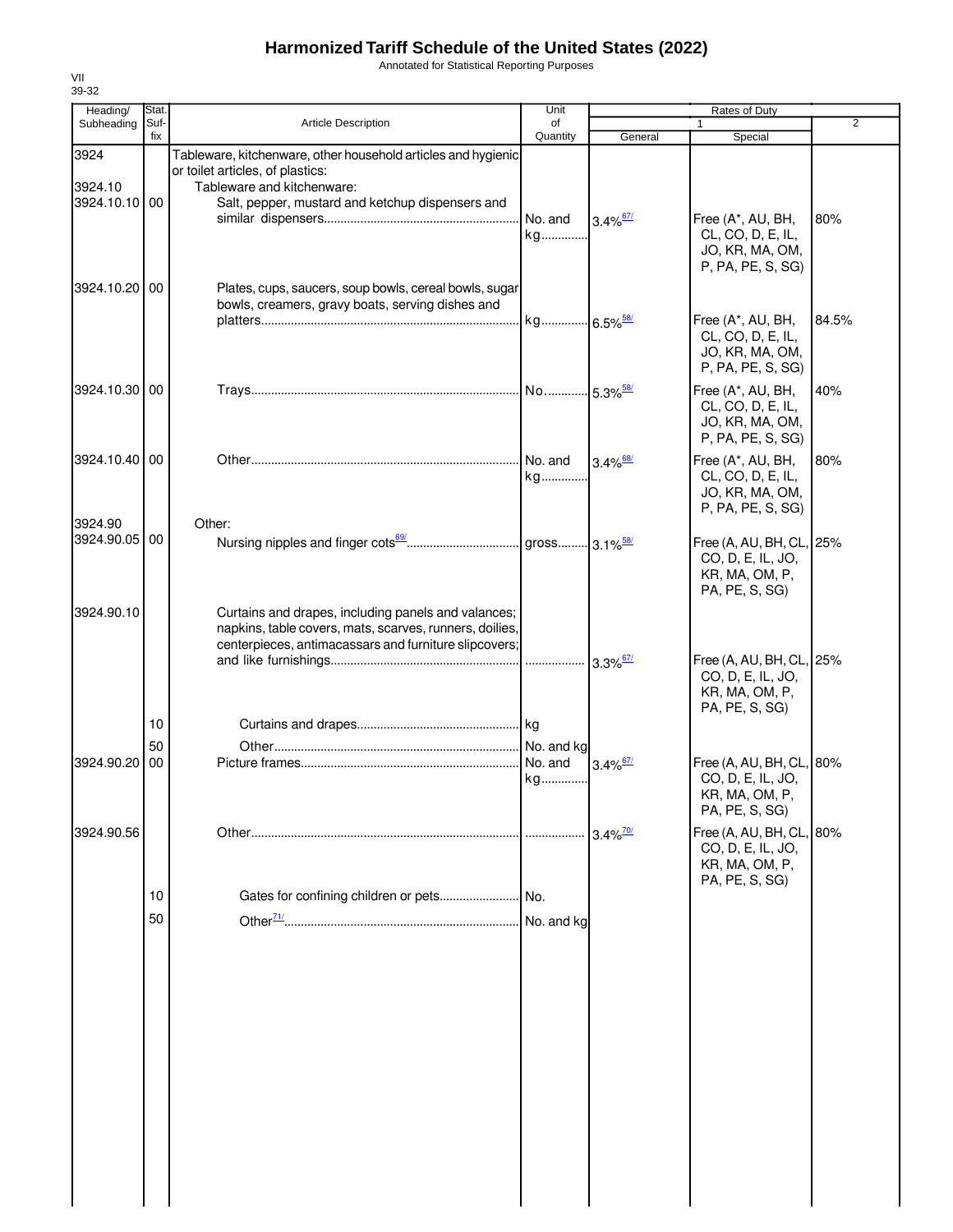Annotated for Statistical Reporting Purposes

| Heading/              | Stat.       |                                                                                                                                   | Unit           |                        | Rates of Duty                                                                     |     |
|-----------------------|-------------|-----------------------------------------------------------------------------------------------------------------------------------|----------------|------------------------|-----------------------------------------------------------------------------------|-----|
| Subheading            | Suf-<br>fix | Article Description                                                                                                               | of<br>Quantity | General                | $\mathbf{1}$<br>Special                                                           | 2   |
| 3925<br>3925.10.00 00 |             | Builders' ware of plastics, not elsewhere specified or included:<br>Reservoirs, tanks, vats and similar containers, of a capacity | No. and<br>kg  | $6.3\%$ <sup>2/</sup>  | Free (A, AU, BH, CL, 56%<br>CO, D, E, IL, JO,<br>KR, MA, OM, P,<br>PA, PE, S, SG) |     |
| 3925.20.00            |             | Doors, windows and their frames and thresholds for                                                                                |                |                        | Free (A*, AU, BH,<br>CL, CO, D, E, IL,<br>JO, KR, MA, OM,<br>P, PA, PE, S, SG)    | 80% |
|                       | 10          |                                                                                                                                   | No.<br>ka      |                        |                                                                                   |     |
|                       | 20          |                                                                                                                                   | No.<br>kg      |                        |                                                                                   |     |
| 3925.30               | 91          | Shutters, blinds (including venetian blinds) and similar<br>articles and parts thereof:                                           |                |                        |                                                                                   |     |
| 3925.30.10 00         |             |                                                                                                                                   |                |                        | Free (A*, AU, BH,<br>CL, CO, D, E, IL,<br>JO, KR, MA, OM,<br>P, PA, PE, S, SG)    | 25% |
| 3925.30.50 00         |             |                                                                                                                                   | kg             | $5.3\%$ <sup>58/</sup> | Free (A*, AU, BH,<br>CL, CO, D, E, IL,<br>JO, KR, MA, OM,<br>P, PA, PE, S, SG)    | 80% |
| 3925.90.00 00         |             |                                                                                                                                   | No. and<br>kg  | $5.3\%$ <sup>2/</sup>  | Free (A, AU, BH, CL, 80%<br>CO, D, E, IL, JO,<br>KR, MA, OM, P,<br>PA, PE, S, SG) |     |
|                       |             |                                                                                                                                   |                |                        |                                                                                   |     |
|                       |             |                                                                                                                                   |                |                        |                                                                                   |     |
|                       |             |                                                                                                                                   |                |                        |                                                                                   |     |
|                       |             |                                                                                                                                   |                |                        |                                                                                   |     |
|                       |             |                                                                                                                                   |                |                        |                                                                                   |     |
|                       |             |                                                                                                                                   |                |                        |                                                                                   |     |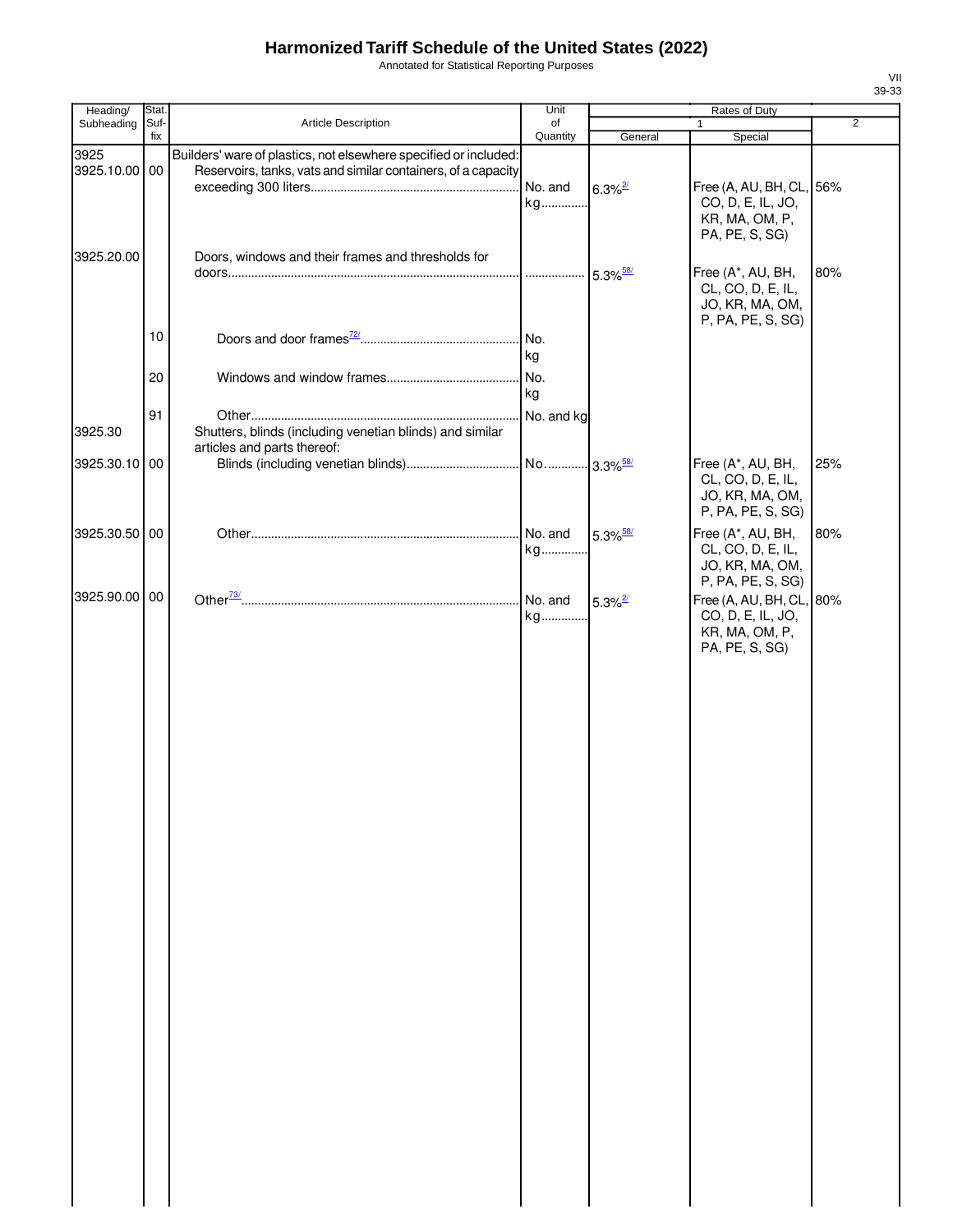Annotated for Statistical Reporting Purposes

| Heading/      | Stat. |                                                                                                          | Unit                  |                         | Rates of Duty                             |                |
|---------------|-------|----------------------------------------------------------------------------------------------------------|-----------------------|-------------------------|-------------------------------------------|----------------|
| Subheading    | Suf-  | <b>Article Description</b>                                                                               | of                    |                         | 1                                         | $\overline{2}$ |
|               | fix   |                                                                                                          | Quantity              | General                 | Special                                   |                |
| 3926          |       | Other articles of plastics and articles of other materials of<br>headings 3901 to 3914:                  |                       |                         |                                           |                |
| 3926.10.00 00 |       |                                                                                                          |                       |                         | Free (A, AU, BH, CL, 80%                  |                |
|               |       |                                                                                                          |                       |                         | CO, D, E, IL, JO,                         |                |
|               |       |                                                                                                          |                       |                         | KR, MA, OM, P,                            |                |
|               |       |                                                                                                          |                       |                         | PA, PE, S, SG)                            |                |
| 3926.20       |       | Articles of apparel and clothing accessories (including                                                  |                       |                         |                                           |                |
|               |       | gloves, mittens and mitts):                                                                              |                       |                         |                                           |                |
|               |       | Gloves, mittens and mitts:                                                                               |                       |                         |                                           |                |
| 3926.20.10    |       |                                                                                                          |                       | Free <sup>67/</sup>     |                                           | 25%            |
|               | 10    |                                                                                                          |                       |                         |                                           |                |
|               |       | Other:                                                                                                   |                       |                         |                                           |                |
|               | 20    |                                                                                                          |                       |                         |                                           |                |
|               | 50    |                                                                                                          | doz.prs.              |                         |                                           |                |
|               |       | Other:                                                                                                   |                       |                         |                                           |                |
|               |       | Specially designed for use in sports:                                                                    |                       |                         |                                           |                |
| 3926.20.20 00 |       | Baseball and softball gloves and mitts                                                                   | No Free <sup>2/</sup> |                         |                                           | 30%            |
| 3926.20.30 00 |       |                                                                                                          | No 3% <sup>74/</sup>  |                         | Free (A, AU, BH, CL, 30%                  |                |
|               |       |                                                                                                          |                       |                         | CO, D, E, IL, JO,                         |                |
|               |       |                                                                                                          |                       |                         | KR, MA, OM, P,                            |                |
|               |       |                                                                                                          |                       |                         | PA, PE, S, SG)                            |                |
| 3926.20.40    |       |                                                                                                          |                       | $6.5\%$ <sup>67/</sup>  | Free (A+, AU, BH,                         | 25%            |
|               |       |                                                                                                          |                       |                         | CL, CO, D, E, IL,                         |                |
|               |       |                                                                                                          |                       |                         | JO, KR, MA, OM,                           |                |
|               |       |                                                                                                          |                       |                         | P, PA, PE, S, SG)                         |                |
|               | 10    |                                                                                                          |                       |                         |                                           |                |
|               | 50    |                                                                                                          | doz.prs.              |                         |                                           |                |
|               |       | Other:                                                                                                   |                       |                         |                                           |                |
| 3926.20.60 00 |       | Plastic rainwear, including jackets, coats, ponchos,<br>parkas and slickers, featuring an outer shell of |                       |                         |                                           |                |
|               |       | polyvinyl chloride plastic with or without attached                                                      |                       |                         |                                           |                |
|               |       |                                                                                                          |                       |                         |                                           | 25%            |
|               |       |                                                                                                          |                       |                         |                                           |                |
| 3926.20.90    |       |                                                                                                          |                       | $5\%$ <sup>2/</sup>     | Free (A, AU, BH, CL,<br>CO, D, E, IL, JO, | 25%            |
|               |       |                                                                                                          |                       |                         | KR, MA, OM, P,                            |                |
|               |       |                                                                                                          |                       |                         | PA, PE, S, SG)                            |                |
|               | 10    |                                                                                                          |                       |                         |                                           |                |
|               | 50    |                                                                                                          |                       |                         |                                           |                |
| 3926.30       |       | Fittings for furniture, coachwork or the like:                                                           | I doz.                |                         |                                           |                |
| 3926.30.10 00 |       |                                                                                                          |                       | $-6.5\%$ <sup>75/</sup> | Free (A, AU, B, BH, 57.5%                 |                |
|               |       |                                                                                                          |                       |                         | CL, CO, D, E, IL,                         |                |
|               |       |                                                                                                          |                       |                         | JO, KR, MA, OM,                           |                |
|               |       |                                                                                                          |                       |                         | P, PA, PE, S, SG)                         |                |
|               |       |                                                                                                          |                       |                         | $3.25\%$ (JP)                             |                |
| 3926.30.50 00 |       |                                                                                                          |                       | $-5.3\%$ <sup>58/</sup> | Free (A+, AU, B, BH, 80%                  |                |
|               |       |                                                                                                          |                       |                         | CL, CO, D, E, IL,                         |                |
|               |       |                                                                                                          |                       |                         | JO, KR, MA, OM,                           |                |
|               |       |                                                                                                          |                       |                         | P, PA, PE, S, SG)                         |                |
|               |       |                                                                                                          |                       |                         | 2.65% (JP)                                |                |
|               |       |                                                                                                          |                       |                         |                                           |                |
|               |       |                                                                                                          |                       |                         |                                           |                |
|               |       |                                                                                                          |                       |                         |                                           |                |
|               |       |                                                                                                          |                       |                         |                                           |                |
|               |       |                                                                                                          |                       |                         |                                           |                |
|               |       |                                                                                                          |                       |                         |                                           |                |
|               |       |                                                                                                          |                       |                         |                                           |                |
|               |       |                                                                                                          |                       |                         |                                           |                |
|               |       |                                                                                                          |                       |                         |                                           |                |
|               |       |                                                                                                          |                       |                         |                                           |                |
|               |       |                                                                                                          |                       |                         |                                           |                |
|               |       |                                                                                                          |                       |                         |                                           |                |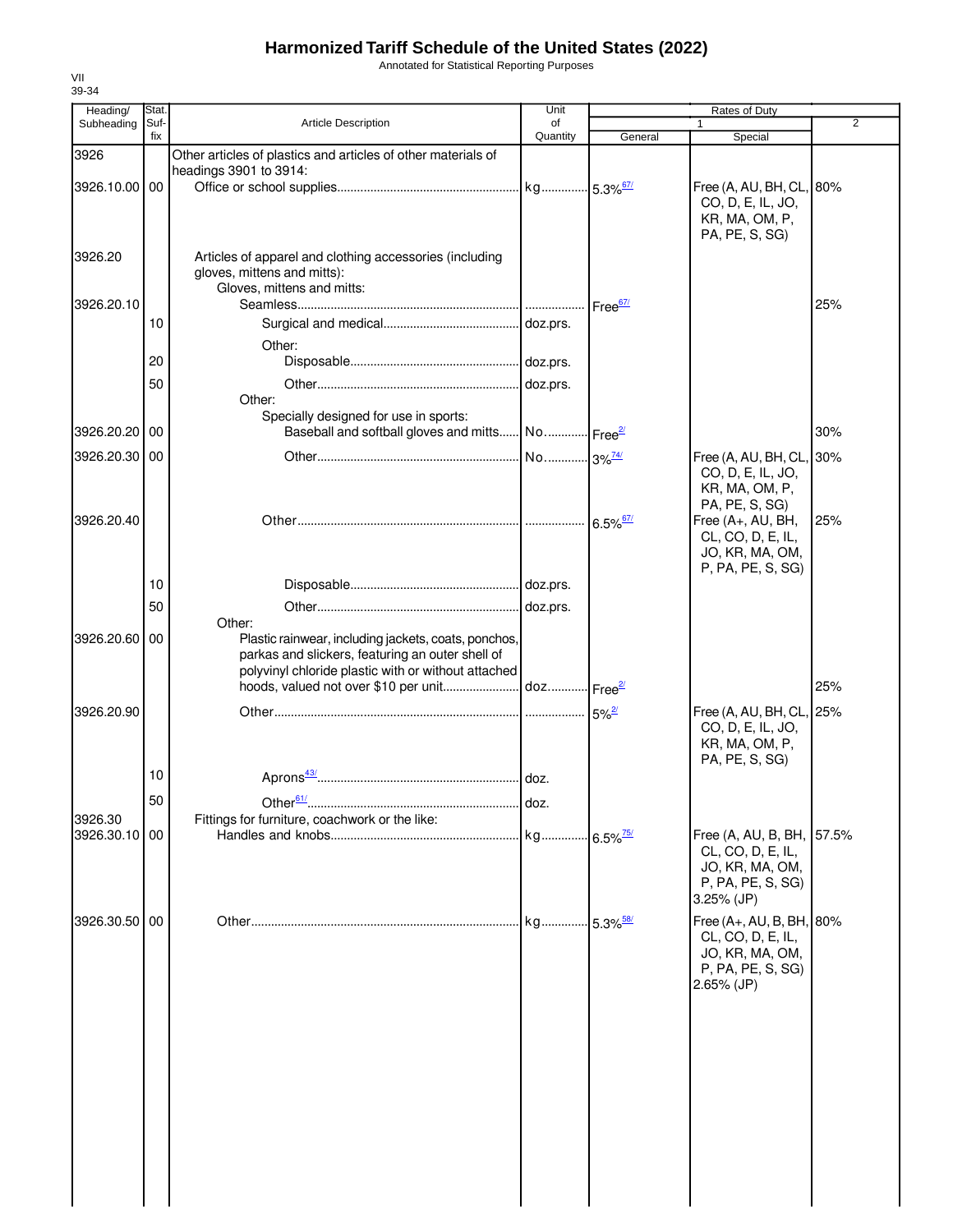Annotated for Statistical Reporting Purposes

| Heading/      | Stat. |                                                                                                                                                                                                                                    | Unit                   |                        | Rates of Duty                                                                          |                |
|---------------|-------|------------------------------------------------------------------------------------------------------------------------------------------------------------------------------------------------------------------------------------|------------------------|------------------------|----------------------------------------------------------------------------------------|----------------|
| Subheading    | Suf-  | <b>Article Description</b>                                                                                                                                                                                                         | of                     |                        | 1                                                                                      | $\overline{2}$ |
|               | fix   |                                                                                                                                                                                                                                    | Quantity               | General                | Special                                                                                |                |
| 3926 (con.)   |       | Other articles of plastics and articles of other materials of<br>headings 3901 to 3914: (con.)                                                                                                                                     |                        |                        |                                                                                        |                |
| 3926.40.00    |       |                                                                                                                                                                                                                                    |                        | $5.3\%$ <sup>67/</sup> | Free (A*, AU, BH,<br>CL, CO, D, E, IL,<br>JO, KR, MA, OM,<br>P, PA, PE, S, SG)         | 80%            |
|               | 10    | Bows and similar products for decorative purposes<br>including gift-packaging and the like                                                                                                                                         | No.                    |                        |                                                                                        |                |
|               | 90    |                                                                                                                                                                                                                                    |                        |                        |                                                                                        |                |
| 3926.90       |       | Other:                                                                                                                                                                                                                             |                        |                        |                                                                                        |                |
| 3926.90.10 00 |       |                                                                                                                                                                                                                                    |                        |                        | Free (A, AU, BH, CL,<br>CO, D, E, IL, JO,<br>KR, MA, OM, P,<br>PA, PE, S, SG)          | 80%            |
| 3926.90.16 00 |       |                                                                                                                                                                                                                                    |                        |                        | Free (A, AU, BH, CL, 25%<br>CO, D, E, IL, JO,<br>KR, MA, OM, P,<br>PA, PE, S, SG)      |                |
| 3926.90.21    | 00    | Ice bags; douche bags, enema bags, hot water bottles,<br>and fittings therefor; invalid and similar nursing<br>cushions; dress shields; pessaries; prophylactics; bulbs<br>for syringes; syringes (other than hypodermic syringes) |                        |                        |                                                                                        |                |
|               |       | and fittings therefor, not in part of glass or metal No 4.2% <sup>58/</sup>                                                                                                                                                        |                        |                        | Free (A, AU, BH, CL, 25%<br>CO, D, E, IL, JO,<br>KR, MA, OM, P,<br>PA, PE, S, SG)      |                |
| 3926.90.25 00 |       | Handles and knobs, not elsewhere specified or                                                                                                                                                                                      |                        |                        | Free (A, AU, B, BH, 57.5%<br>CL, CO, D, E, IL,<br>JO, KR, MA, OM,<br>P, PA, PE, S, SG) |                |
| 3926.90.30 00 |       | Parts for yachts or pleasure boats of heading 8903;<br>parts of canoes, racing shells, pneumatic craft and<br>pleasure boats which are not of a type designed to be                                                                |                        |                        |                                                                                        |                |
|               |       |                                                                                                                                                                                                                                    |                        |                        | Free (A, AU, BH, CL, 30%<br>CO, D, E, IL, JO,<br>KR, MA, OM, P,<br>PA, PE, S, SG)      |                |
|               |       | Beads, bugles and spangles, not strung (except<br>temporarily) and not set; articles thereof, not elsewhere<br>specified or included:                                                                                              |                        |                        |                                                                                        |                |
| 3926.90.33 00 |       |                                                                                                                                                                                                                                    | No 6.5% <sup>67/</sup> |                        | Free (A, AU, BH, CL,<br>CO, D, E, IL, JO,<br>KR, MA, OM, P,<br>PA, PE, S, SG)          | 60%            |
| 3926.90.35 00 |       |                                                                                                                                                                                                                                    |                        |                        | Free (A, AU, BH, CL,<br>CO, D, E, IL, JO,<br>KR, MA, OM, P,<br>PA, PE, S, SG)          | 60%            |
|               |       |                                                                                                                                                                                                                                    |                        |                        |                                                                                        |                |
|               |       |                                                                                                                                                                                                                                    |                        |                        |                                                                                        |                |
|               |       |                                                                                                                                                                                                                                    |                        |                        |                                                                                        |                |
|               |       |                                                                                                                                                                                                                                    |                        |                        |                                                                                        |                |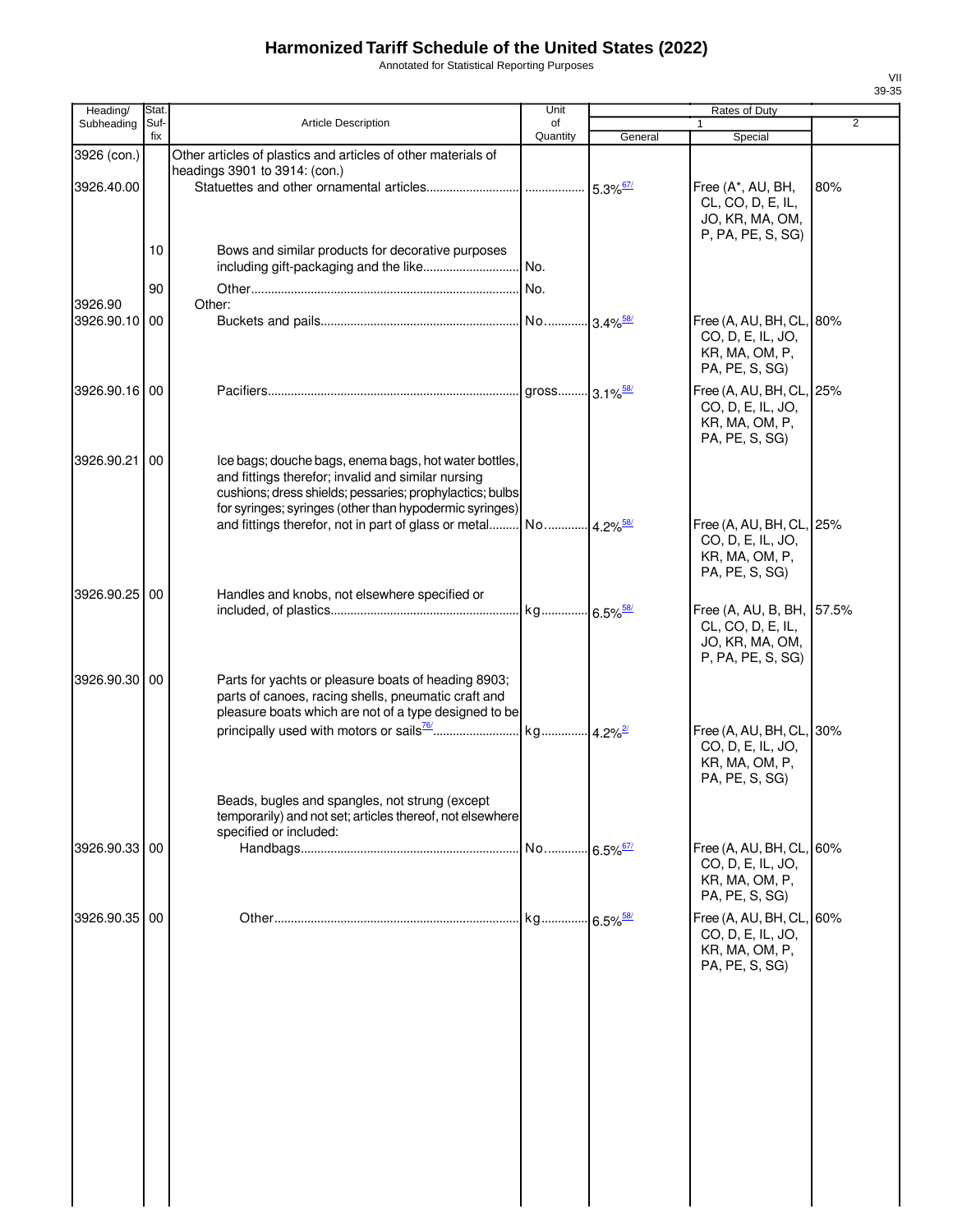Annotated for Statistical Reporting Purposes

| Heading/                         | Stat.       |                                                                                                                 | Unit           |                       | Rates of Duty                                                                                          |     |
|----------------------------------|-------------|-----------------------------------------------------------------------------------------------------------------|----------------|-----------------------|--------------------------------------------------------------------------------------------------------|-----|
| Subheading                       | Suf-<br>fix | <b>Article Description</b>                                                                                      | of<br>Quantity | General               | $\mathbf{1}$<br>Special                                                                                | 2   |
| 3926 (con.)<br>3926.90<br>(con.) |             | Other articles of plastics and articles of other materials of<br>headings 3901 to 3914: (con.)<br>Other: (con.) |                |                       |                                                                                                        |     |
| 3926.90.40 00                    |             |                                                                                                                 |                |                       | Free (A, AU, BH, CL, 20%<br>CO, D, E, IL, JO,<br>KR, MA, OM, P,<br>PA, PE, S, SG)                      |     |
| 3926.90.45                       |             |                                                                                                                 |                |                       | Free (A, AU, B, BH, 25%<br>C, CL, CO, D, E, IL,<br>JO, KR, MA, OM,<br>P, PA, PE, S, SG)                |     |
|                                  | 10          |                                                                                                                 |                |                       |                                                                                                        |     |
|                                  | 90          |                                                                                                                 |                |                       |                                                                                                        |     |
| 3926.90.48 00                    |             |                                                                                                                 |                |                       | Free (A, AU, BH, CL, 80%<br>CO, D, E, IL, JO,<br>KR, MA, OM, P,<br>PA, PE, S, SG)                      |     |
| 3926.90.50 00                    |             |                                                                                                                 |                |                       | Free (A, AU, BH, CL, 45%<br>CO, D, E, IL, JO,<br>KR, MA, OM, P,<br>PA, PE, S, SG)                      |     |
|                                  |             | Belting and belts, for machinery:                                                                               |                |                       |                                                                                                        |     |
| 3926.90.55 00                    |             | Containing textile fibers:                                                                                      |                |                       | Free (A+, AU, B, BH, 30%<br>CL, CO, D, E, IL,<br>JO, KR, MA, OM,<br>P, PA, PE, S, SG)                  |     |
| 3926.90.56 00                    |             | Other:<br>With textile components in which vegetable<br>fibers predominate by weight over any                   |                |                       | Free (A, AU, BH, CL, 30%<br>CO, D, E, IL, JO,<br>KR, MA, OM, P,                                        |     |
| 3926.90.57 00                    |             | With textile components in which<br>man-made fibers predominate by weight                                       |                |                       | PA, PE, S, SG)<br>Free (A, AU, BH, CL, 74%                                                             |     |
|                                  |             |                                                                                                                 |                |                       | CO, D, E, IL, JO,<br>KR, MA, OM, P,<br>PA, PE, S, SG)                                                  |     |
| 3926.90.59 00                    |             |                                                                                                                 |                |                       | Free (A+, AU, BH,<br>CL, CO, D, E, IL,<br>JO, KR, MA, OM,                                              | 25% |
| 3926.90.60                       |             |                                                                                                                 |                | $4.2\%$ <sup>2/</sup> | P, PA, PE, S, SG)<br>Free (A, AU, BH, CL, 25%<br>CO, D, E, IL, JO,<br>KR, MA, OM, P,<br>PA, PE, S, SG) |     |
|                                  | 10          |                                                                                                                 | No.            |                       |                                                                                                        |     |
|                                  | 90          |                                                                                                                 |                |                       |                                                                                                        |     |
|                                  |             |                                                                                                                 |                |                       |                                                                                                        |     |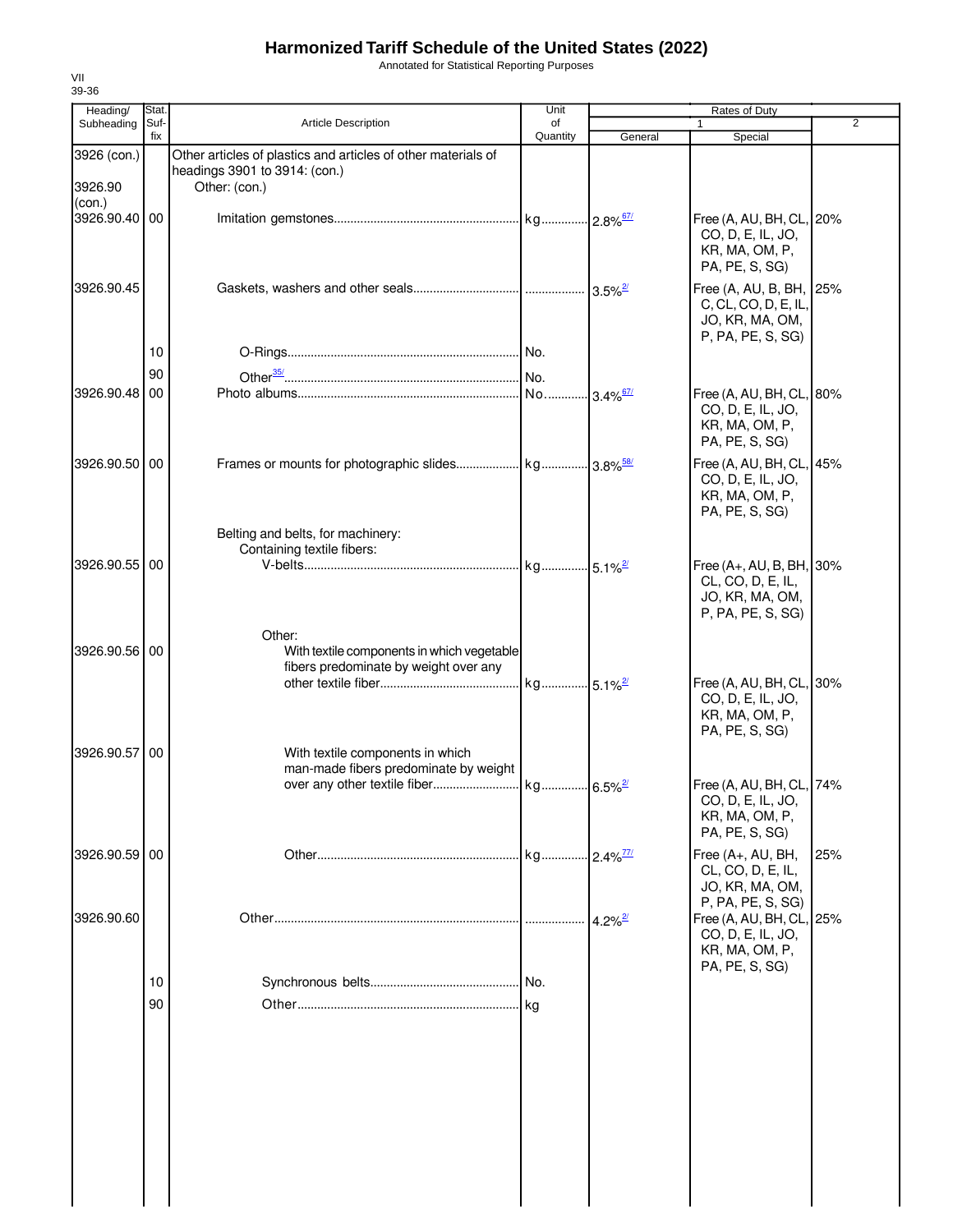Annotated for Statistical Reporting Purposes

| Heading/          | <b>Stat</b> |                                                                                                                                                                                                                            | Unit                    |                        | Rates of Duty                                                                     |                |
|-------------------|-------------|----------------------------------------------------------------------------------------------------------------------------------------------------------------------------------------------------------------------------|-------------------------|------------------------|-----------------------------------------------------------------------------------|----------------|
| Subheading        | Suf-<br>fix | <b>Article Description</b>                                                                                                                                                                                                 | of<br>Quantity          | General                | 1<br>Special                                                                      | $\overline{2}$ |
| 3926 (con.)       |             | Other articles of plastics and articles of other materials of<br>headings 3901 to 3914: (con.)                                                                                                                             |                         |                        |                                                                                   |                |
| 3926.90<br>(con.) |             | Other: (con.)                                                                                                                                                                                                              |                         |                        |                                                                                   |                |
| 3926.90.65        |             | Clothespins:                                                                                                                                                                                                               |                         | $4.2\%$ <sup>67/</sup> | Free (A+, AU, BH,<br>CL, CO, D, E, IL,<br>JO, KR, MA, OM,<br>P, PA, PE, S, SG)    | 8.4%           |
|                   | 10          | Valued not over 80 cents per gross Gross                                                                                                                                                                                   |                         |                        |                                                                                   |                |
|                   | 20          | Valued over 80 cents but not over \$1.35 per                                                                                                                                                                               | Gross                   |                        |                                                                                   |                |
|                   | 30          | Valued over \$1.35 but not over \$1.70 per                                                                                                                                                                                 | Gross                   |                        |                                                                                   |                |
|                   | 50          |                                                                                                                                                                                                                            |                         |                        |                                                                                   |                |
| 3926.90.70        | 00          |                                                                                                                                                                                                                            | Gross                   | $5.3\%$ <sup>58/</sup> | Free (A, AU, BH, CL, 80%                                                          |                |
| 3926.90.75        | 00          | Pneumatic mattresses and other inflatable articles, not                                                                                                                                                                    |                         |                        | CO, D, E, IL, JO,<br>KR, MA, OM, P,<br>PA, PE, S, SG)                             |                |
|                   |             |                                                                                                                                                                                                                            | No                      | $4.2\%$ <sup>67/</sup> | Free (A, AU, BH, CL, 25%                                                          |                |
|                   |             |                                                                                                                                                                                                                            |                         |                        | CO, D, E, IL, JO,<br>KR, MA, OM, P,<br>PA, PE, S, SG)                             |                |
| 3926.90.77        | 00          | Waterbed mattresses and liners, and parts of the                                                                                                                                                                           | No 2.4% <sup>67/</sup>  |                        |                                                                                   | 25%            |
|                   |             |                                                                                                                                                                                                                            |                         |                        | Free (A+, AU, BH,<br>CL, CO, D, E, IL,<br>JO, KR, MA, OM,<br>P, PA, PE, S, SG)    |                |
| 3926.90.83 00     |             | Empty cartridges and cassettes for typewriter and                                                                                                                                                                          |                         |                        |                                                                                   |                |
|                   |             |                                                                                                                                                                                                                            | No 5.3% <sup>2/</sup>   |                        | Free (A, AU, BH, CL, 80%<br>CO, D, E, IL, JO,<br>KR, MA, OM, P,<br>PA, PE, S, SG) |                |
| 3926.90.85 00     |             | Fasteners, in clips suitable for use in a mechanical                                                                                                                                                                       |                         |                        |                                                                                   |                |
|                   |             |                                                                                                                                                                                                                            |                         |                        | Free (A+, AU, BH,<br>CL, CO, D, E, IL,<br>JO, KR, MA, OM,<br>P, PA, PE, S, SG)    | 60%            |
| 3926.90.87 00     |             | Flexible plastic document binders with tabs, rolled or                                                                                                                                                                     |                         |                        | Free (A, AU, BH, CL, 80%                                                          |                |
|                   |             |                                                                                                                                                                                                                            | No 5.3% <sup>2/</sup>   |                        | CO, D, E, IL, JO,<br>KR, MA, OM, P,<br>PA, PE, S, SG)                             |                |
| 3926.90.94        | 00          | Cards, not punched, suitable for use as, or in making,<br>jacquard cards; Jacquard cards and jacquard heads<br>for power-driven weaving machines, and parts thereof;<br>and Transparent sheeting of plastics containing 30 | No Free <sup>27</sup>   |                        |                                                                                   | 80%            |
| 3926.90.96 00     |             | Casing for bicycle derailleur cables; and casing for                                                                                                                                                                       |                         |                        |                                                                                   |                |
|                   |             | cable or inner wire for caliper and cantilever brakes,                                                                                                                                                                     | . kg Free <sup>21</sup> |                        |                                                                                   | 25%            |
|                   |             |                                                                                                                                                                                                                            |                         |                        |                                                                                   |                |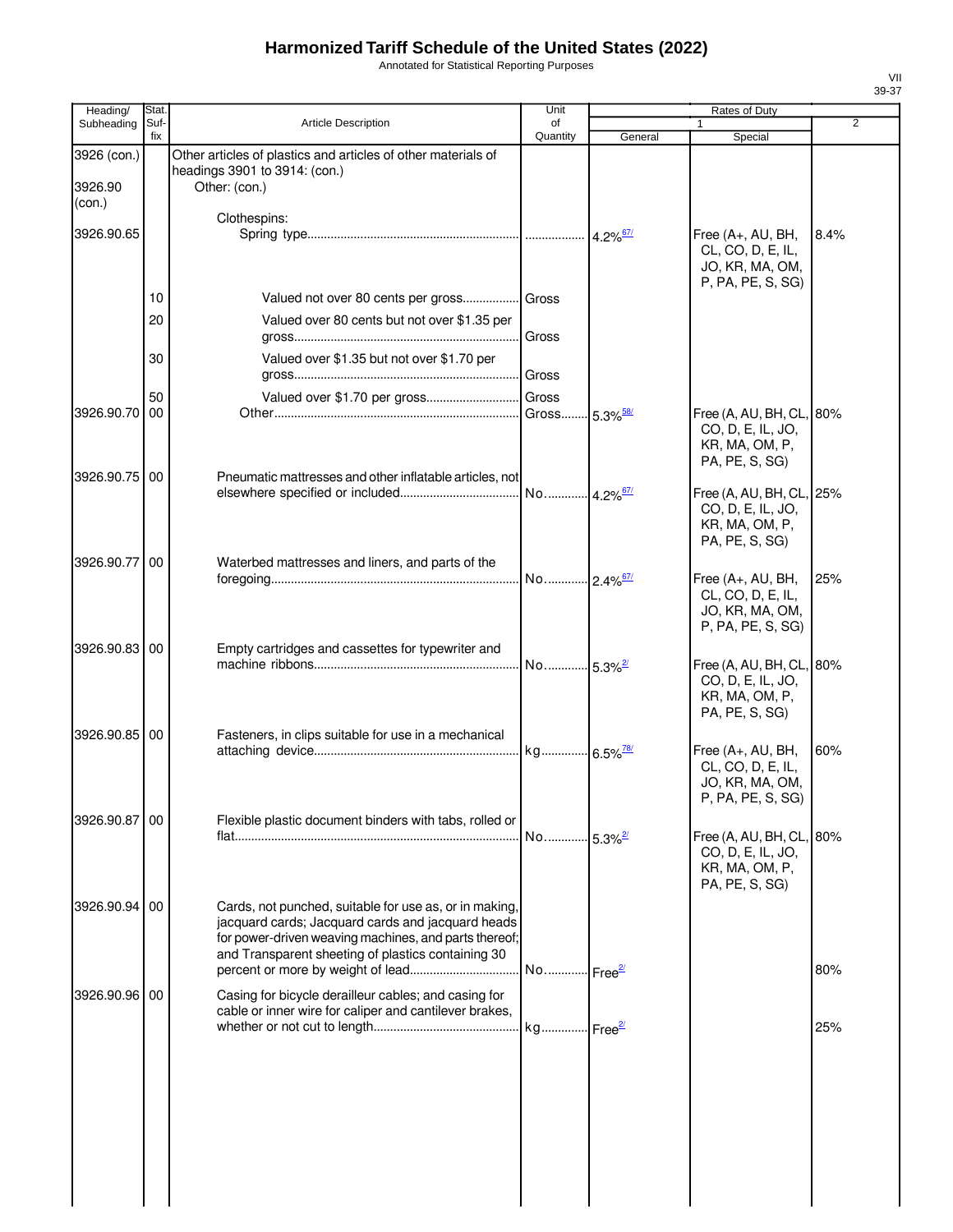Annotated for Statistical Reporting Purposes

| Heading/               | Stat. |                                                                                                                                                  | Unit       |         | Rates of Duty                                                      |                |
|------------------------|-------|--------------------------------------------------------------------------------------------------------------------------------------------------|------------|---------|--------------------------------------------------------------------|----------------|
| Subheading             | Suf-  | Article Description                                                                                                                              | of         |         |                                                                    | $\overline{2}$ |
| 3926 (con.)<br>3926.90 | fix   | Other articles of plastics and articles of other materials of<br>headings 3901 to 3914: (con.)<br>Other: (con.)                                  | Quantity   | General | Special                                                            |                |
| (con.)<br>3926.90.99   |       |                                                                                                                                                  |            |         | Free (A, AU, B, BH, 80%<br>C, CL, CO, D, E, IL,<br>JO, KR, MA, OM, |                |
|                        | 05    |                                                                                                                                                  |            |         | P, PA, PE, S, SG)                                                  |                |
|                        | 10    |                                                                                                                                                  |            |         |                                                                    |                |
|                        | 25    | Reflective triangular warning signs for road                                                                                                     |            |         |                                                                    |                |
|                        | 30    |                                                                                                                                                  | No.        |         |                                                                    |                |
|                        | 40    | Covers, rings and frames for manholes; catch<br>basins; drainage gates and frames thereof;<br>cleanout covers and frames thereof; valve, service | No.        |         |                                                                    |                |
|                        | 50    | Face masks and shields, medical positioning or<br>transport pads, medical waste containers or                                                    |            |         |                                                                    |                |
|                        |       |                                                                                                                                                  |            |         |                                                                    |                |
|                        | 85    |                                                                                                                                                  | No. and kg |         |                                                                    |                |
|                        |       |                                                                                                                                                  |            |         |                                                                    |                |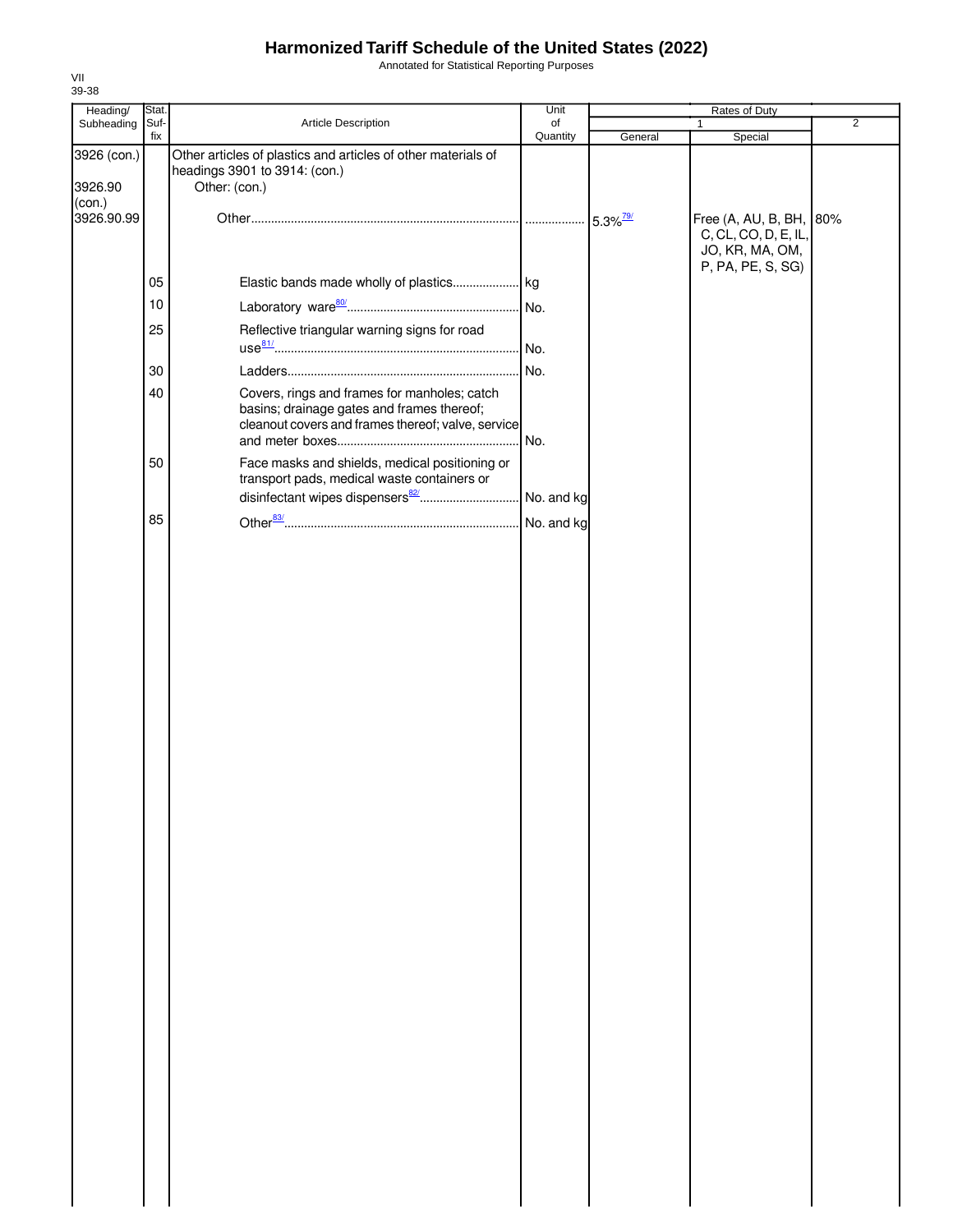Annotated for Statistical Reporting Purposes

VII Endnotes--page 39 - 39

<span id="page-40-36"></span><span id="page-40-35"></span><span id="page-40-34"></span><span id="page-40-33"></span><span id="page-40-32"></span><span id="page-40-31"></span><span id="page-40-30"></span><span id="page-40-29"></span><span id="page-40-28"></span><span id="page-40-27"></span><span id="page-40-26"></span><span id="page-40-25"></span><span id="page-40-24"></span><span id="page-40-23"></span><span id="page-40-22"></span><span id="page-40-21"></span><span id="page-40-20"></span><span id="page-40-19"></span><span id="page-40-18"></span><span id="page-40-17"></span><span id="page-40-16"></span><span id="page-40-15"></span><span id="page-40-14"></span><span id="page-40-13"></span><span id="page-40-12"></span><span id="page-40-11"></span><span id="page-40-10"></span><span id="page-40-9"></span><span id="page-40-8"></span><span id="page-40-7"></span><span id="page-40-6"></span><span id="page-40-5"></span><span id="page-40-4"></span><span id="page-40-3"></span><span id="page-40-2"></span><span id="page-40-1"></span><span id="page-40-0"></span>1/ See 9903.88.02. 2/ See 9903.88.03. 3/ See 9903.88.12. 4/ See 9902.10.64 and 9903.88.02. 5/ See 9902.10.65 and 9903.88.02. 6/ See 9902.10.66, 9902.10.67 and 9903.88.02. 7/ See 9902.10.68, 9902.10.69, 9902.10.70, 9903.88.02. 8/ See 9902.10.71, 99021.10.72, 9902.10.73 and 9903.88.02. 9/ See 9902.10.75, 9902.10.76 and 9903.88.02. 10/ See 9902.10.77, 9902.10.78 and 9903.88.02. 11/ See 9903.88.12 and 9903.88.54. 12/ See 9902.10.79, 9902.10.80, 9902.10.81, 9902.10.82, 9902.10.83, 9902.10.84, 9902.10.85, 9902.10.86, 9902.10.87, 9902.10.88, 9902.10.89, 9902.10.90, 9902.10.91, 9902.10.92, 9902.10.93, 9902.10.94, 9902.10.95, 9902.10.96, 9902.10.97 and 9903.88.02. 13/ See 9902.10.98, 9902.10.99 and 9903.88.02. 14/ See 9902.11.01 and 9903.88.02. 15/ See 9902.11.02 and 9903.88.02. 16/ See 9902.11.03 and 9903.88.02. 17/ See 9903.88.17, 9903.88.20 and 9903.88.59. 18/ See 9902.11.04, 9902.11.05, 9902.11.06, 9902.11.07, 9902.11.08, 9902.11.09, 9902.11.10, 9902.11.11 and 9903.88.02. 19/ See 9902.11.15, 9902.11.16, 9902.11.17 and 9903.88.02. 20/ See 9902.11.18 and 9903.88.02. 21/ See 9902.11.19, 9902.11.20, 9902.11.21, 9902.11.23, 9902.11.24, 9902.11.26, 9902.11.27, 9902.11.28, 9902.11.29 and 9903.88.02. 22/ See 9902.11.30, 9902.11.31 and 9903.88.02. 23/ See 9902.11.32, 9902.11.33 and 9903.88.02. 24/ See 9902.11.34 and 9903.88.03. 25/ See 9902.11.35, 9902.11.36, 9902.11.37 and 9903.88.02. 26/ See 9902.11.38, 9902.11.39, 9902.11.40, 9902.11.41, 9902.11.42 and 9903.88.02. 27/ See 9903.88.20. 28/ See 9903.88.17, 9903.88.20 and 9903.88.61. 29/ See 9902.11.43, 9902.11.44, 9902.11.45 and 9903.88.02. 30/ See 9902.11.46, 9902.11.47 and 9903.88.02. 31/ See 9902.11.57, 9902.11.58 and 9903.88.02. 32/ See 9903.88.53 and 9903.88.57. 33/ See 9902.11.59, 9902.11.60, 9902.11.61, 9902.11.62 and 9903.88.15. 34/ See 9902.11.63 and 9903.88.03. 35/ See 9903.88.43. 36/ See 9902.11.64, 9902.11.65, 9902.11.66, 9902.11.67, 9902.11.68, 9902.11.69, 9902.11.70, 9902.11.71, 9902.11.72, 9902.11.73, 9902.11.74, 9902.11.75, 9902.11.76, 9902.11.77, 9902.11.78 and 9903.88.02. 37/ See additional U.S. note 2 to this chapter. 38/ See 9903.88.17. 39/ See 9902.11.79 and 9903.88.02. 40/ See additional U.S. note 3 to this chapter. 41/ See 9903.88.17, 9903.88.59 and 9903.88.63. 42/ See 9902.11.80, 9902.11.81 and 9903.88.02. 43/ See 9903.88.64. 44/ See 9902.11.82 and 9903.88.02. 45/ See 9903.88.34 and 9903.88.38 and 9903.88.46. 46/ See 9903.88.33. 47/ See 9903.88.17 and 9903.88.59. 48/ See 9903.88.12, 9903.88.54 and 9903.88.63. 49/ See 9902.11.83 and 9903.88.02. 50/ See 9902.11.84 and 9903.88.02. 51/ This article description has been modified, with the approval of the requestor, from what was originally submitted. 52/ See 9902.11.85 and 9903.88.02. 53/ See 9902.11.86 and 9903.88.02. 54/ See 9902.11.87 and 9903.88.02. 55/ See 9903.88.17, 9903.88.20, 9903.88.59 and 9903.88.63. 56/ See 9902.11.88, 9902.11.89 and 9903.88.02. 57/ See additional U.S. note 4 to this chapter. 58/ See 9903.88.15. 59/ See 9903.88.13, 9903.88.35, 9903.88.43, 9903.88.56 and 9903.88.64. 60/ See 9903.88.41 and 9903.88.64. 61/ See 9903.88.41, 9903.88.56 and 9903.88.64. 62/ See 9903.88.38 and 9903.88.45. 63/ See 9902.11.90 and 9903.88.03. 64/ See 9903.88.13, 9903.88.46, 9903.88.56 and 9903.88.64. 65/ See 9902.11.91, 9902.11.92, 9902.11.93, 9902.11.94 and 9903.88.03. 66/ See 9903.88.18.

<span id="page-40-66"></span><span id="page-40-65"></span><span id="page-40-64"></span><span id="page-40-63"></span><span id="page-40-62"></span><span id="page-40-61"></span><span id="page-40-60"></span><span id="page-40-59"></span><span id="page-40-58"></span><span id="page-40-57"></span><span id="page-40-56"></span><span id="page-40-55"></span><span id="page-40-54"></span><span id="page-40-53"></span><span id="page-40-52"></span><span id="page-40-51"></span><span id="page-40-50"></span><span id="page-40-49"></span><span id="page-40-48"></span><span id="page-40-47"></span><span id="page-40-46"></span><span id="page-40-45"></span><span id="page-40-44"></span><span id="page-40-43"></span><span id="page-40-42"></span><span id="page-40-41"></span><span id="page-40-40"></span><span id="page-40-39"></span><span id="page-40-38"></span><span id="page-40-37"></span>67/ See 9903.88.16.